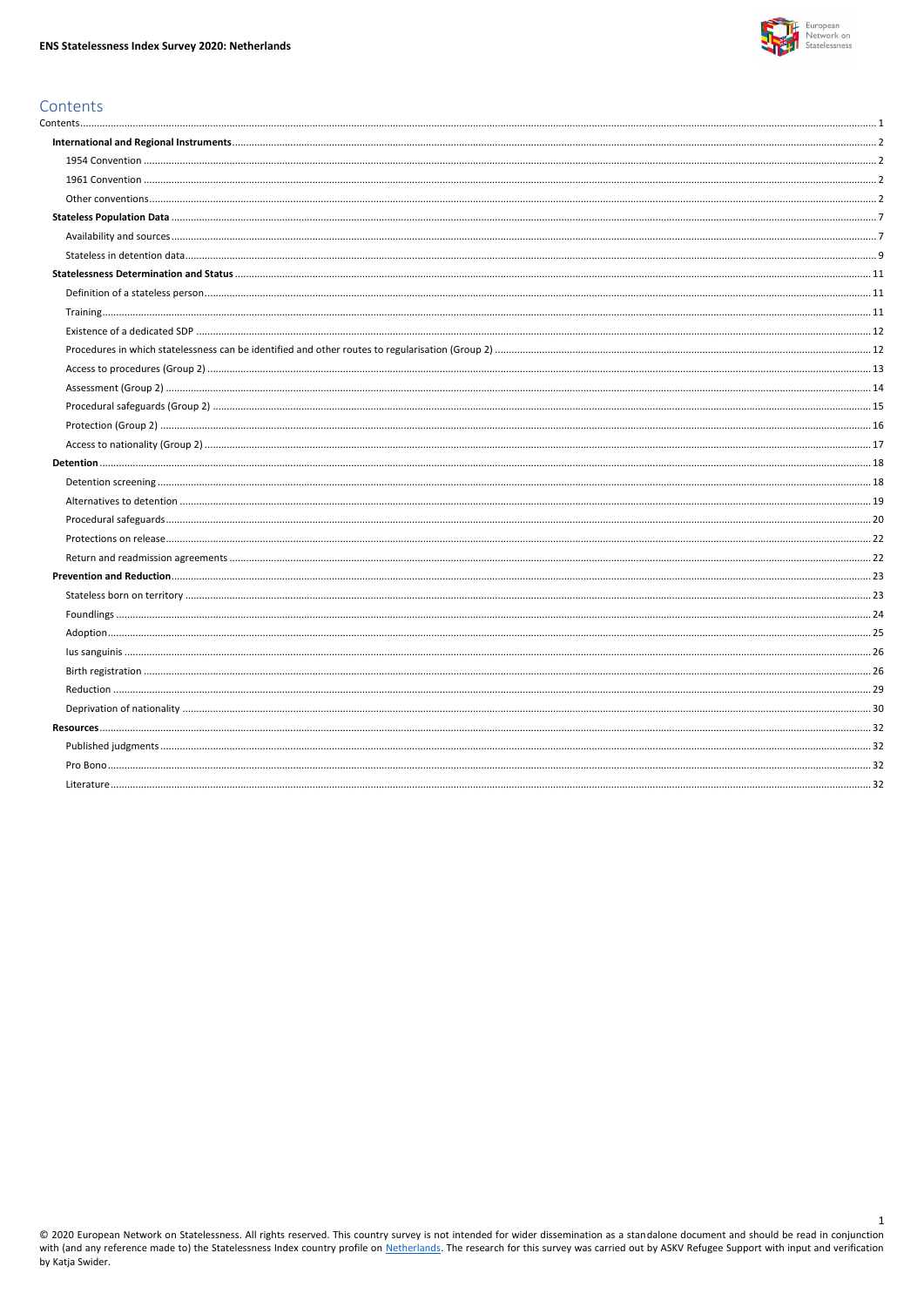<span id="page-1-3"></span><span id="page-1-2"></span>© 2020 European Network on Statelessness. All rights reserved. This country survey is not intended for wider dissemination as a standalone document and should be read in conjunction with (and any reference made to) the Statelessness Index country profile on The Netherlands.

## <span id="page-1-0"></span>International and Regional Instruments

<span id="page-1-1"></span>

| Item    | <b>Subtheme</b>      | Question                                                                                                                                                            | <b>International Norms &amp; Good Practice</b>                                                                                   | <b>Answer</b>                                                                                                                                                                                                                                                                                                                                                                                                                                                                                                                                                                                                                                                                                                                                                                                                                                                                                                                                                                       | <b>Source</b>                                                                                                                                                                                                                                                                                                                                                                                                                                                                                                                                                                                                                                                                                                                                                                                                                                                            |
|---------|----------------------|---------------------------------------------------------------------------------------------------------------------------------------------------------------------|----------------------------------------------------------------------------------------------------------------------------------|-------------------------------------------------------------------------------------------------------------------------------------------------------------------------------------------------------------------------------------------------------------------------------------------------------------------------------------------------------------------------------------------------------------------------------------------------------------------------------------------------------------------------------------------------------------------------------------------------------------------------------------------------------------------------------------------------------------------------------------------------------------------------------------------------------------------------------------------------------------------------------------------------------------------------------------------------------------------------------------|--------------------------------------------------------------------------------------------------------------------------------------------------------------------------------------------------------------------------------------------------------------------------------------------------------------------------------------------------------------------------------------------------------------------------------------------------------------------------------------------------------------------------------------------------------------------------------------------------------------------------------------------------------------------------------------------------------------------------------------------------------------------------------------------------------------------------------------------------------------------------|
| IOB.1.a | 1954<br>Convention   | Is your country party to<br>the 1954 Statelessness<br>Convention?                                                                                                   | <b>UN Convention Relating to the Status</b><br>of Stateless Persons, 1954                                                        | Yes                                                                                                                                                                                                                                                                                                                                                                                                                                                                                                                                                                                                                                                                                                                                                                                                                                                                                                                                                                                 | <b>Treaty Database:</b><br>https://verdragenbank.overheid.nl/en<br>/Treaty/Details/008230                                                                                                                                                                                                                                                                                                                                                                                                                                                                                                                                                                                                                                                                                                                                                                                |
| IOB.1.b |                      | If yes, when was<br>ratification/accession?                                                                                                                         |                                                                                                                                  | 12/04/62                                                                                                                                                                                                                                                                                                                                                                                                                                                                                                                                                                                                                                                                                                                                                                                                                                                                                                                                                                            | <b>Treaty Database:</b><br>https://verdragenbank.overheid.nl/en<br>/Treaty/Details/008230                                                                                                                                                                                                                                                                                                                                                                                                                                                                                                                                                                                                                                                                                                                                                                                |
| IOB.1.c |                      | Are there reservations in<br>place? Please list them.                                                                                                               | Best practice is no reservations. If<br>there are, they should have little or no<br>impact on the rights of stateless<br>people. | Yes:<br>· Article 8: The Government of the Kingdom<br>reserves the right not to apply the provisions<br>of Article 8 of the Convention to stateless<br>persons who previously possessed enemy<br>nationality or the equivalent thereof with<br>respect to the Kingdom of the Netherlands;<br>· Article 26: The Government of the Kingdom<br>reserves the right to designate a place of<br>principal residence for stateless persons or<br>groups of stateless persons in the public<br>interest.<br>The Government committed to withdrawing<br>these reservations in response to the ACVZ<br>(Advisory Committee on Migration Affairs)<br>report on statelessness. This is part of the<br>current legislative proposal for a<br>statelessness determination procedure.<br>The Dutch Government confirms in its<br>legislative proposal for an SDP laid before<br>Parliament on 21 December 2020 that it will<br>withdraw both reservations to the 1954<br>statelessness convention. | <b>Treaty Database:</b><br>https://verdragenbank.overheid.nl/nl/<br>Treaty/Details/008230 b#Nederlande<br>$\underline{n}$<br>Dutch House of Representatives, Nr.<br>1889, Letter from the State Secretary<br>for Safety & Justice, pp. 4-5:<br>https://acvz.org/wp-<br>content/uploads/2015/05/04-12-<br>2013 KabinetsreactieGeenLandTeBek<br>ennen.pdf (Dutch (NL))<br>Legislative proposal for an SDP, Arts.8<br>& 9:<br>https://www.internetconsultatie.nl/st<br>aatloosheid/details (NL)<br>Tweede Kamer 'Wijziging van de<br>Rijkswet op het Nederlanderschap en<br>de Paspoortwet alsmede intrekking<br>van voorbehouden bij het Verdrag<br>betreffende de status van staatlozen<br>in verband met de vaststelling van<br>staatloosheid', 21 December 2020:<br>https://www.tweedekamer.nl/kamers<br>tukken/wetsvoorstellen/detail?id=202<br>0Z25636&dossier=35688- |
| IOB.1.d |                      | Does the Convention<br>have direct effect?                                                                                                                          | Best practice is that the Convention<br>has direct effect, though this may<br>depend on the legal regime.                        | Yes                                                                                                                                                                                                                                                                                                                                                                                                                                                                                                                                                                                                                                                                                                                                                                                                                                                                                                                                                                                 | %28R2151%29<br>Constitution of the Kingdom of the<br>Netherlands, Art. 94:<br>https://www.government.nl/documen<br>ts/regulations/2012/10/18/the-<br>constitution-of-the-kingdom-of-the-<br>netherlands-2008                                                                                                                                                                                                                                                                                                                                                                                                                                                                                                                                                                                                                                                             |
| IOB.2.a | 1961<br>Convention   | Is your country party to<br>the 1961 Statelessness<br>Convention?                                                                                                   | UN Convention on the Reduction of<br>Statelessness, 1961                                                                         | Yes                                                                                                                                                                                                                                                                                                                                                                                                                                                                                                                                                                                                                                                                                                                                                                                                                                                                                                                                                                                 | <b>Treaty Database</b><br>https://verdragenbank.overheid.nl/en<br>/Treaty/Details/009039.html                                                                                                                                                                                                                                                                                                                                                                                                                                                                                                                                                                                                                                                                                                                                                                            |
| IOB.2.b |                      | If yes, when was<br>ratification/accession?                                                                                                                         |                                                                                                                                  | 13/05/85                                                                                                                                                                                                                                                                                                                                                                                                                                                                                                                                                                                                                                                                                                                                                                                                                                                                                                                                                                            | <b>Treaty Database:</b><br>https://verdragenbank.overheid.nl/en<br>/Treaty/Details/009039.html                                                                                                                                                                                                                                                                                                                                                                                                                                                                                                                                                                                                                                                                                                                                                                           |
| IOB.2.c |                      | Are there reservations in<br>place? Please list them.                                                                                                               | As above                                                                                                                         | <b>No</b>                                                                                                                                                                                                                                                                                                                                                                                                                                                                                                                                                                                                                                                                                                                                                                                                                                                                                                                                                                           | <b>Treaty Database:</b><br>https://verdragenbank.overheid.nl/en<br>/Treaty/Details/009039 b.html                                                                                                                                                                                                                                                                                                                                                                                                                                                                                                                                                                                                                                                                                                                                                                         |
| IOB.2.d |                      | Does the Convention<br>have direct effect?                                                                                                                          | As above                                                                                                                         | Yes                                                                                                                                                                                                                                                                                                                                                                                                                                                                                                                                                                                                                                                                                                                                                                                                                                                                                                                                                                                 | Constitution of the Kingdom of the<br>Netherlands, Art. 94:<br>https://www.government.nl/documen<br>ts/regulations/2012/10/18/the-<br>constitution-of-the-kingdom-of-the-<br>netherlands-2008                                                                                                                                                                                                                                                                                                                                                                                                                                                                                                                                                                                                                                                                            |
| IOB.3.a | Other<br>conventions | State party to European<br>Convention on<br>Nationality 1997? Please<br>list any reservations.                                                                      | <b>European Convention on Nationality</b> ,<br>1997                                                                              | Yes, with reservations:<br>· Article 7(2): The Kingdom of the<br>Netherlands declares this provision to include<br>the loss of Dutch nationality by a child whose<br>parents renounce Dutch nationality as<br>referred to in Article 8 of the Convention.                                                                                                                                                                                                                                                                                                                                                                                                                                                                                                                                                                                                                                                                                                                           | <b>Treaty Database:</b><br>https://verdragenbank.overheid.nl/en<br>/Treaty/Details/008154 b                                                                                                                                                                                                                                                                                                                                                                                                                                                                                                                                                                                                                                                                                                                                                                              |
| IOB.3.b |                      | State Party to European<br>Convention on Human<br>Rights 1950? Please list<br>any relevant<br>reservations.                                                         | <b>European Convention on Human</b><br><b>Rights, 1950</b>                                                                       | Yes. No reservations.                                                                                                                                                                                                                                                                                                                                                                                                                                                                                                                                                                                                                                                                                                                                                                                                                                                                                                                                                               | <b>Treaty Database:</b><br>https://verdragenbank.overheid.nl/en<br>/Treaty/Details/005132 b.html                                                                                                                                                                                                                                                                                                                                                                                                                                                                                                                                                                                                                                                                                                                                                                         |
| IOB.3.c |                      | State Party to Council of<br>Europe Convention on<br>the avoidance of<br>statelessness in relation<br>to State succession<br>2006? Please list any<br>reservations. | Council of Europe Convention on the<br>Avoidance of Statelessness in Relation<br>to State Succession, 2006                       | Yes. No reservations.                                                                                                                                                                                                                                                                                                                                                                                                                                                                                                                                                                                                                                                                                                                                                                                                                                                                                                                                                               | <b>Treaty Database:</b><br>https://verdragenbank.overheid.nl/en<br>/Treaty/Details/011382                                                                                                                                                                                                                                                                                                                                                                                                                                                                                                                                                                                                                                                                                                                                                                                |
| IOB.3.d |                      | Bound by Directive<br>2008/115/EC of the<br>European Parliament<br>and of the Council (EU<br>Returns Directive)?<br>Please list any relevant                        | Directive 2008/115/EC of the<br><b>European Parliament and of the</b><br><b>Council (EU Returns Directive)</b>                   | Yes. No reservations.                                                                                                                                                                                                                                                                                                                                                                                                                                                                                                                                                                                                                                                                                                                                                                                                                                                                                                                                                               | Legal and regulatory framework:<br>http://wetten.overheid.nl/EUR200801<br>15                                                                                                                                                                                                                                                                                                                                                                                                                                                                                                                                                                                                                                                                                                                                                                                             |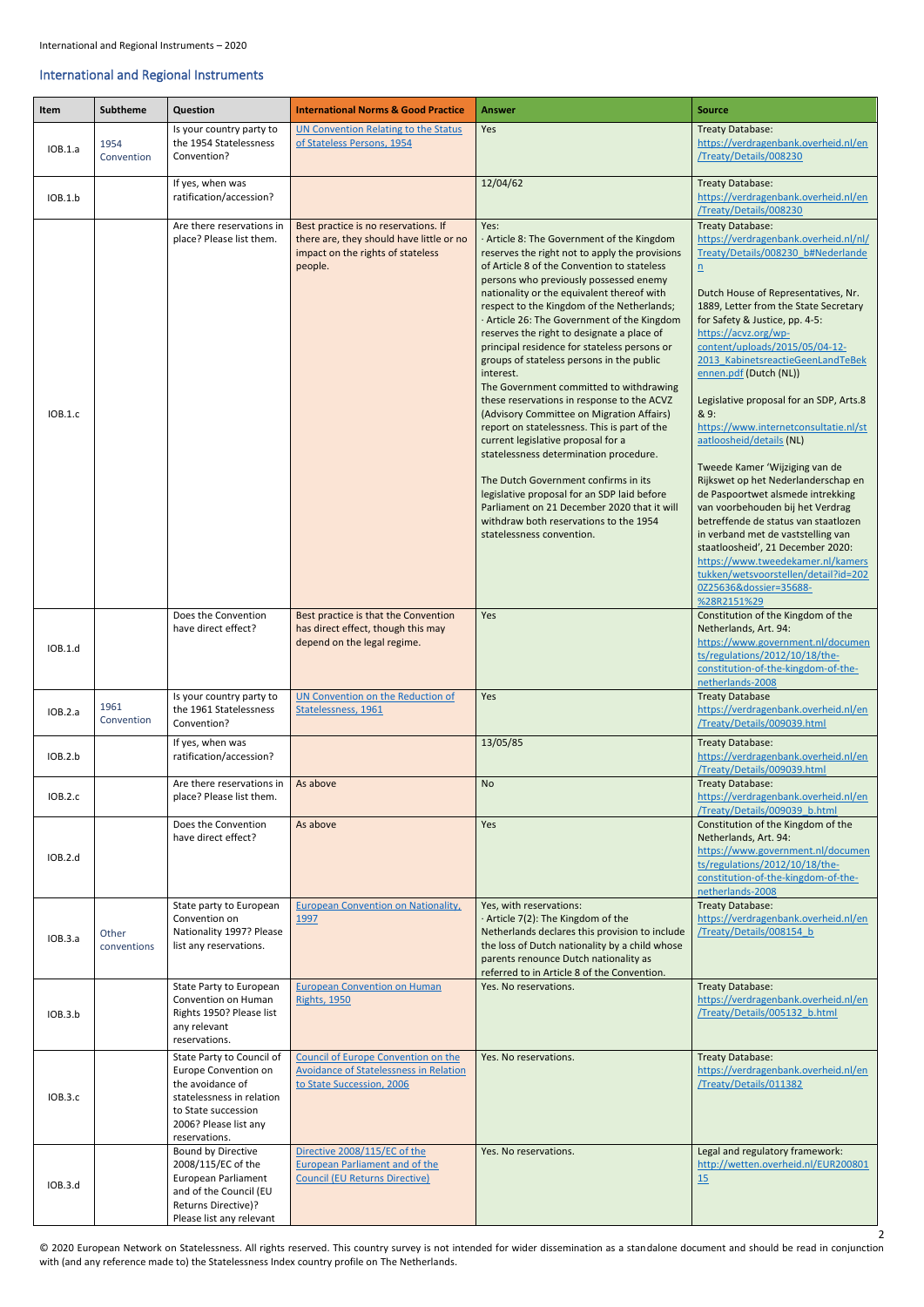|         | reservations.                                                                                                                          |                                                                            |                                                                                                                                                                                                                                                                                                                                                                                                                                                                                                                                                                                                                                                                                                                                                                                                                                                                                                                                                                                                                                                                                                                                                                                                                                                                                                                                                                                                                                                                                                                                                                                                                                                                                                                                                                                                                                                                                                                                                                                                                                                                                                                                                                                                                                                                                                                                                                                                                                                                                                                                                                                                                                                                                                                                                                                                   |                                                                                             |
|---------|----------------------------------------------------------------------------------------------------------------------------------------|----------------------------------------------------------------------------|---------------------------------------------------------------------------------------------------------------------------------------------------------------------------------------------------------------------------------------------------------------------------------------------------------------------------------------------------------------------------------------------------------------------------------------------------------------------------------------------------------------------------------------------------------------------------------------------------------------------------------------------------------------------------------------------------------------------------------------------------------------------------------------------------------------------------------------------------------------------------------------------------------------------------------------------------------------------------------------------------------------------------------------------------------------------------------------------------------------------------------------------------------------------------------------------------------------------------------------------------------------------------------------------------------------------------------------------------------------------------------------------------------------------------------------------------------------------------------------------------------------------------------------------------------------------------------------------------------------------------------------------------------------------------------------------------------------------------------------------------------------------------------------------------------------------------------------------------------------------------------------------------------------------------------------------------------------------------------------------------------------------------------------------------------------------------------------------------------------------------------------------------------------------------------------------------------------------------------------------------------------------------------------------------------------------------------------------------------------------------------------------------------------------------------------------------------------------------------------------------------------------------------------------------------------------------------------------------------------------------------------------------------------------------------------------------------------------------------------------------------------------------------------------------|---------------------------------------------------------------------------------------------|
| IOB.3.e | State Party to<br>Convention on the<br>Rights of the Child<br>1989? Please list any<br>relevant reservations.                          | Convention on the Rights of the Child<br>1989                              | Yes, with reservations:<br>· Article 26: The Kingdom of the Netherlands<br>accepts the provisions of Article 26 of the<br>Convention with the reservation that these<br>provisions shall not imply an independent<br>entitlement of children to social security,<br>including social insurance;<br>· Article 37: The Kingdom of the Netherlands<br>accepts the provisions of Article 37(c) of the<br>Convention with the reservation that these<br>provisions shall not prevent the application<br>of adult penal law to children of sixteen years<br>and older, provided that certain criteria by<br>law have been met;<br>· Article 40: The Kingdom of the Netherlands<br>accepts the provisions of Article 40 of the<br>Convention with the reservation that cases<br>involving minor offences may be tried<br>without the presence of legal assistance and<br>that with respect to such offences the<br>position remains that no provision is made in<br>all cases for a review of the facts or of any<br>measures imposed as a consequence.                                                                                                                                                                                                                                                                                                                                                                                                                                                                                                                                                                                                                                                                                                                                                                                                                                                                                                                                                                                                                                                                                                                                                                                                                                                                                                                                                                                                                                                                                                                                                                                                                                                                                                                                                  | <b>Treaty Database:</b><br>https://verdragenbank.overheid.nl/en<br>/Treaty/Details/003908 b |
| IOB.3.f | State Party to<br><b>International Covenant</b><br>on Civil and Political<br>Rights 1966? Please list<br>any relevant<br>reservations. | <b>International Covenant on Civil and</b><br><b>Political Rights 1966</b> | Yes, with reservations:<br>· Article 10: The Kingdom of the Netherlands<br>subscribes to the principle set out in<br>paragraph 1 of this article, but it takes the<br>view that ideas about the treatment of<br>prisoners are so liable to change that it does<br>not wish to be bound by the obligations set<br>out in paragraph 2 and paragraph 3 (second<br>sentence) of this article.<br>· Article 12(1): The Kingdom of the<br>Netherlands regards the Netherlands and the<br>Netherlands Antilles as separate territories of<br>a State for the purpose of this provision;<br>$\cdot$ Article 12(2) & (4): The Kingdom of the<br>Netherlands regards the Netherlands and the<br>Netherlands Antilles as separate countries for<br>the purpose of these provisions;<br>· Article 14(3)(d): The Kingdom of the<br>Netherlands reserves the statutory option of<br>removing a person charged with a criminal<br>offence from the court room in the interests<br>of the proper conduct of the proceedings;<br>· Article 14(5): The kingdom of the<br>Netherlands reserves the statutory power of<br>the Supreme Court of the Netherlands to<br>have sole jurisdiction to try certain categories<br>of persons charged with serious offences<br>committed in the discharge of a public office;<br>· Article 14(7): The Kingdom of the<br>Netherlands accepts this provision only<br>insofar as no obligations arise from it further<br>to those set out in Article 68 of the Criminal<br>Code of the Netherlands and Article 70 of the<br>Criminal Code of the Netherlands Antilles as<br>they now apply;<br>· Article 19(2): The Kingdom of the<br>Netherlands accepts the provision with the<br>proviso that it shall not prevent the Kingdom<br>from requiring the licensing or broadcasting,<br>television or cinema enterprises;<br>· Article 20(1): The Kingdom of the<br>Netherlands does not accept the obligation<br>set out in this provision in the case of the<br>Netherlands. [The Kingdom of the<br>Netherlands] clarify that although the<br>reservations [] are partly of an<br>interpretational nature, [it] has preferred<br>reservations to interpretational declarations<br>in all cases, since if the latter form were used<br>doubt might arise concerning whether the<br>text of the Covenant allows for the<br>interpretation put upon it. By using the<br>reservation form the Kingdom of the<br>Netherlands wishes to ensure in all cases that<br>the relevant obligations arising out of the<br>Covenant will not apply to the Kingdom, or<br>will apply only in the way indicated.<br>· The Kingdom of the Netherlands declares<br>under Article 41 of the International<br>Covenant on Civil and Political Rights that it<br>recognises the competence of the Human | Treaty Database:<br>https://verdragenbank.overheid.nl/en<br>/Treaty/Details/003721 b        |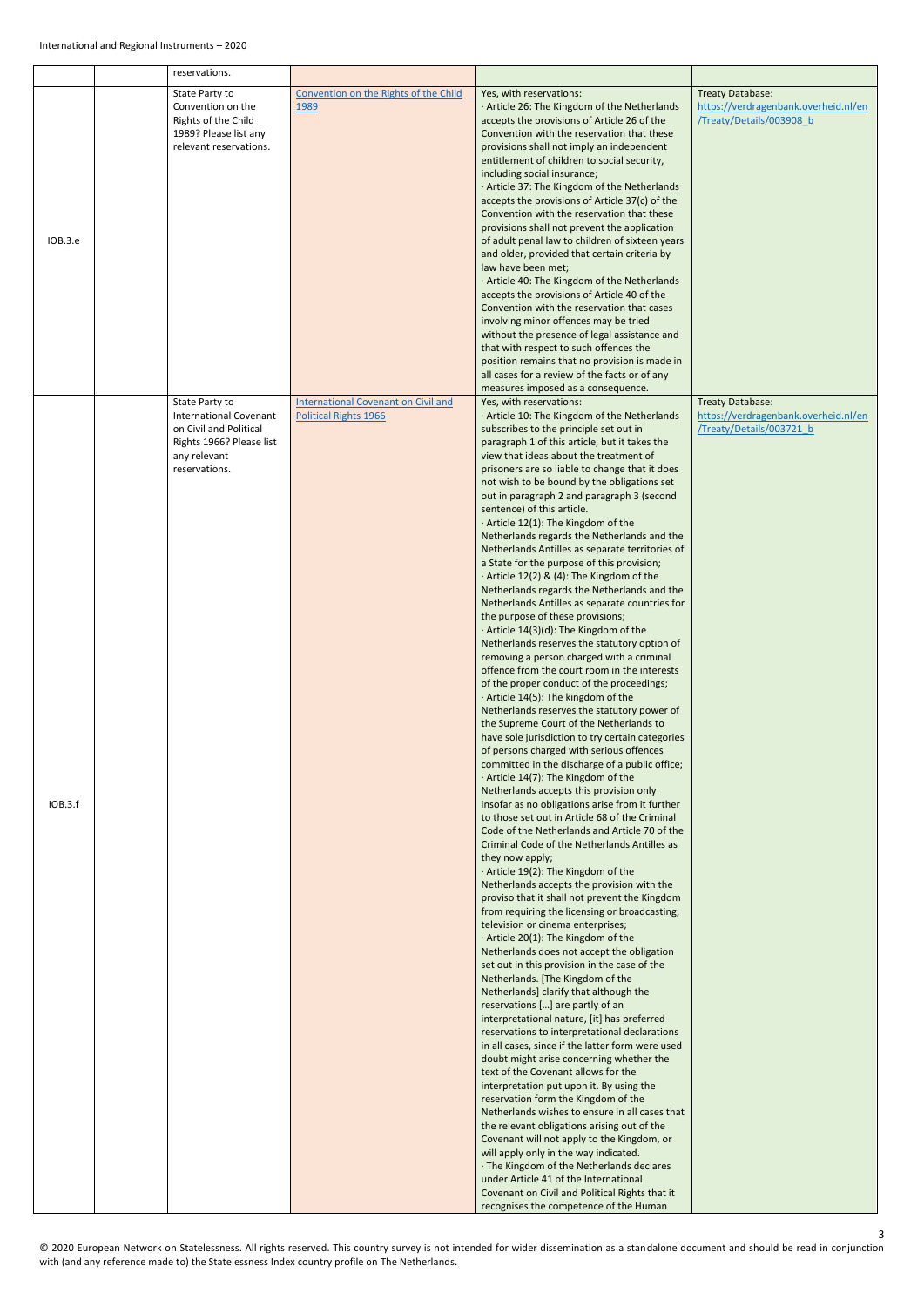|         |                                                             |                                                                            | Rights Committee referred to in Article 28 of                                                   |                                                                  |
|---------|-------------------------------------------------------------|----------------------------------------------------------------------------|-------------------------------------------------------------------------------------------------|------------------------------------------------------------------|
|         |                                                             |                                                                            | the Covenant to receive and consider                                                            |                                                                  |
|         |                                                             |                                                                            | communications to the effect that a State                                                       |                                                                  |
|         |                                                             |                                                                            | Party claims that another State Party is not<br>fulfilling its obligations under the Covenant.  |                                                                  |
|         | State Party to                                              | International Covenant on Economic,                                        | Yes, no current reservations (reservation to                                                    | Treaty Database:                                                 |
|         | <b>International Covenant</b>                               | Social and Cultural Rights 1966                                            | Art. 8(1)(NL) withdrawn in 2017).                                                               | https://verdragenbank.overheid.nl/en                             |
| IOB.3.g | on Economic, Social and                                     |                                                                            |                                                                                                 | /Treaty/Details/003723 b                                         |
|         | Cultural Rights 1966?<br>Please list any relevant           |                                                                            |                                                                                                 |                                                                  |
|         | reservations.                                               |                                                                            |                                                                                                 |                                                                  |
|         | State Party to                                              | Convention on the Elimination of all                                       | Yes, with the following declaration:                                                            | Treaty Database:                                                 |
|         | Convention on the<br><b>Elimination of all Forms</b>        | <b>Forms of Discrimination Against</b>                                     | · During the preparatory stages of the<br>present Convention and in the course of               | https://verdragenbank.overheid.nl/en<br>/Treaty/Details/000837 b |
|         | of Discrimination                                           | <b>Women 1979</b><br>Gen. Rec. 32 on the gender-related                    | debates on it in the General Assembly the                                                       |                                                                  |
|         | Against Women 1979?                                         | dimensions of refugee status, asylum,                                      | position of the Government of the Kingdom                                                       |                                                                  |
|         | Please list any relevant                                    | nationality and statelessness.                                             | of the Netherlands was that it was not                                                          |                                                                  |
|         | reservations.                                               |                                                                            | desirable to introduce political considerations<br>such as those contained in paragraphs 10 and |                                                                  |
| IOB.3.h |                                                             |                                                                            | 11 of the preamble in a legal instrument of                                                     |                                                                  |
|         |                                                             |                                                                            | this nature. Moreover, the considerations are                                                   |                                                                  |
|         |                                                             |                                                                            | not directly related to the achievement of                                                      |                                                                  |
|         |                                                             |                                                                            | total equality between men and women. The<br>Government of the Kingdom of the                   |                                                                  |
|         |                                                             |                                                                            | Netherlands considers that it must recall its                                                   |                                                                  |
|         |                                                             |                                                                            | objections to the said paragraphs in the                                                        |                                                                  |
|         |                                                             |                                                                            | preamble at this occasion.                                                                      |                                                                  |
|         | State Party to<br>Convention against                        | Convention against Torture and Other<br><b>Cruel, Inhuman or Degrading</b> | Yes, with the following declarations:<br>$\cdot$ Article 1(1): It is the understanding of the   | Treaty Database:<br>https://verdragenbank.overheid.nl/en         |
|         | Torture and Other Cruel,                                    | <b>Treatment or Punishment 1984</b>                                        | Government of the Kingdom of the                                                                | /Treaty/Details/000176 b                                         |
|         | Inhuman or Degrading                                        |                                                                            | Netherlands that the term "lawful sanctions"                                                    |                                                                  |
|         | Treatment or<br>Punishment 1984?                            |                                                                            | in Article 1(1), must be understood as<br>referring to those sanctions which are lawful         |                                                                  |
|         | Please list any relevant                                    |                                                                            | not only under national law but also under                                                      |                                                                  |
|         | reservations.                                               |                                                                            | international law;                                                                              |                                                                  |
|         |                                                             |                                                                            | · Article 21: The Government of the Kingdom<br>of the Netherlands hereby declares that it       |                                                                  |
|         |                                                             |                                                                            | recognises the competence of the Committee                                                      |                                                                  |
|         |                                                             |                                                                            | against Torture under the conditions laid                                                       |                                                                  |
| IOB.3.i |                                                             |                                                                            | down in Article 21, to receive and consider                                                     |                                                                  |
|         |                                                             |                                                                            | communications to the effect that another<br>State Party claims that the Kingdom is not         |                                                                  |
|         |                                                             |                                                                            | fulfilling its obligations under this                                                           |                                                                  |
|         |                                                             |                                                                            | Convention;                                                                                     |                                                                  |
|         |                                                             |                                                                            | · Article 22: The Government of the Kingdom<br>of the Netherlands hereby declares that it       |                                                                  |
|         |                                                             |                                                                            | recognises the competence of the Committee                                                      |                                                                  |
|         |                                                             |                                                                            | against Torture, under the conditions laid                                                      |                                                                  |
|         |                                                             |                                                                            | down in Article 22, to receive and consider<br>communications from or on behalf of              |                                                                  |
|         |                                                             |                                                                            | individuals subject to its jurisdiction who                                                     |                                                                  |
|         |                                                             |                                                                            | claim to be victims of a violation by the                                                       |                                                                  |
|         | State Party to                                              | <b>International Convention on the</b>                                     | Kingdom of the provisions of the Convention.<br>Yes, with the following declaration:            | Treaty Database:                                                 |
|         | International                                               | <b>Elimination of All Forms of Racial</b>                                  | · Article 14(1): In accordance with Article                                                     | https://verdragenbank.overheid.nl/en                             |
|         | Convention on the                                           | <b>Discrimination 1965</b>                                                 | 14(1), of the Convention on the Elimination                                                     | Treaty/Details/003657 b                                          |
|         | <b>Elimination of All Forms</b><br>of Racial Discrimination |                                                                            | of All Forms of Racial Discrimination<br>concluded at New York on 7 March 1966, the             |                                                                  |
|         | 1966? Please list any                                       |                                                                            | Kingdom of the Netherlands recognises, for                                                      |                                                                  |
|         | relevant reservations.                                      |                                                                            | the European part of the Netherlands, Aruba,                                                    |                                                                  |
|         |                                                             |                                                                            | Curaçao, Sint Maarten and the Caribbean<br>part of the Netherlands (the islands of              |                                                                  |
| IOB.3.j |                                                             |                                                                            | Bonaire, Sint Eustatius and Saba), the                                                          |                                                                  |
|         |                                                             |                                                                            | competence of the Committee for the                                                             |                                                                  |
|         |                                                             |                                                                            | Elimination of Racial Discrimination to<br>receive and consider communications from             |                                                                  |
|         |                                                             |                                                                            | individuals or groups of individuals within its                                                 |                                                                  |
|         |                                                             |                                                                            | jurisdiction claiming to be victims of a                                                        |                                                                  |
|         |                                                             |                                                                            | violation, by the Kingdom of the Netherlands,                                                   |                                                                  |
|         |                                                             |                                                                            | of any of the rights set forth in the above-<br>mentioned Convention.                           |                                                                  |
|         | State Party to the                                          | <b>International Convention on the</b>                                     | No.                                                                                             | OCHR, status of ratification:                                    |
|         | International<br>Convention on the                          | Protection of the Rights of all Migrant                                    |                                                                                                 | http://indicators.ohchr.org/                                     |
|         | Protection of the Rights                                    | <b>Workers and Members of their</b><br>Families 1990                       |                                                                                                 |                                                                  |
| IOB.3.k | of all Migrant Workers                                      |                                                                            |                                                                                                 |                                                                  |
|         | and Members of their                                        |                                                                            |                                                                                                 |                                                                  |
|         | Families 1990? Please<br>list any relevant                  |                                                                            |                                                                                                 |                                                                  |
|         | reservations.                                               |                                                                            |                                                                                                 |                                                                  |
|         | State Party to the                                          | Convention on the Rights of Persons                                        | Yes, with the following reservation and                                                         | <b>Treaty Database:</b>                                          |
|         | Convention on the<br>Rights of Persons with                 | with Disabilities 2006                                                     | declarations:<br>- Article 10: The Kingdom of the Netherlands                                   | https://verdragenbank.overheid.nl/en<br>/Treaty/Details/011595 b |
| IOB.3.1 | Disabilities 2006? Please                                   |                                                                            | acknowledges that unborn human life is                                                          |                                                                  |
|         | list any relevant                                           |                                                                            | worthy of protection. The Kingdom of the                                                        |                                                                  |
|         | reservations.                                               |                                                                            | Netherlands interprets the scope of Article                                                     |                                                                  |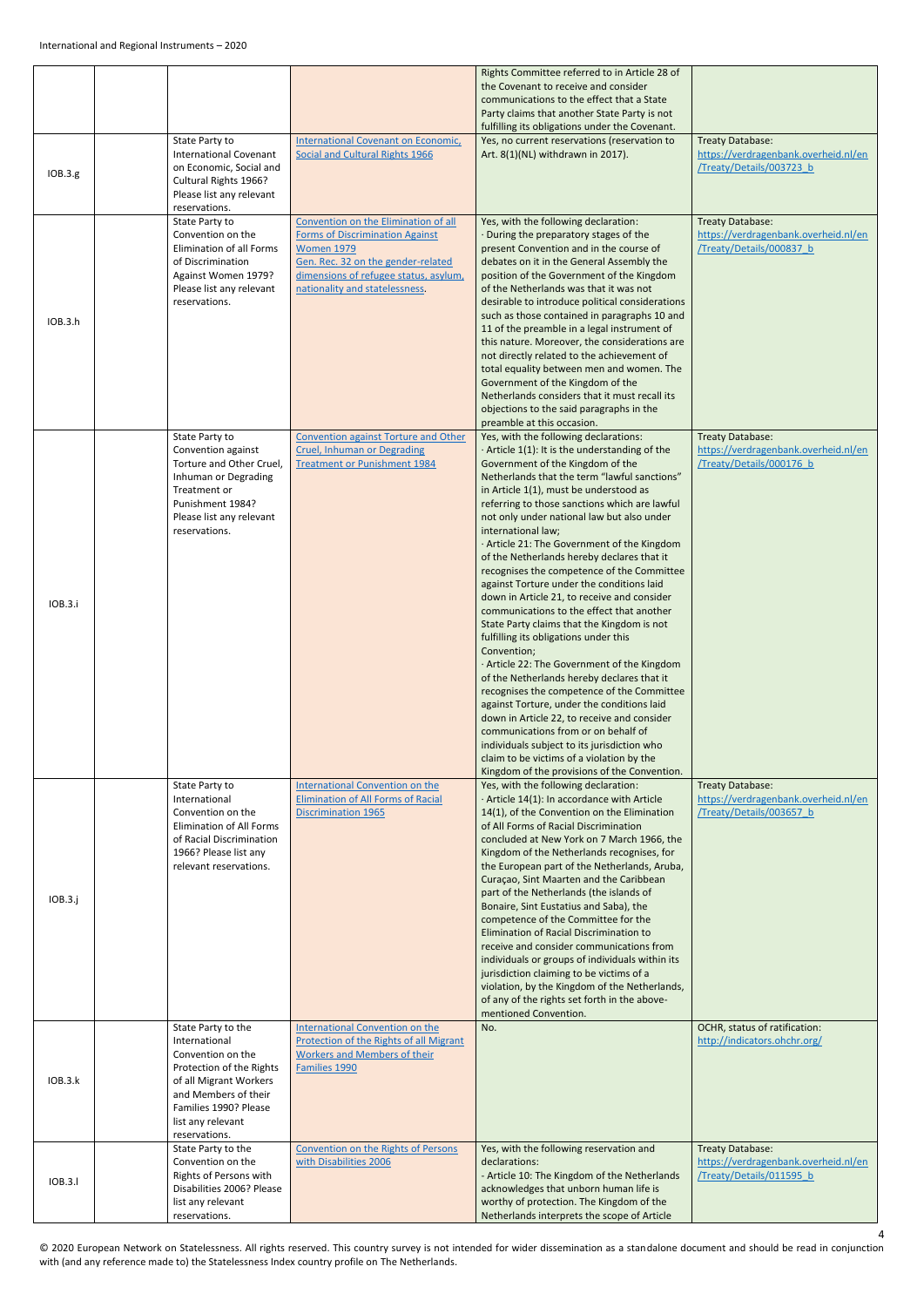|  |  | 10, in line with the relevant case law of the                                                  |  |
|--|--|------------------------------------------------------------------------------------------------|--|
|  |  | European Court of Human Rights on this                                                         |  |
|  |  | issue, to the effect that such protection - and                                                |  |
|  |  | thereby the term 'human being' - is a matter                                                   |  |
|  |  | of national legislation.                                                                       |  |
|  |  | - Article 12: The Kingdom of the Netherlands                                                   |  |
|  |  | recognizes that persons with disabilities                                                      |  |
|  |  | enjoy legal capacity on an equal basis with<br>others in all aspects of life. Furthermore, the |  |
|  |  | Kingdom of the Netherlands declares its                                                        |  |
|  |  | understanding that the Convention allows for                                                   |  |
|  |  | supported and substitute decision-making                                                       |  |
|  |  | arrangements in appropriate circumstances                                                      |  |
|  |  | and in accordance with the law. The Kingdom                                                    |  |
|  |  | of the Netherlands interprets Article 12 as                                                    |  |
|  |  | restricting substitute decision-making                                                         |  |
|  |  | arrangements to cases where such measures                                                      |  |
|  |  | are necessary, as a last resort and subject to                                                 |  |
|  |  | safeguards.                                                                                    |  |
|  |  | - Article 14: The Kingdom of the Netherlands                                                   |  |
|  |  | recognizes that all persons with disabilities                                                  |  |
|  |  | enjoy the right to liberty and security of                                                     |  |
|  |  | person, and a right to respect for physical<br>and mental integrity on an equal basis with     |  |
|  |  | others. Furthermore, the Kingdom of the                                                        |  |
|  |  | Netherlands declares its understanding that                                                    |  |
|  |  | the Convention allows for compulsory care or                                                   |  |
|  |  | treatment of persons, including measures to                                                    |  |
|  |  | treat mental illnesses, when circumstances                                                     |  |
|  |  | render treatment of this kind necessary as a                                                   |  |
|  |  | last resort, and the treatment is subject to                                                   |  |
|  |  | legal safeguards.                                                                              |  |
|  |  | - Article 15: The Kingdom of the Netherlands                                                   |  |
|  |  | declares that it will interpret the term                                                       |  |
|  |  | 'consent' in article 15 in conformity with                                                     |  |
|  |  | international instruments and national                                                         |  |
|  |  | legislation which is in line with these                                                        |  |
|  |  | instruments. This means that, as far as                                                        |  |
|  |  | biomedical research is concerned, the term                                                     |  |
|  |  | 'consent' applies to two different situations:<br>1. Consent given by a person who is able to  |  |
|  |  | consent, and                                                                                   |  |
|  |  | 2. In the case of persons who are not able to                                                  |  |
|  |  | give their consent, permission given by their                                                  |  |
|  |  | representative or an authority or body                                                         |  |
|  |  | provided for by law.                                                                           |  |
|  |  | The Kingdom of the Netherlands declares                                                        |  |
|  |  | that it will interpret the term 'consent' in                                                   |  |
|  |  | article 15 in conformity with international                                                    |  |
|  |  | instruments and national legislation which is                                                  |  |
|  |  | in line with these instruments. This means                                                     |  |
|  |  | that, as far as biomedical research is                                                         |  |
|  |  | concerned, the term 'consent' applies to two                                                   |  |
|  |  | different situations:                                                                          |  |
|  |  | 1. Consent given by a person who is able to                                                    |  |
|  |  | consent, and<br>2. In the case of persons who are not able to                                  |  |
|  |  | give their consent, permission given by their                                                  |  |
|  |  | representative or an authority or body                                                         |  |
|  |  | provided for by law.                                                                           |  |
|  |  | -Article 23: With regard to Article 23                                                         |  |
|  |  | paragraph 1(b), the Kingdom of the                                                             |  |
|  |  | Netherlands declares that the best interests                                                   |  |
|  |  | of the child shall be paramount.                                                               |  |
|  |  | - Article 25: The Kingdom of the Netherlands                                                   |  |
|  |  | interprets article 25 (a) to concern access to                                                 |  |
|  |  | health care and the affordability of health                                                    |  |
|  |  | care, and confirms that discrimination in such                                                 |  |

|  | matters is not allowed. The Kingdom of the     |  |
|--|------------------------------------------------|--|
|  | Netherlands considers it also important that   |  |
|  | health care professionals may determine        |  |
|  | which health care is provided based on         |  |
|  | medical grounds and its expected               |  |
|  | (in)effectiveness.                             |  |
|  | The individual autonomy of the person is an    |  |
|  | important principle laid down in Article 3 (a) |  |
|  | of the Convention. The Kingdom of the          |  |
|  | Netherlands understands Article 25 (f) in the  |  |
|  | light of this autonomy. This provision is      |  |
|  | interpreted to mean that good care involves    |  |
|  | respecting a person's wishes with regard to    |  |
|  | medical treatment, food and fluids, and that   |  |
|  | a decision to withhold any of these can also   |  |
|  | be based on medical grounds.                   |  |
|  | - Article 29: The Kingdom of the Netherlands   |  |
|  | is fully committed to ensure the effective and |  |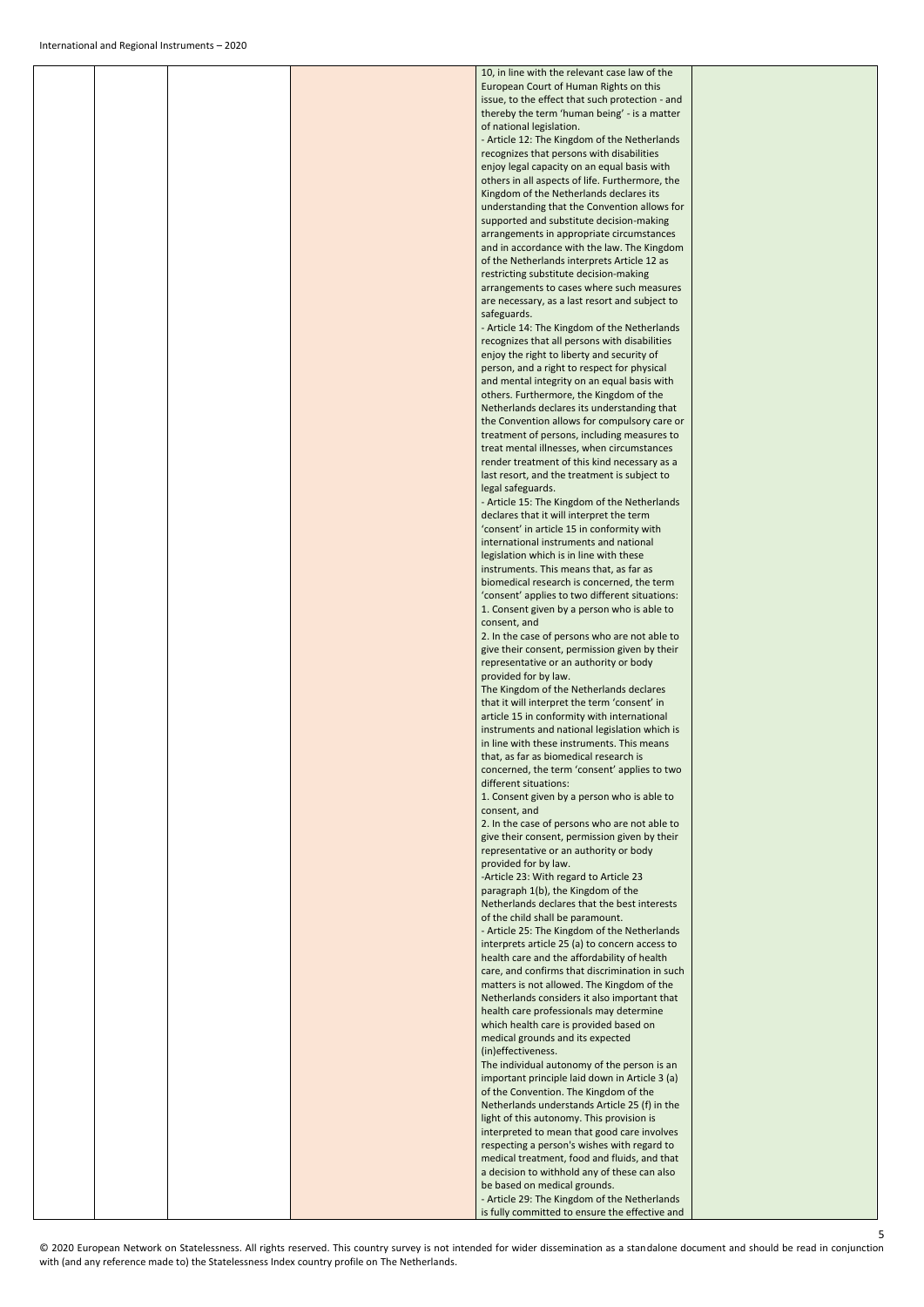|  | full exercise by persons with disabilities of    |  |
|--|--------------------------------------------------|--|
|  | their right and opportunity to vote by secret    |  |
|  |                                                  |  |
|  | ballot. It recognizes the importance of          |  |
|  | persons with disabilities to have, where         |  |
|  | necessary, at their request, assistance in       |  |
|  | voting. To safeguard voting by secret ballot     |  |
|  | without intimidation, as provided for in         |  |
|  | article 29 (a) (ii), and to ensure the principle |  |
|  | of one vote per person, the Kingdom of the       |  |
|  | Netherlands declares that it will interpret the  |  |
|  | term 'assistance' in article 29 (a) (iii) as     |  |
|  | assistance only to be effected outside the       |  |
|  | voting booth, except with regard to              |  |
|  | assistance required due to a physical            |  |
|  | disability, in which case assistance may also    |  |
|  | be permitted inside the voting booth.            |  |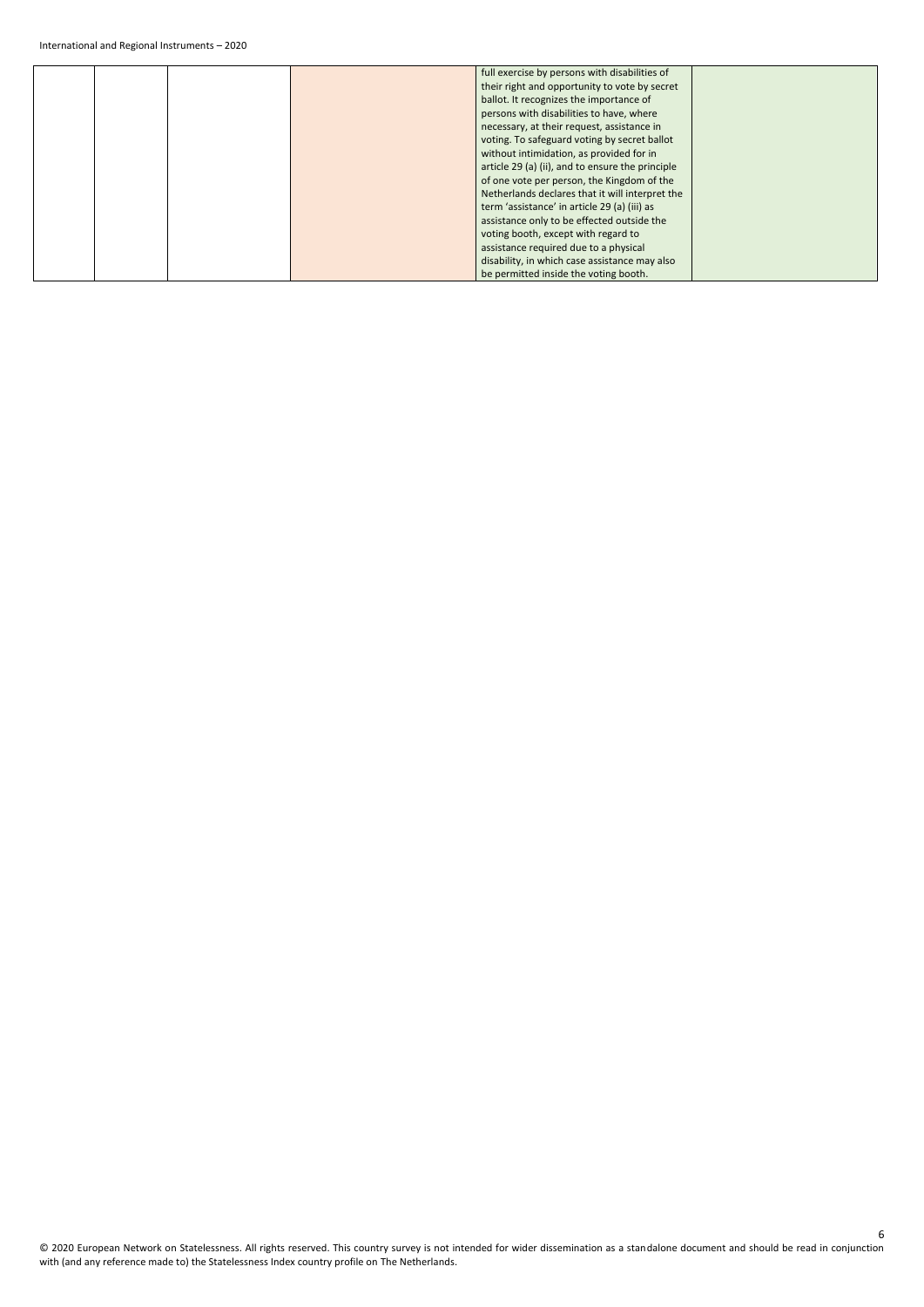© 2020 European Network on Statelessness. All rights reserved. This country survey is not intended for wider dissemination as a standalone document and should be read in conjunction with (and any reference made to) the Statelessness Index country profile on The Netherlands.

## <span id="page-6-0"></span>Stateless Population Data

<span id="page-6-1"></span>

| Item               | <b>Subtheme</b>             | Question                                                                                                                                                                                                                                                                                                                                                                                               | <b>International Norms &amp; Good Practice</b>                                                                                                                                                                                                                                                                                                                                                                                                                                                                                                                                                                                               | <b>Answer</b>                                                                                                                                                                                                                                                                                                                                                                                                                                                                                                                                                                                                                                                                                                                                                                                                                                                                                                                                                                                                                                                                                                                                                                                                                                                                                                                                                                                                                                                                                                                                                                                                                                                                                                   | <b>Source</b>                                                                                                                                                                                                                                                                                                                                                                                                                                                                                                                                                                                                                                                                                                                                                                                                                                                                                                                                                                            |
|--------------------|-----------------------------|--------------------------------------------------------------------------------------------------------------------------------------------------------------------------------------------------------------------------------------------------------------------------------------------------------------------------------------------------------------------------------------------------------|----------------------------------------------------------------------------------------------------------------------------------------------------------------------------------------------------------------------------------------------------------------------------------------------------------------------------------------------------------------------------------------------------------------------------------------------------------------------------------------------------------------------------------------------------------------------------------------------------------------------------------------------|-----------------------------------------------------------------------------------------------------------------------------------------------------------------------------------------------------------------------------------------------------------------------------------------------------------------------------------------------------------------------------------------------------------------------------------------------------------------------------------------------------------------------------------------------------------------------------------------------------------------------------------------------------------------------------------------------------------------------------------------------------------------------------------------------------------------------------------------------------------------------------------------------------------------------------------------------------------------------------------------------------------------------------------------------------------------------------------------------------------------------------------------------------------------------------------------------------------------------------------------------------------------------------------------------------------------------------------------------------------------------------------------------------------------------------------------------------------------------------------------------------------------------------------------------------------------------------------------------------------------------------------------------------------------------------------------------------------------|------------------------------------------------------------------------------------------------------------------------------------------------------------------------------------------------------------------------------------------------------------------------------------------------------------------------------------------------------------------------------------------------------------------------------------------------------------------------------------------------------------------------------------------------------------------------------------------------------------------------------------------------------------------------------------------------------------------------------------------------------------------------------------------------------------------------------------------------------------------------------------------------------------------------------------------------------------------------------------------|
| POP.1.a            | Availability<br>and sources | Does the Government<br>have a 'stateless'<br>category in its data<br>collection systems (e.g.<br>census)? Please list<br>available figures for the<br>total stateless<br>population on the<br>territory and describe<br>how data is<br>disaggregated (e.g. by<br>sex, age, residence).                                                                                                                 | Gen. Rec. 32, CEDAW: States parties<br>should gather, analyse and make<br>available sex-disaggregated statistical<br>data and trends.<br>Council of the European Union (2015):<br>Recognise the importance of<br>exchanging good practices among<br>Member States concerning the<br>collection of reliable data on stateless<br>persons as well as the procedures for<br>determining statelessness.<br>UNHCR (2014): Improve quantitative<br>and qualitative data on stateless<br>populations.<br>Institute on Statelessness and<br>Inclusion (2014): States should<br>strengthen measures to count<br>stateless persons on their territory. | Official data on statelessness is not reported<br>on consistently and inclusively. In the national<br>data collection system (StatLine), a division is<br>made between the category 'stateless' and<br>'nationality unknown'. However, not all the<br>data is updated every year. In some data<br>tables 'stateless' and 'unknown nationality'<br>form one category, and in some data tables<br>(up to 2014) 'stateless' is included as a<br>separate category. The table on the number<br>of nationalities people possess on the<br>territory shows 1,978 stateless people in<br>2014. In 2019, the number of 'stateless /<br>unknown nationality' reported by the Central<br>Statistics Bureau was 55,621, which according<br>to other sources would include 12,869<br>'stateless' persons and 42,752 persons of<br>'unknown nationality'.<br>The number of people recorded by the<br>Central Statistics Bureau as 'stateless /<br>unknown nationality' on the territory on 1<br>January 2020 is 45,947.<br>The Dutch Government updated its website<br>to state that there are now more than 12,000<br>stateless persons and more than 40,000<br>persons with unknown nationality registered<br>in the Basisregistratie Personen (BRP) - Dutch<br>Population Register.<br>An increase in the number of registered<br>stateless persons in the Netherlands was<br>reported by the Dutch media, based on<br>unpublished data provided to them by the<br>Central Office for Statistics (Centraal Bureau<br>voor de Statistiek): on 1 January 2012 there<br>were 2,005 persons factually stateless. On 1<br>January 2017 there were 12,477. The increase<br>almost entirely consists of people born in<br>Syria. | StatLine data by sex, age and<br>nationality:<br>https://opendata.cbs.nl/statline/#/CBS<br>/nl/dataset/03743/table?fromstatweb<br>StatLine data on number of<br>nationalities people possess on the<br>territory (stateless), 1995-2014:<br>http://statline.cbs.nl/Statweb/publicat<br>ion/?DM=SLNL&PA=70999NED&D1=8<br>&D2=a&HDR=T&STB=G1&CHARTTYPE<br>$=0$ &VW=T<br>Dutch Government Website,<br>Statelessness:<br>https://www.government.nl/topics/du<br>tch-nationality/statelessness (in<br>English (E)) and<br>https://www.rijksoverheid.nl/onderwe<br>rpen/nederlandse-<br>nationaliteit/staatloosheid (NL)<br>EenVandaag article (NL):<br>https://eenvandaag.avrotros.nl/item/a<br>antal-staatlozen-in-nederland-neemt-<br>toe/.<br>Trouw Newspaper:<br>https://www.trouw.nl/nieuws/gemee<br>nten-willen-niet-langer-wachten-op-<br>wetgeving-en-gaan-mensen-zonder-<br>paspoort-zelf-helpen~b45cb795b/                                                                          |
| POP.1.b<br>POP.1.c |                             | Do government<br>authorities define data<br>categories that may<br>overlap (e.g. unknown<br>nationality) or where<br>stateless people might<br>be more highly<br>represented (e.g.<br>Palestinian)? Please<br>explain and provide any<br>available figures.<br>What is UNHCR's<br>estimate for the<br>stateless/at risk of<br>statelessness population<br>and what is the source<br>for this estimate? | As above<br>As above                                                                                                                                                                                                                                                                                                                                                                                                                                                                                                                                                                                                                         | StatLine provides data on stateless persons or<br>persons with unknown nationality on a yearly<br>basis as of 1 January. In 2017 the total<br>number of 'stateless' people or people with<br>'unknown nationality' was 69,778 and in 2018<br>it was 63,982. In 2019 this number was<br>55,621 and in 2020 45,947.<br>Centraal Bureau voor de Statistiek data shows<br>that 11.6% of the total asylum requests in<br>2014 were made by stateless asylum seekers,<br>mainly Palestinians from Syria. In 2016, 5% of<br>the total were made by stateless persons. In<br>2017, 120 first asylum requests were<br>submitted by stateless persons and in 2018<br>(Jan-Aug) 26 requests were made.<br>In 2019, 38 applications for asylum were<br>made by people recorded as stateless.<br>However, the IND mentions a separate<br>category for 'Palestinian Occupied Territory'<br>with a total of 40 asylum requests. There<br>were also 870 asylum applications in 2019 by<br>persons recorded with an 'unknown<br>nationality'. The total number of asylum<br>applications in 2019 was 22,533.<br>According to the petition to end statelessness<br>by UNHCR there are approximately 13,000<br>people registered as 'stateless' and 43,000 as<br>'unknown nationality'. UNHCR derives these<br>figures from official statistics.                                                                                                                                                                                                                                                                                                                                                                                   | StatLine data by sex, age and<br>nationality:<br>http://statline.cbs.nl/Statweb/publicat<br>ion/?DM=SLNL&PA=03743&D1=0&D2<br>=0&D3=l&D4=a&HDR=T,G1,G3&STB=G<br>$2&VW=T$<br>StatLine data by population, gender,<br>age and nationality on 1 January:<br>https://opendata.cbs.nl/statline/#/CBS<br>/nl/dataset/03743/table?fromstatweb<br><b>CBS Data Asylum Requests:</b><br>https://www.cbs.nl/nl-<br>nl/nieuws/2015/05/aantal-<br>asielzoekers-fors-toegenomen<br>Dutch Refugee Council, Refugees in<br>numbers, July 2017, p.7:<br>https://www.vluchtelingenwerk.nl/site<br>s/public/u152/Vluchtelingeningetallen<br>2017compleet-1.pdf (NL)<br>IND Asylum trends, August 2018:<br>https://ind.nl/en/Documents/AT augu<br>st 2018 hoofdrapport.pdf, p. 10<br>IND Asylum Trends, December 2019:<br>https://ind.nl/Documents/AT 2019.pd<br>$f$ , p. 10<br>UNHCR, petition to end statelessness<br>in NL: https://www.unhcr.org/nl/help-<br>einde-maken-aan-staatloosheid-<br>nederland/ |
| POP.1.d            |                             | Have there been any<br>surveys or mapping<br>studies to estimate the<br>stateless population in                                                                                                                                                                                                                                                                                                        | As above                                                                                                                                                                                                                                                                                                                                                                                                                                                                                                                                                                                                                                     | Yes.                                                                                                                                                                                                                                                                                                                                                                                                                                                                                                                                                                                                                                                                                                                                                                                                                                                                                                                                                                                                                                                                                                                                                                                                                                                                                                                                                                                                                                                                                                                                                                                                                                                                                                            | UNCHR, 2011, Mapping statelessness<br>in the Netherlands:<br>http://www.refworld.org/docid/4eef6<br>5da2.html (E) and                                                                                                                                                                                                                                                                                                                                                                                                                                                                                                                                                                                                                                                                                                                                                                                                                                                                    |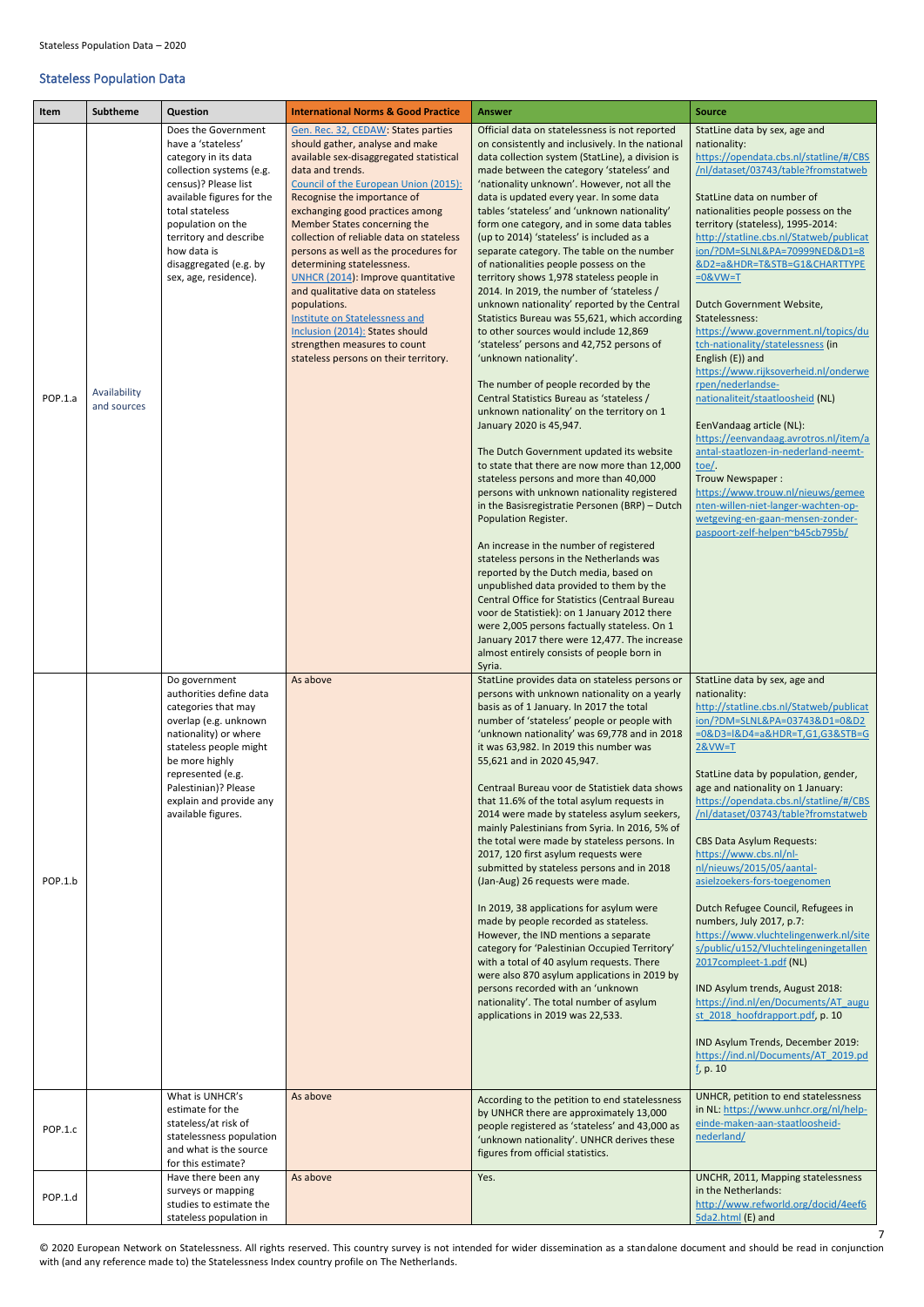|         | the country?                                                                                                                                                   |          |                                                                                                                                                                                                                                                                                                                                                                                                                                                                                                                                                                                                                                                                                                                                                                                                                                                                                            | http://www.aoo.nl/downloads/2014-<br>09-12-UN.pdf (NL)                                                                                                                                                                                                                                                                                                                                                                                                                                     |
|---------|----------------------------------------------------------------------------------------------------------------------------------------------------------------|----------|--------------------------------------------------------------------------------------------------------------------------------------------------------------------------------------------------------------------------------------------------------------------------------------------------------------------------------------------------------------------------------------------------------------------------------------------------------------------------------------------------------------------------------------------------------------------------------------------------------------------------------------------------------------------------------------------------------------------------------------------------------------------------------------------------------------------------------------------------------------------------------------------|--------------------------------------------------------------------------------------------------------------------------------------------------------------------------------------------------------------------------------------------------------------------------------------------------------------------------------------------------------------------------------------------------------------------------------------------------------------------------------------------|
|         |                                                                                                                                                                |          |                                                                                                                                                                                                                                                                                                                                                                                                                                                                                                                                                                                                                                                                                                                                                                                                                                                                                            | <b>Advisory Committee on Migration</b><br>Affairs (ACVZ), 2013, Geen land te<br>bekennen<br>een advies over de verdragsrechtelijke<br>bescherming<br>van staatlozen in nederland,<br>https://acvz.org/wp-<br>content/uploads/2015/05/04-12-<br>2013 GeenLandTeBekennen.pdf (NL) -<br>summary in English pp.108-111)                                                                                                                                                                        |
|         |                                                                                                                                                                |          |                                                                                                                                                                                                                                                                                                                                                                                                                                                                                                                                                                                                                                                                                                                                                                                                                                                                                            | <b>Immigration and Naturalisation Service</b><br>(IND) Asieltrends (asylum trends -<br>latest from 2016):<br>https://ind.nl/over-ind/Cijfers-<br>publicaties/Paginas/Asieltrends.aspx<br>(NL)                                                                                                                                                                                                                                                                                              |
|         |                                                                                                                                                                |          |                                                                                                                                                                                                                                                                                                                                                                                                                                                                                                                                                                                                                                                                                                                                                                                                                                                                                            | Vluchtelingenwerk (Dutch Refugee<br>Council) report, 2016:<br>https://www.vluchtelingenwerk.nl/site<br>s/public/u895/Vluchtelingeningetallen<br>2016.pdf                                                                                                                                                                                                                                                                                                                                   |
|         |                                                                                                                                                                |          |                                                                                                                                                                                                                                                                                                                                                                                                                                                                                                                                                                                                                                                                                                                                                                                                                                                                                            | IND Asylum trends, August 2018:<br>https://ind.nl/en/Documents/AT augu<br>st 2018 hoofdrapport.pdf, p. 10                                                                                                                                                                                                                                                                                                                                                                                  |
|         |                                                                                                                                                                |          |                                                                                                                                                                                                                                                                                                                                                                                                                                                                                                                                                                                                                                                                                                                                                                                                                                                                                            | Dutch Refugee Council, 'Refugees in<br>numbers', 2018:<br>https://www.vluchtelingenwerk.nl/site<br>s/default/files/u640/20180719 vlucht<br>elingen in getallen %202018 allerdef<br>initiefste.pdf (NL)                                                                                                                                                                                                                                                                                     |
|         |                                                                                                                                                                |          |                                                                                                                                                                                                                                                                                                                                                                                                                                                                                                                                                                                                                                                                                                                                                                                                                                                                                            | Dutch Refugee Council, 'Refugees in<br>numbers', 2019:<br>https://www.vluchtelingenwerk.nl/site<br>s/default/files/Vluchtelingenwerk/Cijfe<br>rs/20190722 vwn vluchtelingen-in-<br>getallen.pdf                                                                                                                                                                                                                                                                                            |
|         |                                                                                                                                                                |          |                                                                                                                                                                                                                                                                                                                                                                                                                                                                                                                                                                                                                                                                                                                                                                                                                                                                                            | Dutch Refugee Council, 'Refugees in<br>numbers', 2020:<br>https://www.vluchtelingenwerk.nl/site<br>s/default/files/u36436/vluchtelingen i<br>n getallen 2020 v11.pdf                                                                                                                                                                                                                                                                                                                       |
| POP.1.e | Are there any other<br>sources of estimates for<br>the stateless population<br>not covered by the<br>above? Please list<br>sources and figures.                | As above | The ACVZ refers in their report to the number<br>of stateless people registered in the Dutch<br>Population Register (BRP). In 2012 this<br>number was 2,005, and 88,313 people had<br>'unknown nationality'. The 2016 explanatory<br>memorandum for the draft legislation for a<br>statelessness determination procedure refers<br>to 2,000 stateless people noted in the ACVZ<br>report. On top of that it states that the<br>number of registered stateless people has<br>increased due to the arrival of around 3,000<br>stateless Syrian Palestinians.                                                                                                                                                                                                                                                                                                                                 | <b>Advisory Committee on Migration</b><br>Affairs (ACVZ), 2013, Geen land te<br>bekennen<br>een advies over de verdragsrechtelijke<br>bescherming<br>van staatlozen in nederland, p.31:<br>https://acvz.org/wp-<br>content/uploads/2015/05/04-12-<br>2013 GeenLandTeBekennen.pdf (NL)<br>Overheid.nl (Dutch Government web<br>portal), Draft Explanatory: Explanatory<br>Memorandum statelessness<br>determination procedure, p. 3<br>https://www.internetconsultatie.nl/st<br>aatloosheid |
| POP.1.f | Are there issues with the<br>reliability of data or<br>indications that the<br>stateless population may<br>be over/under reported?<br>If yes, please describe. | As above | Yes, because there is no statelessness<br>determination procedure yet, so it is not<br>known how many unregistered stateless<br>people are residing in the Netherlands and it<br>is unclear how many stateless people are<br>registered with 'nationality unknown'. UNHCR<br>estimated that about 97,000 people were<br>living irregularly in the Netherlands in 2011.<br>Among them there are possibly many<br>stateless. People who are assigned a<br>nationality erroneously are also not recorded.<br>The absence of clear guidelines on<br>registration also contributes to difficulties to<br>determine the total stateless population.<br>Based on the above, it is likely that the<br>stateless population is underreported in the<br>Netherlands. However, there is no conclusive<br>proof that this is the case. The current BRP<br>(Population Register) system also allows for | Overheid.nl (Dutch Government web<br>portal), Draft Explanatory: Explanatory<br>Memorandum statelessness<br>determination procedure, p. 3<br>https://www.internetconsultatie.nl/st<br>aatloosheid                                                                                                                                                                                                                                                                                          |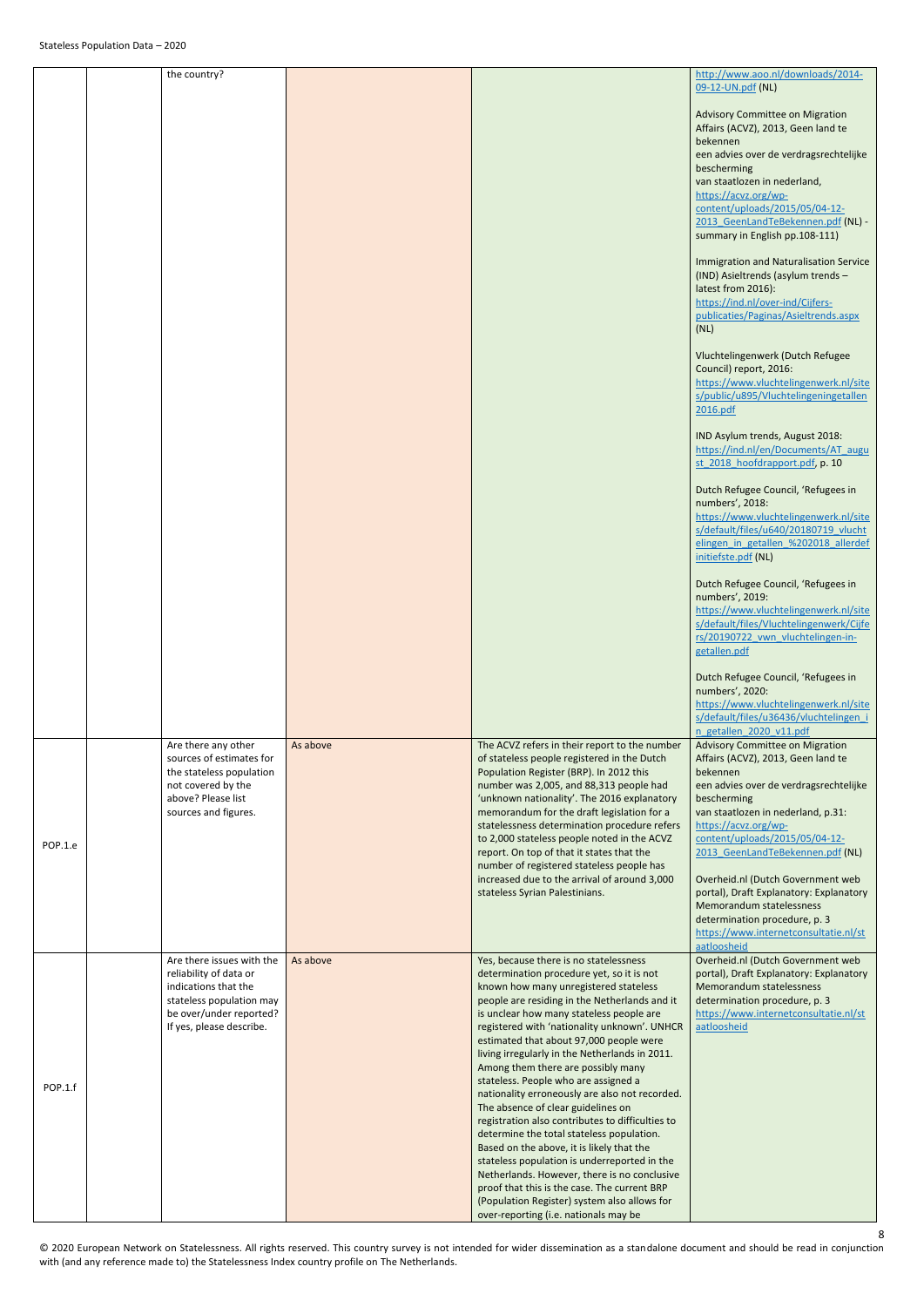<span id="page-8-0"></span>

|         |                                   |                                                                                                                                                                                                                                                   |                                                      | registered as stateless). What we know is that<br>the current procedure for registering<br>stateless persons does not reflect the<br>international definition of a stateless person<br>and does not include undocumented (illegally<br>residing) stateless persons and can therefore<br>not be relied on for statistical information on<br>the number of stateless persons in the<br>country.                                                                                                                                                                                                                                                                                                                                                                                                                                                                                                                                                                                                                                                                                                                                                                                                                                                                                                                                                                                                                                                                                                                                                                                                                                                                                                                                                                                                                                                                                                                                                                 |                                                                                                                                                                                                                                                                                                                                                                                                                                                                                                                                                                                                                                                                                                                                                                                                                                                                                                                                                         |
|---------|-----------------------------------|---------------------------------------------------------------------------------------------------------------------------------------------------------------------------------------------------------------------------------------------------|------------------------------------------------------|---------------------------------------------------------------------------------------------------------------------------------------------------------------------------------------------------------------------------------------------------------------------------------------------------------------------------------------------------------------------------------------------------------------------------------------------------------------------------------------------------------------------------------------------------------------------------------------------------------------------------------------------------------------------------------------------------------------------------------------------------------------------------------------------------------------------------------------------------------------------------------------------------------------------------------------------------------------------------------------------------------------------------------------------------------------------------------------------------------------------------------------------------------------------------------------------------------------------------------------------------------------------------------------------------------------------------------------------------------------------------------------------------------------------------------------------------------------------------------------------------------------------------------------------------------------------------------------------------------------------------------------------------------------------------------------------------------------------------------------------------------------------------------------------------------------------------------------------------------------------------------------------------------------------------------------------------------------|---------------------------------------------------------------------------------------------------------------------------------------------------------------------------------------------------------------------------------------------------------------------------------------------------------------------------------------------------------------------------------------------------------------------------------------------------------------------------------------------------------------------------------------------------------------------------------------------------------------------------------------------------------------------------------------------------------------------------------------------------------------------------------------------------------------------------------------------------------------------------------------------------------------------------------------------------------|
| POP.1.g |                                   | Please provide any<br>available figures for<br>stateless refugees<br>and/or asylum-seekers<br>and clarify if the<br>Government also counts<br>these groups in figures<br>for the stateless<br>population (i.e. to avoid<br>under/over-reporting). | As above                                             | The total number of asylum applications (first<br>applications, repeated applications, family<br>reunification) in 2016 was 31,642, of which<br>1,471 were stateless. In 2017, the total<br>number was 31,327, of which 1,611 (5%)<br>were stateless.<br>The Government only counts registered<br>stateless persons - some of these people<br>could be registered, but not necessarily all, so<br>there is likely to be some overlap.<br>In 2019, 38 applications for asylum were<br>made by people recorded as stateless.<br>However, the IND mentions a separate<br>category for 'Palestinian Occupied Territory'<br>with a total of 40 asylum requests. There<br>were also 870 asylum applications in 2019 by<br>persons recorded with an 'unknown<br>nationality'. The total number of asylum<br>applications in 2019 was 22,533.<br>Stateless people are in the top four<br>'nationalities' of people seeking family<br>reunification in the Netherlands (142 of 4,179<br>between January and December 2019).<br>According to figures of the Central Bureau of<br>Statistics there were 65 asylum requests<br>made by stateless persons in 2020, of which<br>35 were first time asylum requests. A further<br>total of 625 asylum requests were made by<br>persons recorded with 'unknown nationality'.<br>In addition, 130 stateless family members<br>arrived on the territory in 2020.<br>The Central Bureau of Statistics also specifies<br>the number of stateless persons that<br>obtained a residence permit for the first time,<br>categorised by year and type of permit. For<br>example, in 2019, 255 stateless persons<br>obtained an asylum permit (in comparison,<br>the total number of asylum permits obtained<br>by stateless persons in 2015 was 4,390), 450<br>stateless persons obtained a residence permit<br>on other grounds in 2019, and 370 stateless<br>persons obtained a permit for family<br>reunification in the same year. | <b>Immigration and Naturalisation Service</b><br>(IND), Asylum Trends: Monthly Report<br>on Asylum Applications in The<br>Netherlands, Dec. 2016:<br>https://ind.nl/en/Documents/AT_Dece<br>mber 2016.pdf<br><b>Immigration and Naturalisation Service</b><br>(IND), Asylum trends: Monthly Report<br>on Asylum Applications in The<br>Netherlands, Dec. 2017, p. 4:<br>https://ind.nl/en/Documents/AT Dece<br>mber 2017.pdf<br>Source: IND Asylum Trends, December<br>2019:<br>https://ind.nl/Documents/AT 2019.pd<br>$\underline{f}$ , p. 7 and 10<br>CBS StatLine data; Asylum requests<br>and following relatives; nationality,<br>gender and age:<br>https://opendata.cbs.nl/statline/#/CBS<br>/nl/dataset/83102NED/table?ts=16061<br>39040748<br>CBS StatLine data; Residence permits<br>for a definite period; residence ground<br>and nationality:<br>https://opendata.cbs.nl/statline/#/CBS<br>/nl/dataset/82027NED/table?ts=16061<br>39232856 |
| POP.2.a | Stateless in<br>detention<br>data | Does the Government<br>record and publish<br>figures on stateless<br>people held in<br>immigration detention?<br>If yes, please provide.                                                                                                          | As above and see also norms in<br>Detention section. | The presence of stateless persons in<br>administrative detention must be inferred<br>from general statistics because there is no<br>determination procedure and no specific data<br>on stateless persons in detention. The overall<br>use of detention has fluctuated in recent<br>years. In 2015 the number of people who<br>entered detention was 2,176 - a decrease of<br>65% since 2011. The number slightly<br>increased in 2016 to 2,570 (Source B). In<br>2010, 27% of detainees had been detained at<br>least once before (61% once before, 29% two<br>or three times, and 9% four or more) (Source<br>A). In 2015, 6.2% of the people who entered a<br>detention facility had 'unknown nationality'.<br>In 2016, this decreased to 2.8% (Source B).<br>The overall use of immigration detention<br>again increased between 2016-17 with 3,181<br>people entering detention in 2017, of whom<br>3.7% were of 'unknown nationality'.<br>In 2018, a total number of 3,506 persons<br>entered immigration detention. In 2019, this<br>number amounted to 3,784 persons, with an<br>average stay of 41 days, representing a year-<br>on-year increase in immigration detention<br>between 2015-2019.                                                                                                                                                                                                                                                                                                                                                                                                                                                                                                                                                                                                                                                                                                                                                      | (A) ENS, 2015, Protecting Stateless<br>Persons from Arbitrary Detention in<br>the Netherlands, p. 14:<br>http://www.statelessness.eu/sites/ww<br>w.statelessness.eu/files/ENS Detentio<br>n Reports Netherlands.pdf<br>(B) The Custodial Institutions Agency,<br>July 2017, In numbers: 2012-2016, pp.<br>$47 - 48:$<br>https://www.dji.nl/binaries/DJI%20in<br>%20getal%202012-2016 tcm41-<br>271319.pdf (NL)<br>The Custodial Institutions Agency,<br>August 2018, In numbers: 2013-2017,<br>pp.49-55:<br>https://www.dji.nl/binaries/DJI%20in<br>%20getal%202013-<br>2017%20definitief tcm41-350484.pdf<br>(NL)<br>Amnesty International, Het recht op<br>vrijheid vreemdelingendetentie: het<br>ultimum remedium-beginsel, Februari<br>2018:<br>https://www.amnesty.nl/content/uplo<br>ads/2018/02/AMN 18 08 Rapport-                                                                                                                               |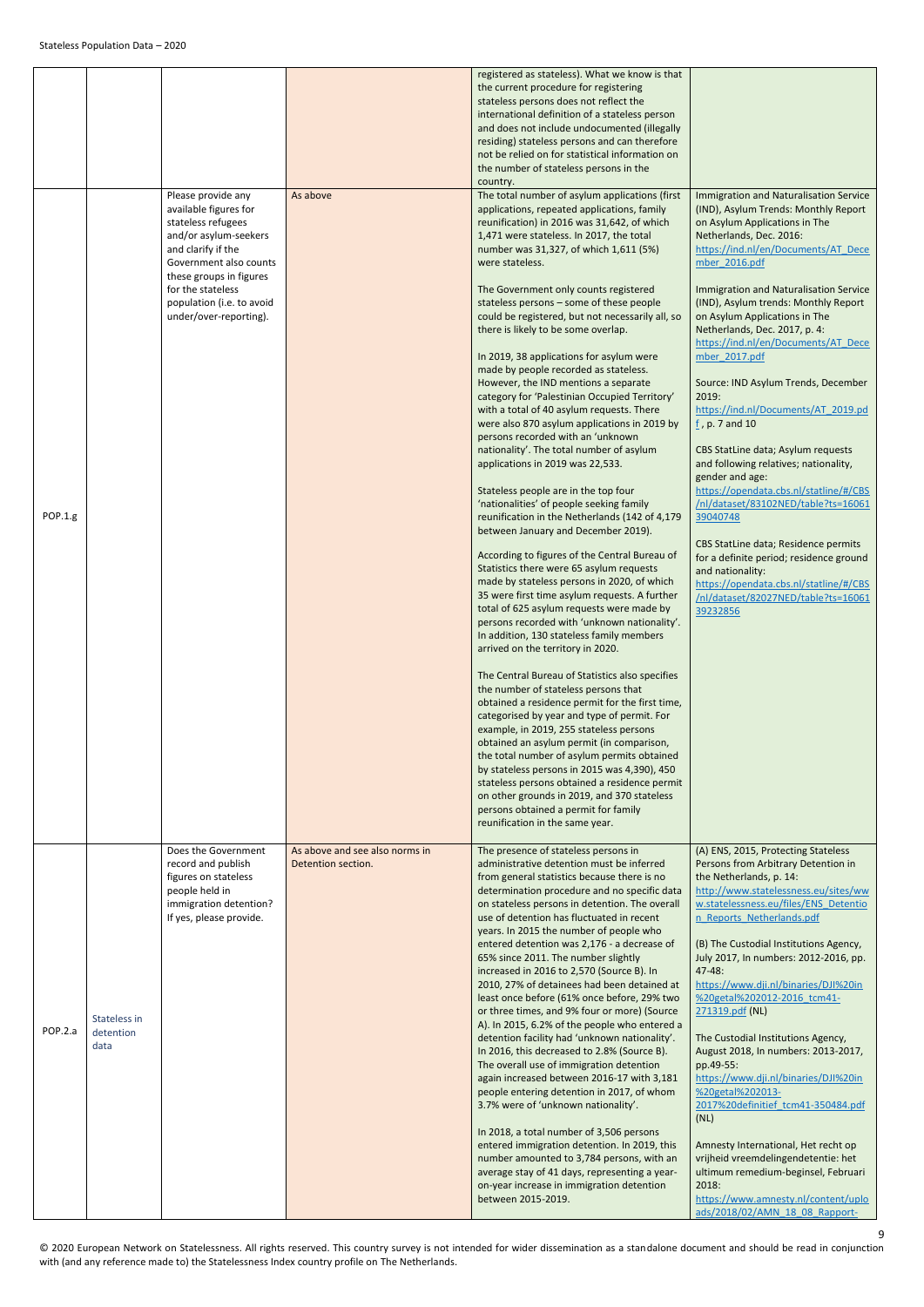|         |                                                                                                                                                                |          | The most common nationalities of those<br>detained in 2019 were Morocco (13%),<br>Albania (11,4%), Algeria (10,6%), Nigeria<br>(5,2%) and Gambia (3,5%). No further data is<br>published by the government on<br>statelessness or unknown nationality.                                                                                                                                                                                                                                                                                                                                                                                                                                                                                                                                                                                                                                                                                                                                                                                                                                                                                                                                                                                                                                              | het-recht-op-<br>vrijheid DEF web.pdf?x73404 (NL)<br>The Custodial Institutions Agency,<br>immigration detention, July 2020:<br>https://www.dji.nl/binaries/70558-                                                                                                                                                                                                                                                                                                                                                                                                                                                                                                                                                                                                                                                                                                                                                                                                                                                                                                                                                                                                                                                                                                                       |
|---------|----------------------------------------------------------------------------------------------------------------------------------------------------------------|----------|-----------------------------------------------------------------------------------------------------------------------------------------------------------------------------------------------------------------------------------------------------------------------------------------------------------------------------------------------------------------------------------------------------------------------------------------------------------------------------------------------------------------------------------------------------------------------------------------------------------------------------------------------------------------------------------------------------------------------------------------------------------------------------------------------------------------------------------------------------------------------------------------------------------------------------------------------------------------------------------------------------------------------------------------------------------------------------------------------------------------------------------------------------------------------------------------------------------------------------------------------------------------------------------------------------|------------------------------------------------------------------------------------------------------------------------------------------------------------------------------------------------------------------------------------------------------------------------------------------------------------------------------------------------------------------------------------------------------------------------------------------------------------------------------------------------------------------------------------------------------------------------------------------------------------------------------------------------------------------------------------------------------------------------------------------------------------------------------------------------------------------------------------------------------------------------------------------------------------------------------------------------------------------------------------------------------------------------------------------------------------------------------------------------------------------------------------------------------------------------------------------------------------------------------------------------------------------------------------------|
|         |                                                                                                                                                                |          |                                                                                                                                                                                                                                                                                                                                                                                                                                                                                                                                                                                                                                                                                                                                                                                                                                                                                                                                                                                                                                                                                                                                                                                                                                                                                                     | JenV DJI infosheet vreemdelingenbe<br>waring v3 HR tcm41-352274.pdf                                                                                                                                                                                                                                                                                                                                                                                                                                                                                                                                                                                                                                                                                                                                                                                                                                                                                                                                                                                                                                                                                                                                                                                                                      |
| POP.2.b | Does the Government<br>record and publish<br>figures on people<br>released from<br>immigration detention<br>due to un-removability?<br>If yes, please provide. | As above | There is no data available on individuals<br>released from immigration detention who<br>were un-removable.<br>In terms of more general data, in 2015 the<br>number of people released from detention<br>was 2,236 and the average length of<br>detention was 55 days. In 2011 it was 76<br>days. In 2013 people with 'unknown<br>nationality' were detained for 92 days<br>(average). In 2014 this decreased to 77 days<br>(average). The number of people released<br>from detention in 2016 was 2,451 and in 2017<br>3,119. The average length of detention in<br>2016 and 2017 was 43 days. No specific data<br>is known for the group of unknown<br>nationality.<br>In 2018, 3,506 persons entered immigration<br>detention and 3,556 were released. In 2019,<br>3,784 persons entered immigration detention<br>and 3,721 were released. In 2019, 90 persons<br>remained in immigration detention for more<br>than 6 months. A recent report by the<br>National Ombudsperson mentions that in<br>practice a (unspecified) number of<br>immigrants are re-detained on a regular basis<br>due to not cooperating or due to the country<br>of origin refusing return of the individual.<br>There is no further information published by<br>the government on statelessness or un-<br>removability. | The Custodial Institutions Agency,<br>August 2018, In numbers: 2013-2017,<br>pp.49-55:<br>https://www.dji.nl/binaries/DJI%20in<br>%20getal%202013-<br>2017%20definitief tcm41-350484.pdf<br>(NL)<br>ENS, 2015, Protecting Stateless<br>Persons from Arbitrary Detention in<br>the Netherlands, p. 20:<br>http://www.statelessness.eu/sites/ww<br>w.statelessness.eu/files/ENS Detentio<br>n Reports Netherlands.pdf<br>The Custodial Institutions Agency, April<br>2019:<br>https://www.dji.nl/binaries/120687 0<br>1 dji infosheet vreemdelingenbewari<br>ng april 2019 V3 tcm41-352274.pdf<br>The Custodial Institutions Agency,<br>immigration detention, July 2020:<br>https://www.dji.nl/binaries/70558-<br>JenV DJI infosheet vreemdelingenbe<br>waring v3 HR tcm41-352274.pdf<br>Ministry of Justice and Security,'<br>Rapportage<br>Vreemdelingenketen<br>Periode januari-december 2019', April<br>2020, p. 46:<br>https://www.rijksoverheid.nl/docume<br>nten/rapporten/2020/05/25/tk-<br>bijlage-rapportage-<br>vreemdelingenketen-2019<br>National Ombudsman, 'Grenzen aan<br>Vreemdelingenbewaring', 6 February<br>2020, p. 9:<br>https://www.nationaleombudsman.nl/<br>system/files/onderzoek/Rapport%202<br>$020 -$<br>002%20Grenzen%20aan%20vreemdeli<br>ngenbewaring.pdf |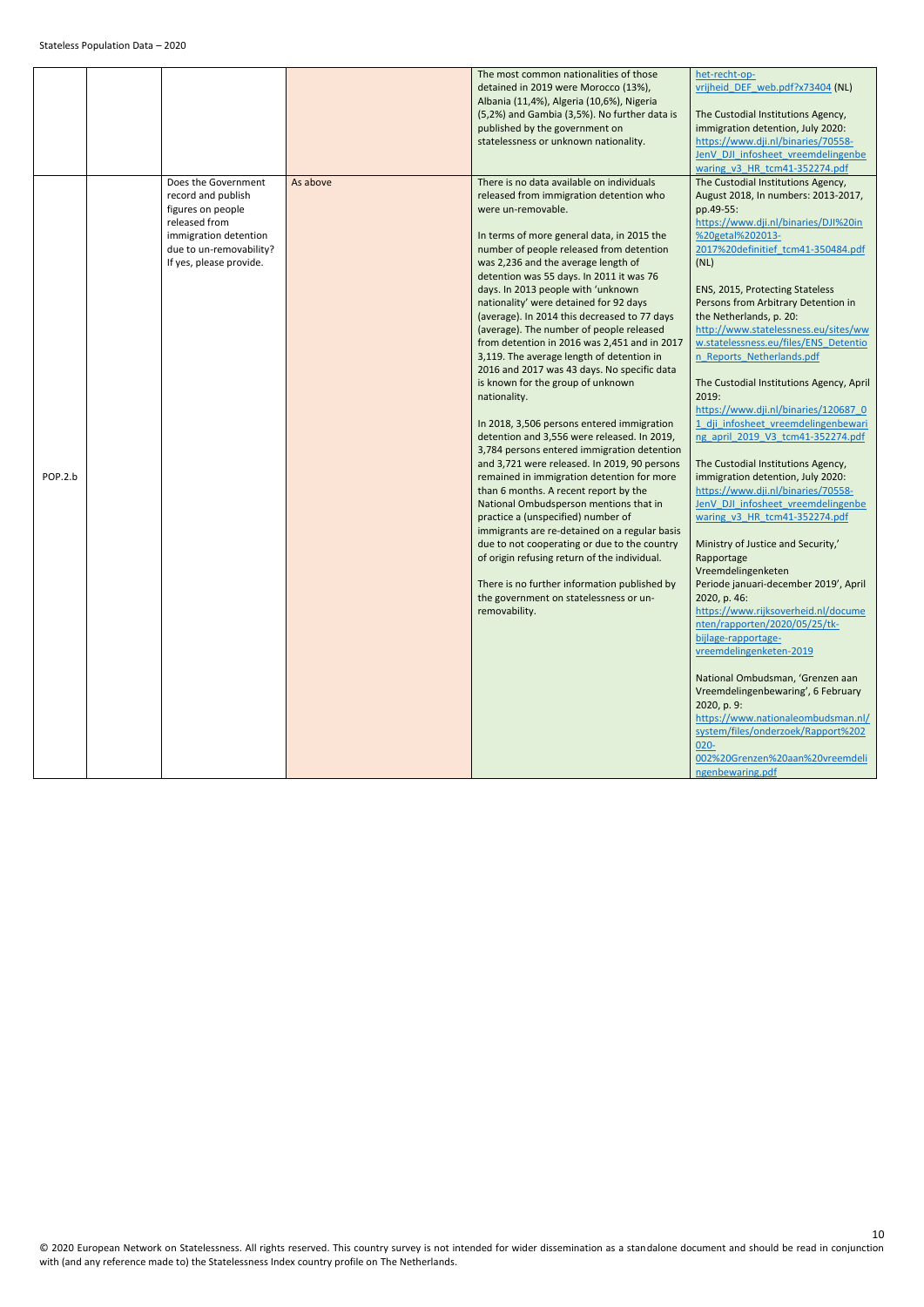© 2020 European Network on Statelessness. All rights reserved. This country survey is not intended for wider dissemination as a standalone document and should be read in conjunction with (and any reference made to) the Statelessness Index country profile on The Netherlands.

### <span id="page-10-0"></span>Statelessness Determination and Status

<span id="page-10-2"></span><span id="page-10-1"></span>

| Item    | <b>Subtheme</b>                        | Question                                                                                                                                                                          | <b>International Norms &amp; Good Practice</b>                                                                                                                                                                                                                                                                                                                                                                                                 | Answer                                                                                                                                                                                                                                                                                                                                                                                                                                                                                                                                                                                                                                                                                                                                                                  | <b>Source</b>                                                                                                                                                                                                                                                                                                                                                                                                                                                                                                                                                                                                                                                                                                                                                                                                                                                                                                                                                                                                                                                                                                                                                                                        |
|---------|----------------------------------------|-----------------------------------------------------------------------------------------------------------------------------------------------------------------------------------|------------------------------------------------------------------------------------------------------------------------------------------------------------------------------------------------------------------------------------------------------------------------------------------------------------------------------------------------------------------------------------------------------------------------------------------------|-------------------------------------------------------------------------------------------------------------------------------------------------------------------------------------------------------------------------------------------------------------------------------------------------------------------------------------------------------------------------------------------------------------------------------------------------------------------------------------------------------------------------------------------------------------------------------------------------------------------------------------------------------------------------------------------------------------------------------------------------------------------------|------------------------------------------------------------------------------------------------------------------------------------------------------------------------------------------------------------------------------------------------------------------------------------------------------------------------------------------------------------------------------------------------------------------------------------------------------------------------------------------------------------------------------------------------------------------------------------------------------------------------------------------------------------------------------------------------------------------------------------------------------------------------------------------------------------------------------------------------------------------------------------------------------------------------------------------------------------------------------------------------------------------------------------------------------------------------------------------------------------------------------------------------------------------------------------------------------|
| SDS.1.a | Definition of<br>a stateless<br>person | Is there a definition of a<br>stateless person in<br>national law? Do the<br>definition and exclusion<br>provisions align with the<br>1954 Convention? Please<br>provide details. | <b>UN Convention Relating to the Status</b><br>of Stateless Persons, 1954: Articles<br>$1(1)$ & $1(2)$ .                                                                                                                                                                                                                                                                                                                                       | The definition of a stateless person in Dutch<br>law is slightly different from Art. 1(1) of the<br>1954 Convention: "een persoon die door<br>geen enkele staat, krachtens diens wetgeving,<br>als onderdaan wordt beschouwd" or "a<br>person that is not by any State, under its<br>legislation, considered to be a national". The<br>original text of the Convention "under the<br>operation of its law" is translated in the<br>Netherlands as "krachtens diens wetgeving"<br>or "under its legislation", which is narrower<br>than the Convention definition.                                                                                                                                                                                                       | Rijkswet op het Nederlanderschap<br>(Dutch nationality law), Article 1:<br>https://wetten.overheid.nl/BWBR0003<br>738/2018-08-01 (NL)<br><b>Advisory Committee on Migration</b><br>Affairs (ACVZ), 2013, Geen land te<br>bekennen een advies over de<br>verdragsrechtelijke bescherming van<br>staatlozen in Nederland, p.43:<br>https://acvz.org/wp-<br>content/uploads/2015/05/04-12-<br>2013 GeenLandTeBekennen.pdf (NL)                                                                                                                                                                                                                                                                                                                                                                                                                                                                                                                                                                                                                                                                                                                                                                          |
| SDS.1.b | <b>Training</b>                        | Is there training to<br>inform different<br>government bodies<br>about statelessness? If<br>yes, please provide<br>details (e.g. who<br>provides training to<br>whom/how often?)  | <b>UNHCR Executive Committee (2006):</b><br><b>Requests UNHCR to actively</b><br>disseminate information and, where<br>appropriate, train government<br>counterparts on appropriate<br>mechanisms for identifying, recording,<br>and granting a status to stateless<br>persons.                                                                                                                                                                | There are no courses specifically targeted at<br>government bodies and public officials. We<br>see a need for more targeted and recurring<br>trainings particularly targeted at civil<br>servants. General trainings are available, that<br>are sometimes also attended by state<br>officials. For example, Katja Swider has<br>provided a number of trainings at the<br>University of Amsterdam, in addition to a<br>number of symposia that have been attended<br>by state officials (municipality employees,<br>immigration officers, etc.). Furthermore, the<br>Institute on Statelessness and Inclusion<br>organised two trainings in 2016 on<br>statelessness, targeted at a wider audience<br>but among which civil servants were present<br>(see also SDS.1.c). | Amsterdam Centre for European Law<br>and Governance, Statelessness in the<br>Netherlands and the GBA: a<br>practitioners workshop, 28 Nov 2012:<br>http://acelg.uva.nl/content/events/wo<br>rkshops/2012/11/statelessness-in-the-<br>netherlands-and-the-<br>gba.html?origin=U%2BlcGA%2BeSWG<br>ukSRCZF4gpw<br>Cursus Staatloosheid in bestuurs-,<br>nationaliteits- en vreemdelingenrecht,<br>Eggens Instituut, Amsterdam, 12<br>March 2015:<br>http://advocatenblad.nl/2015/01/08/d<br>e-agenda-voor-2015/(NL)<br>Training delivered by ENS and Institute<br>on Statelessness and Inclusion in<br>Groningen and Tilburg, November<br>2016:<br>http://www.stichtinglos.nl/agenda/trai<br>ningen-over-staatloosheid-nl-<br>groningen-16nov-en-tilburg-25nov                                                                                                                                                                                                                                                                                                                                                                                                                                          |
| SDS.1.c |                                        | Is there training for<br>judges and lawyers on<br>statelessness? If yes,<br>please provide details<br>(e.g. provider,<br>frequency).                                              | UNHCR (2016): Officials who may be in<br>contact with stateless persons need to<br>be trained to identify potential<br>applicants for stateless status and<br>refer them to appropriate channels.<br>UNHCR (2010): It is recommended that<br>States provide specialised training on<br>nationality laws and practices,<br>international standards and<br>statelessness to officials responsible<br>for making statelessness<br>determinations. | ASKV organised a workshop on statelessness<br>in December 2018 (Amsterdam) and June<br>2019 (Utrecht) in cooperation with, amongst<br>others, the Institute on Statelessness &<br>Inclusion and ENS, which were also attended<br>by lawyers. Civil servants from various<br>national and local governing bodies were also<br>present.                                                                                                                                                                                                                                                                                                                                                                                                                                   | Training delivered by ENS and Institute<br>on Statelessness and Inclusion in<br>Groningen and Tilburg, November<br>2016:<br>http://www.stichtinglos.nl/agenda/trai<br>ningen-over-staatloosheid-nl-<br>groningen-16nov-en-tilburg-25nov<br>NJCM (Dutch Lawyers Committee for<br>Human Rights) Seminar, June 2014:<br>http://www.stichtinglos.nl/agenda/njc<br>m-seminar-staatloosheid-nederland-<br>11-juni-17-19u<br>Humanity House Seminar, Nationality<br>Unknown, December 2015:<br>https://www.humanityhouse.org/agen<br>da/nationaliteit-onbekend/<br>UNCHR, 2011, Mapping statelessness<br>in the Netherlands, p.62:<br>http://www.refworld.org/docid/4eef6<br>5da2.html (E) and<br>http://www.aoo.nl/downloads/2014-<br>09-12-UN.pdf (NL)<br>Nederlandse orde Van Advocaten<br>(Dutch Bar Association), Actualities in<br>Nationality Law, 14 November 2017:<br>https://cursusaanbod.advocatenorde.<br>nl/33041/actualiteiten-<br>nationaliteitsrecht/(NL)<br>Institute on Statelessness and<br>Inclusion: www.institutesi.org<br>Workshop on statelessness, 4 June<br>2019, Utrecht:<br>https://www.askv.nl/wp-<br>content/uploads/2019/05/Staatlooshe<br>id-workshop-flyer-4-juni-2019.pdf |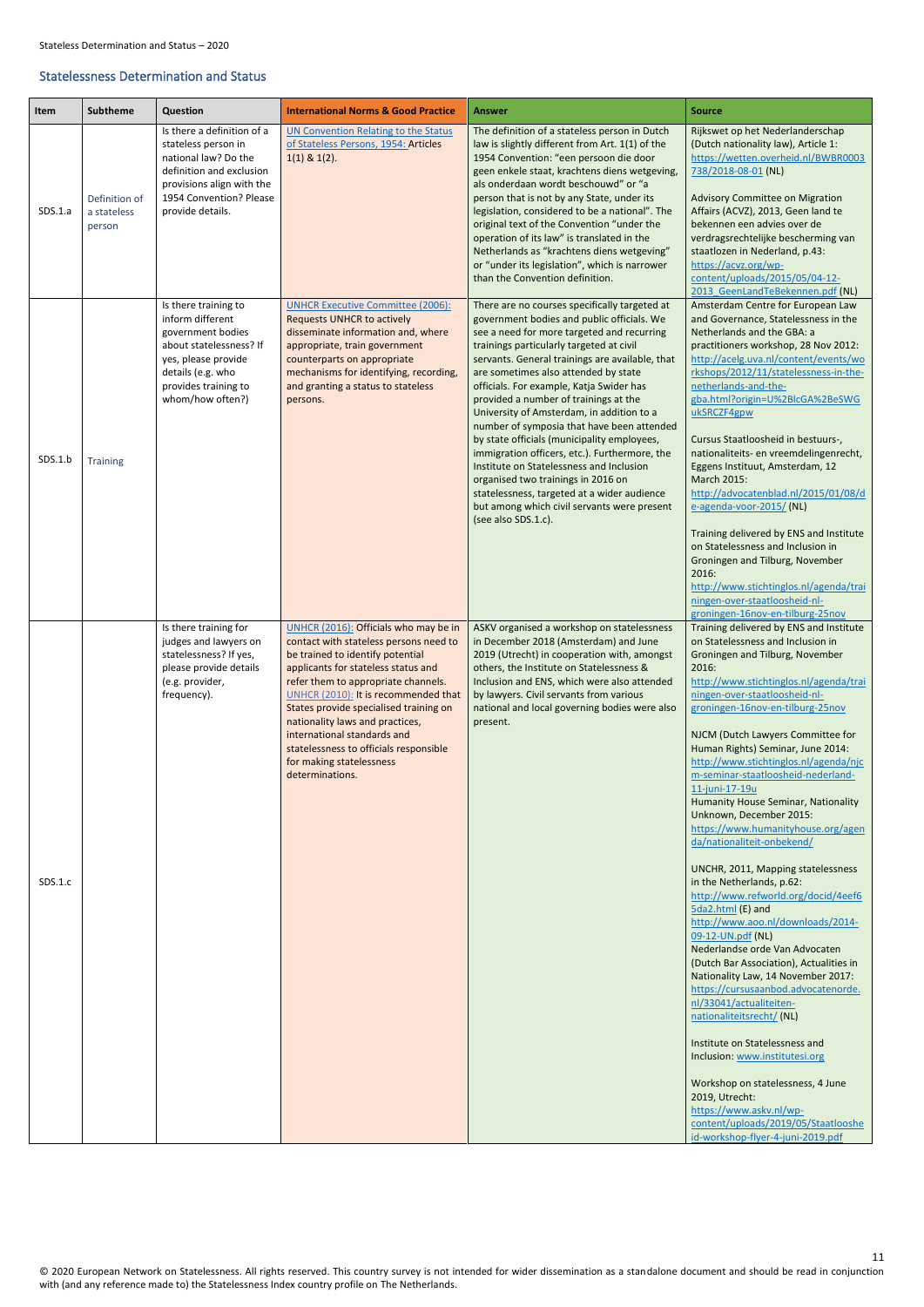<span id="page-11-1"></span><span id="page-11-0"></span>

| SDS.1.d  | Existence of a<br>dedicated<br><b>SDP</b>                                                                                | Which of the following<br>best describes the<br>situation in your<br>country? Choose only<br>one and then proceed to<br>question indicated.<br>1. There is a dedicated<br>statelessness<br>determination<br>procedure (SDP)<br>established in law,<br>administrative guidance,<br>or judicial procedure,<br>leading to a dedicated<br>stateless status (proceed<br>to Question 2a).<br>2. There is no dedicated<br>SDP leading to a<br>dedicated stateless<br>status, but there are<br>other procedures in<br>which statelessness can<br>be identified (e.g. partial<br>SDPs with no<br>status/rights attached,<br>residence permit or<br>naturalisation<br>applications, refugee<br>status determination, ad<br>hoc procedures, etc.), or<br>other routes through<br>which stateless people<br>could regularise their<br>stay and/or access their<br>rights (proceed to<br>Question 10a).<br><b>3.</b> There is a dedicated<br>stateless status but no<br>formal procedure for<br>determining this<br>(proceed to Question | UNHCR (2014) : It is implicit in the<br>1954 Convention that States must<br>identify stateless persons to provide<br>them appropriate treatment to comply<br>with their Convention commitments.<br>UNHCR (2016): Establishing a<br>statelessness determination procedure<br>is the most efficient means for States<br>Parties to identify beneficiaries of the<br>Convention.                                                         | #2                                                                                                                                                                                                                                                                                                                                                                                                                                                                                                                                                                                                                                                                                                                                                                                                                                                                                                                                                                                                                                                                                                                                                                    | Statelessness page on website of the<br><b>Government of the Netherlands:</b><br>https://www.rijksoverheid.nl/onderwe<br>rpen/nederlandse-<br>nationaliteit/inhoud/staatloosheid<br>(NL)                                                                                                                                                                                                                                                                                                                                                                                                                                                                                                                                                                                                                                                                                                                                                                                                                                                                                                                                                                                            |
|----------|--------------------------------------------------------------------------------------------------------------------------|-----------------------------------------------------------------------------------------------------------------------------------------------------------------------------------------------------------------------------------------------------------------------------------------------------------------------------------------------------------------------------------------------------------------------------------------------------------------------------------------------------------------------------------------------------------------------------------------------------------------------------------------------------------------------------------------------------------------------------------------------------------------------------------------------------------------------------------------------------------------------------------------------------------------------------------------------------------------------------------------------------------------------------|---------------------------------------------------------------------------------------------------------------------------------------------------------------------------------------------------------------------------------------------------------------------------------------------------------------------------------------------------------------------------------------------------------------------------------------|-----------------------------------------------------------------------------------------------------------------------------------------------------------------------------------------------------------------------------------------------------------------------------------------------------------------------------------------------------------------------------------------------------------------------------------------------------------------------------------------------------------------------------------------------------------------------------------------------------------------------------------------------------------------------------------------------------------------------------------------------------------------------------------------------------------------------------------------------------------------------------------------------------------------------------------------------------------------------------------------------------------------------------------------------------------------------------------------------------------------------------------------------------------------------|-------------------------------------------------------------------------------------------------------------------------------------------------------------------------------------------------------------------------------------------------------------------------------------------------------------------------------------------------------------------------------------------------------------------------------------------------------------------------------------------------------------------------------------------------------------------------------------------------------------------------------------------------------------------------------------------------------------------------------------------------------------------------------------------------------------------------------------------------------------------------------------------------------------------------------------------------------------------------------------------------------------------------------------------------------------------------------------------------------------------------------------------------------------------------------------|
| SDS.10.a | Procedures in<br>which<br>statelessness<br>can be<br>identified and<br>other routes<br>to<br>regularisation<br>(Group 2) | 16a).<br>If there is no dedicated<br>SDP leading to a<br>stateless status, are<br>there any procedures in<br>which statelessness can<br>be identified (e.g. partial<br>SDPs with no<br>status/rights attached,<br>residence permit or<br>naturalisation<br>applications, refugee<br>status determination, ad<br>hoc procedures, etc.)?<br>If yes, please state the<br>relevant procedures and<br>then proceed to<br>question 11a.<br>If no, proceed to<br>question 10b.                                                                                                                                                                                                                                                                                                                                                                                                                                                                                                                                                     | ENS (2013): For SDPs to be effective,<br>the determination must be a specific<br>objective of the mechanism in<br>question, though not necessarily the<br>only one.<br>Hoti v. Croatia ECtHR (2018): [the State<br>has a] positive obligation to provide an<br>effective and accessible procedure or a<br>combination of procedures enabling<br>the applicant to have the issues of<br>[their] further stay and status<br>determined. | Yes. Persons residing legally in the<br>Netherlands can be formally registered as<br>stateless in the Basisregistratie Personen<br>(BRP) (Population Register) of the relevant<br>municipality. The BRP procedure is only a<br>registration procedure, which records<br>standard established data about a person.<br>The procedure generally does not assess<br>evidence on nationality beyond a standard<br>passport or a straightforward rule of<br>nationality law. Complexities or deviations<br>from the familiar situations will result in<br>registration of "nationality unknown". Yet,<br>the BRP registration procedure is the only<br>procedure with significant legal implications<br>for a stateless person.<br>In addition to BRP registration, the IND also<br>has a procedure to identify statelessness after<br>which registration can take place in the<br>Basisvoorziening Vreemdelingen (BVV)<br>(Database on Foreigners), which, unlike the<br>BRP, allows for identification of a stateless<br>person who is not legally residing in the<br>Netherlands. There is no independent<br>assessment of statelessness within the<br>asylum procedure. | Statelessness page on website of the<br><b>Government of the Netherlands:</b><br>https://www.rijksoverheid.nl/onderwe<br>rpen/nederlandse-<br>nationaliteit/inhoud/staatloosheid<br>(NL)<br><b>Advisory Committee on Migration</b><br>Affairs (ACVZ), 2013, Geen land te<br>bekenneneen advies over de<br>verdragsrechtelijke bescherming van<br>staatlozen in nederland, p.50:<br>https://acvz.org/wp-<br>content/uploads/2015/05/04-12-<br>2013 GeenLandTeBekennen.pdf (NL)<br>Dutch Association for Civil Affairs,<br><b>Frequently Asked Questions, see</b><br>questions 5 and 18.:<br>https://nvvb.nl/nl/over-<br>ons/organisatie/adviesbureau/veelges<br>telde-vragen/<br>Dutch Association for Civil Affairs,<br>2016, article 2.17 and statelessness:<br>https://nvvb.nl/nl/nieuws/artikel-217-<br>mededeling-en-staatloosheid/<br>Katja Swider, 2014, Statelessness<br>Determination in the Netherlands,<br>Amsterdam Centre for European Law<br>and Governance, Working Paper Series<br>2014 - 04, pp. 21-23:<br>https://www.statelessness.eu/sites/w<br>ww.statelessness.eu/files/attachments<br>/resources/Statelessness%20Determin<br>ation%20in%20the%20Netherlands%2 |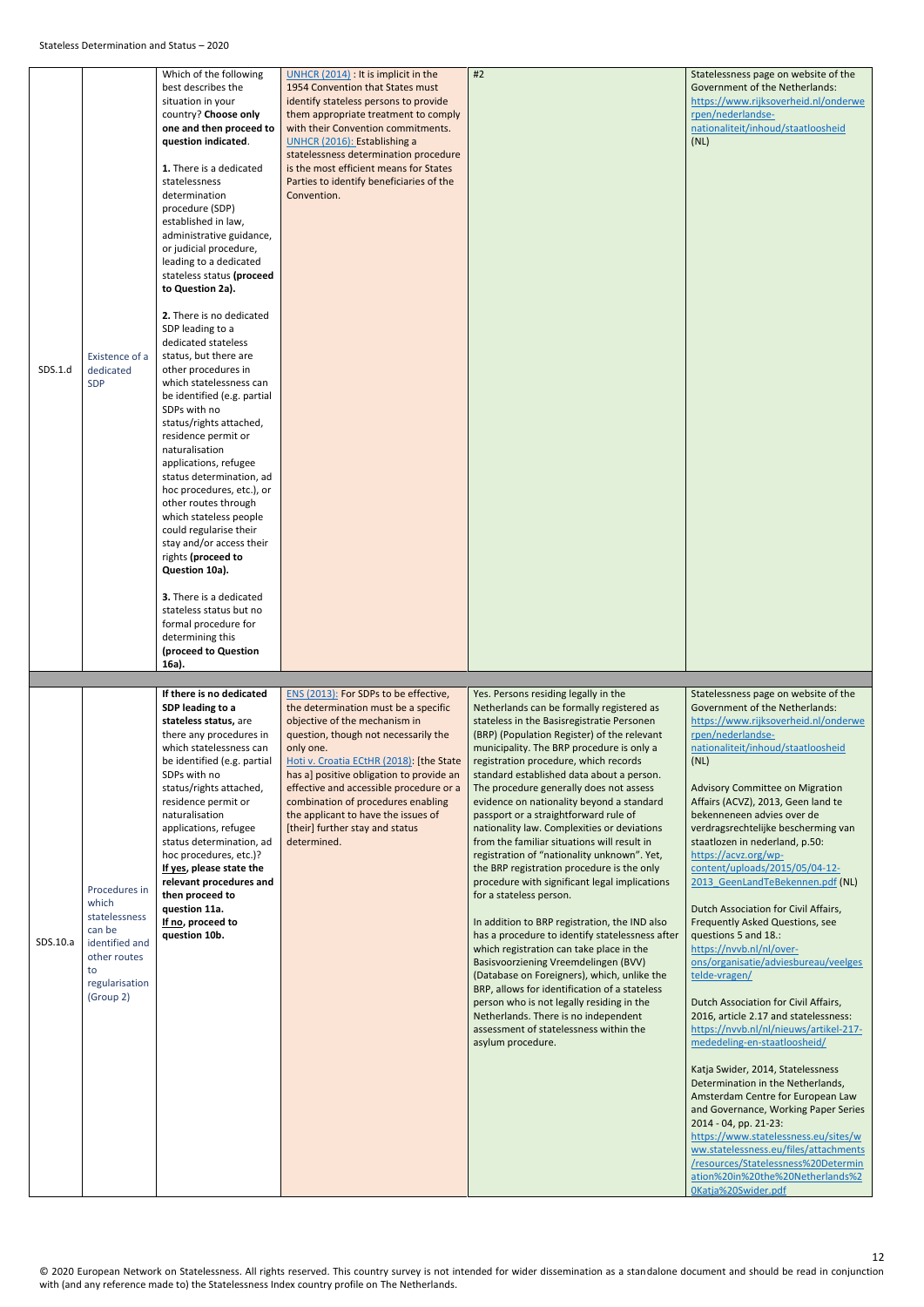<span id="page-12-0"></span>

| SDS.10.b<br>SDS.11.a | Access to<br>procedures<br>(Group 2) | Are there any other<br>routes through which<br>stateless people could<br>regularise their stay<br>and/or access their<br>rights without their<br>statelessness being<br>identified or<br>determined?<br>If yes, please describe<br>these and then proceed<br>to question 14a.<br>If no, proceed to<br>question 15a.<br>Please provide details on<br>how statelessness may<br>be identified in other<br>procedures. | <b>UN Convention Relating to the Status</b><br>of Stateless Persons, 1954<br>UNHCR (2014) : It is implicit in the<br>1954 Convention that States must<br>identify stateless persons to provide<br>them appropriate treatment to comply<br>with their Convention commitments.<br><b>UNHCR (2016): Efficient referral</b><br>mechanisms should be established,<br>while officials who may be in contact<br>with stateless persons need to be<br>trained to identify potential applicants<br>for statelessness status and refer them<br>to appropriate channels.<br>UNHCR (2016): Access to the | No.<br>BRP registration is based on identity<br>documents evidencing statelessness issued by<br>a competent authority (Article 2.15 Law BRP);<br>or a statement from the Minister of Security<br>and Justice at the Dutch Immigration office<br>(IND) (Article 2.17 Law BRP). The municipality<br>may only change a BRP registration from<br>'nationality unknown' to 'stateless' based on<br>original identity documents, so a statement<br>from the IND can only be relied on when the<br>person is registering in the BRP for the first<br>time.<br>The rules for the registration of nationality in<br>the BVV are not regulated by law, but<br>there is an internal administrative protocol<br>(Protocol Identificatie en Labeling (PIL))<br>outlining how personal information should be<br>registered. The PIL allows for a wide range of<br>evidence to be admitted, including<br>statements by individuals who are being<br>registered, statements by third persons,<br>results of linguistic tests and various official<br>and non-official documents. This is also why<br>the IND database is considered less reliable<br>and subordinate to the BRP. A BRP official<br>may formally request findings on someone's<br>nationality from the IND.<br>A legislative proposal for a formal SDP was<br>published in September 2016 and is still due<br>for discussion in Parliament. On 21 December<br>2020 the legislative proposal was sent to<br>Parliament for discussion. | Wet Basisregistratie personen (BRP)<br>(Law on the Population Register) of<br>2013:<br>http://wetten.overheid.nl/BWBR0033<br>715/2015-09-01 (NL)<br>Protocol Identificatie en Labeling,<br><b>Government of The Netherlands</b><br>website:<br>https://www.rijksoverheid.nl/docume<br>nten/richtlijnen/2017/07/04/protocol-<br>identificatie-en-labeling-pil (NL)<br>Dutch Association for Civil Affairs,<br>Frequently Asked Questions, see<br>questions 5 and 18.:<br>https://nvvb.nl/nl/over-<br>ons/organisatie/adviesbureau/veelges<br>telde-vragen/<br>Dutch Association for Civil Affairs,<br>2016, article 2.17 and statelessness:<br>https://nvvb.nl/nl/nieuws/artikel-217-<br>mededeling-en-staatloosheid/<br>Katja Swider, 2014, Statelessness<br>Determination in the Netherlands,<br>Amsterdam Centre for European Law<br>and Governance, Working Paper Series<br>2014 - 04, pp. 21-23:<br>https://www.statelessness.eu/sites/w<br>ww.statelessness.eu/files/attachments<br>/resources/Statelessness%20Determin<br>ation%20in%20the%20Netherlands%2<br>0Katja%20Swider.pdf<br>Proposal for an Act on the<br>Determination of Statelessness, 2016:<br>https://www.internetconsultatie.nl/st<br>aatloosheid<br>ASKV & ENS, submission under the<br>consultation process of a legislative<br>proposal for an SDP (English), 27<br>November 2016:<br>https://www.internetconsultatie.nl/st<br>aatloosheid/reactie/c31db4ca-9433-<br>400c-9871-6fdd753046ca<br>Tweede Kamer 'Wet<br>vaststellingsprocedure staatloosheid',<br>21 December 2020:<br>https://www.tweedekamer.nl/kamerst<br>ukken/wetsvoorstellen/detail?cfg=wet<br>svoorsteldetails&qry=wetsvoorstel%3<br>A35687 |
|----------------------|--------------------------------------|--------------------------------------------------------------------------------------------------------------------------------------------------------------------------------------------------------------------------------------------------------------------------------------------------------------------------------------------------------------------------------------------------------------------|----------------------------------------------------------------------------------------------------------------------------------------------------------------------------------------------------------------------------------------------------------------------------------------------------------------------------------------------------------------------------------------------------------------------------------------------------------------------------------------------------------------------------------------------------------------------------------------------|--------------------------------------------------------------------------------------------------------------------------------------------------------------------------------------------------------------------------------------------------------------------------------------------------------------------------------------------------------------------------------------------------------------------------------------------------------------------------------------------------------------------------------------------------------------------------------------------------------------------------------------------------------------------------------------------------------------------------------------------------------------------------------------------------------------------------------------------------------------------------------------------------------------------------------------------------------------------------------------------------------------------------------------------------------------------------------------------------------------------------------------------------------------------------------------------------------------------------------------------------------------------------------------------------------------------------------------------------------------------------------------------------------------------------------------------------------------------------------------|----------------------------------------------------------------------------------------------------------------------------------------------------------------------------------------------------------------------------------------------------------------------------------------------------------------------------------------------------------------------------------------------------------------------------------------------------------------------------------------------------------------------------------------------------------------------------------------------------------------------------------------------------------------------------------------------------------------------------------------------------------------------------------------------------------------------------------------------------------------------------------------------------------------------------------------------------------------------------------------------------------------------------------------------------------------------------------------------------------------------------------------------------------------------------------------------------------------------------------------------------------------------------------------------------------------------------------------------------------------------------------------------------------------------------------------------------------------------------------------------------------------------------------------------------------------------------------------------------------------------------------------------------------------------------------------|
| SDS.11.b             |                                      | Are there obligations in<br>law on authorities to<br>consider a claim of<br>statelessness made<br>within another<br>procedure?<br>Are there clear,                                                                                                                                                                                                                                                                 | procedure must be guaranteed.<br>UNHCR (2014): For procedures to be                                                                                                                                                                                                                                                                                                                                                                                                                                                                                                                          | No, there is no obligation in law to consider a<br>claim for statelessness as statelessness is an<br>administrative category and not a protection<br>status in Dutch law, so the concept of "claim<br>for statelessness" is not applicable in the<br>Dutch context. Referral might take place to<br>the administrative BRP procedure at<br>municipal level, but this is only accessible for<br>people with legal residence in the country.<br>A legally staying person can request their                                                                                                                                                                                                                                                                                                                                                                                                                                                                                                                                                                                                                                                                                                                                                                                                                                                                                                                                                                                             | Advisory Committee on Migration<br>Affairs (ACVZ), 2013, Geen land te<br>bekenneneen advies over de<br>verdragsrechtelijke bescherming van<br>staatlozen in nederland, p.73:<br>https://acvz.org/wp-<br>content/uploads/2015/05/04-12-<br>2013 GeenLandTeBekennen.pdf (NL)<br><b>Advisory Committee on Migration</b>                                                                                                                                                                                                                                                                                                                                                                                                                                                                                                                                                                                                                                                                                                                                                                                                                                                                                                                                                                                                                                                                                                                                                                                                                                                                                                                                                                   |
| SDS.11.c             |                                      | accessible instructions<br>for stateless people on<br>how to claim their rights<br>under the 1954<br>Convention and/or be<br>identified as stateless?                                                                                                                                                                                                                                                              | fair and efficient, access must be<br>ensured (dissemination of info,<br>targeted info campaigns, counselling<br>on the procedures, etc.).<br>UNHCR (2016): Information on the<br>procedure and counselling services<br>must be available to potential<br>applicants in a language they                                                                                                                                                                                                                                                                                                      | municipality to register them as stateless in<br>the BRP. Registration will take place if<br>statelessness can be proven with highly<br>reliable documents issued by a competent<br>authority of a state, such as identity<br>documents or court orders. The<br>administrative procedure does not conduct<br>research to acquire evidence on the                                                                                                                                                                                                                                                                                                                                                                                                                                                                                                                                                                                                                                                                                                                                                                                                                                                                                                                                                                                                                                                                                                                                     | Affairs (ACVZ), 2013, Geen land te<br>bekenneneen advies over de<br>verdragsrechtelijke bescherming van<br>staatlozen in nederland, p.73:<br>https://acvz.org/wp-<br>content/uploads/2015/05/04-12-<br>2013 GeenLandTeBekennen.pdf (NL)                                                                                                                                                                                                                                                                                                                                                                                                                                                                                                                                                                                                                                                                                                                                                                                                                                                                                                                                                                                                                                                                                                                                                                                                                                                                                                                                                                                                                                                |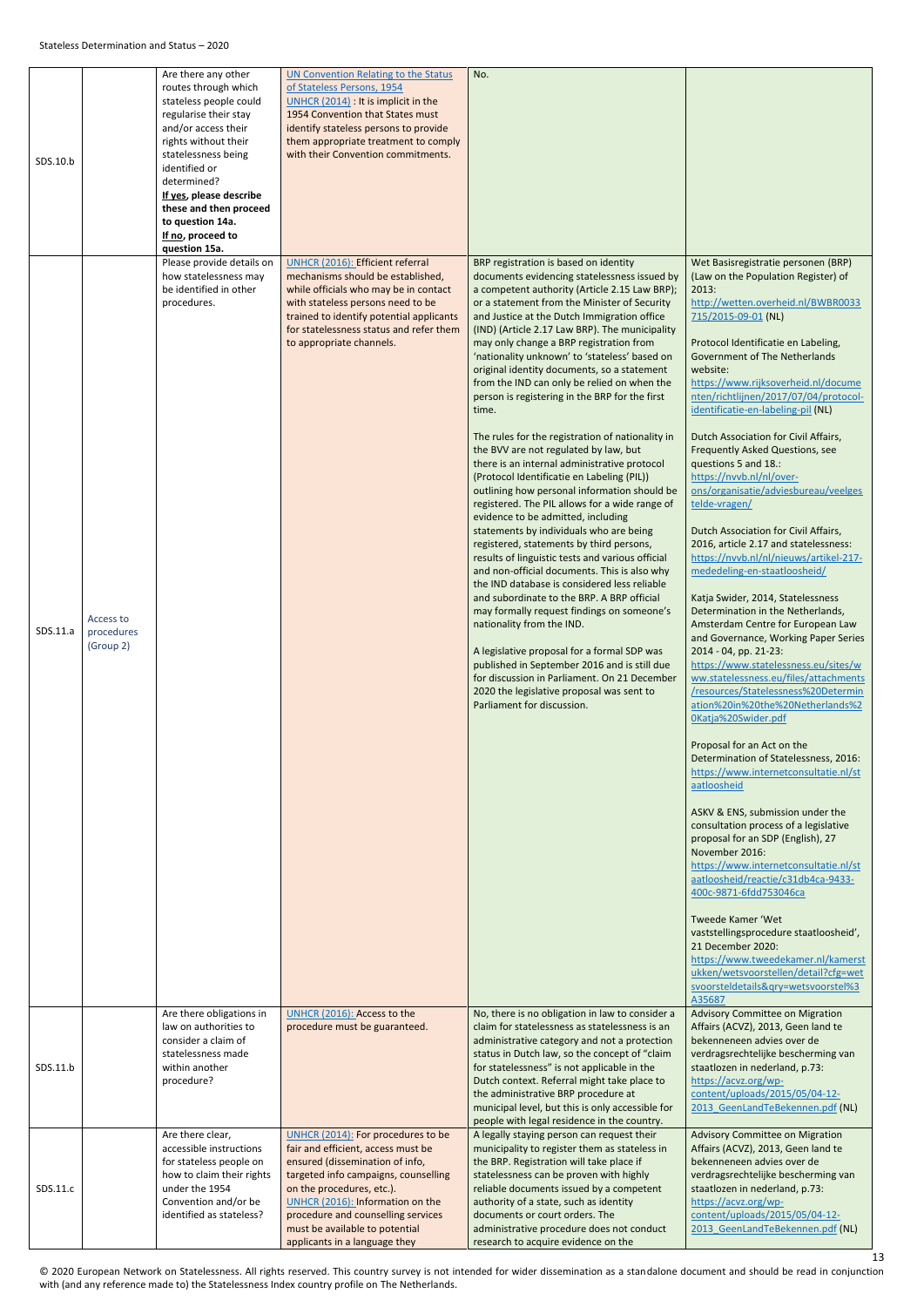<span id="page-13-0"></span>

|          |                         |                                                                                                                                                                                                                                     | understand.<br>UN Convention Relating to the Status<br>of Stateless Persons, 1954                                                                                                                                                                                                                                                                                                                                                                                                                                                                                                                                                                                                                                  | nationality/statelessness of the applicant. In<br>practice it is seen that the various<br>municipalities execute the procedure<br>differently. No instructions or help is provided<br>at first instance by the municipalities on how<br>and when to ask for a statelessness<br>registration.                                                                                                                                                                                                                                                                                                                                                                                                                                                                                                               | Dutch Association for Civil Affairs,<br><b>Frequently Asked Questions, see</b><br>questions 5 and 18.:<br>https://nvvb.nl/nl/over-<br>ons/organisatie/adviesbureau/veelges<br>telde-vragen/                                                                                                                                                                                                                                                                                                                                                                                                                                                                                                                                                                                                                                                                                                                                                      |
|----------|-------------------------|-------------------------------------------------------------------------------------------------------------------------------------------------------------------------------------------------------------------------------------|--------------------------------------------------------------------------------------------------------------------------------------------------------------------------------------------------------------------------------------------------------------------------------------------------------------------------------------------------------------------------------------------------------------------------------------------------------------------------------------------------------------------------------------------------------------------------------------------------------------------------------------------------------------------------------------------------------------------|------------------------------------------------------------------------------------------------------------------------------------------------------------------------------------------------------------------------------------------------------------------------------------------------------------------------------------------------------------------------------------------------------------------------------------------------------------------------------------------------------------------------------------------------------------------------------------------------------------------------------------------------------------------------------------------------------------------------------------------------------------------------------------------------------------|--------------------------------------------------------------------------------------------------------------------------------------------------------------------------------------------------------------------------------------------------------------------------------------------------------------------------------------------------------------------------------------------------------------------------------------------------------------------------------------------------------------------------------------------------------------------------------------------------------------------------------------------------------------------------------------------------------------------------------------------------------------------------------------------------------------------------------------------------------------------------------------------------------------------------------------------------|
| SDS.11.d |                         | Is the examination<br>and/or identification of<br>statelessness conducted<br>by a centralised body<br>with relevant expertise?<br>Please note the<br>competent authority and<br>evaluate<br>appropriateness to<br>national context. | UNHCR (2014) : States may choose<br>between a centralised procedure or<br>one that is conducted by local<br>authorities. Centralised procedures are<br>preferable as they are more likely to<br>develop the necessary expertise.<br>UNHCR (2016): It is important that<br>examiners develop expertise while<br>ensuring that the procedures are<br>accessible.                                                                                                                                                                                                                                                                                                                                                     | It is conducted by a localised body (the<br>municipality), and sometimes the IND.<br>Preference is given to move the identification<br>of statelessness from local authorities to a<br>centralised procedure in Court. This is why a<br>legislative proposal for a centralised<br>statelessness determination procedure was<br>published in 2016 and is yet to be discussed<br>in Parliament for further implementation. The<br>proposal was sent to Parliament on 21<br>December 2020 for discussion.                                                                                                                                                                                                                                                                                                     | Katja Swider, 2014, Statelessness<br>Determination in the Netherlands,<br>Amsterdam Centre for European Law<br>and Governance, Working Paper Series<br>2014 - 04, pp. 21-23:<br>https://www.statelessness.eu/sites/w<br>ww.statelessness.eu/files/attachments<br>/resources/Statelessness%20Determin<br>ation%20in%20the%20Netherlands%2<br>0Katja%20Swider.pdf<br>Proposal for an Act on the<br>Determination of Statelessness, 2016:<br>https://www.internetconsultatie.nl/st<br>aatloosheid<br><b>Tweede Kamer 'Wet</b><br>vaststellingsprocedure staatloosheid',<br>21 December 2020:<br>https://www.tweedekamer.nl/kamerst<br>ukken/wetsvoorstellen/detail?cfg=wet<br>svoorsteldetails&qry=wetsvoorstel%3<br>A35687                                                                                                                                                                                                                         |
| SDS.11.e |                         | Is there cooperation<br>between agencies that<br>may have contact with<br>stateless people?                                                                                                                                         | <b>UNHCR (2016): Cooperation between</b><br>actors working on statelessness and<br>the various government agencies<br>involved in determining statelessness<br>is good practice.                                                                                                                                                                                                                                                                                                                                                                                                                                                                                                                                   | Cooperation may occur between the IND and<br>municipalities. A municipality may consult the<br>IND under 2.17 Law BRP to obtain necessary<br>information on an individual's nationality.<br>However, in practice, it is also observed that<br>little effective cooperation takes place.<br>UNHCR may also be involved bilaterally in<br>cases with local authorities as well as with the<br>IND.<br>Additionally, municipalities are increasingly<br>cooperating with other (non-governmental)<br>actors to improve the registration of stateless<br>persons on local level.                                                                                                                                                                                                                               | Wet Basisregistratie personen (BRP)<br>(Law on the Population Register) of<br>2013:<br>http://wetten.overheid.nl/BWBR0033<br>715/2015-09-01 (NL)<br>Katja Swider, 2014, Statelessness<br>Determination in the Netherlands,<br>Amsterdam Centre for European Law<br>and Governance, Working Paper<br>Series, 2014 - 04:<br>https://www.statelessness.eu/sites/w<br>ww.statelessness.eu/files/attachments<br>/resources/Statelessness%20Determin<br>ation%20in%20the%20Netherlands%2<br>0Katja%20Swider.pdf<br>ENS blog, 'Dutch municipalities take<br>matters into their own hands while<br>national government fails to provide<br>solution for stateless people in the<br>Netherlands', 16 October 2019:<br>https://www.statelessness.eu/updates<br>/blog/dutch-municipalities-take-<br>matters-their-own-hands-while-                                                                                                                          |
| SDS.12.a | Assessment<br>(Group 2) | Who has the burden of<br>proof when determining<br>or identifying<br>statelessness (in law and<br>practice)?                                                                                                                        | UNHCR (2014): The burden of proof is<br>in principle shared (both applicant and<br>examiner must cooperate to obtain<br>evidence and establish the facts).<br>UNHCR (2016): SDPs must take into<br>consideration the difficulties inherent<br>in proving statelessness.<br><b>UNHCR Expert Meeting (2010):</b><br>Individuals must cooperate to<br>establish relevant facts. The burden<br>should shift to the State if an individual<br>can demonstrate they are not a<br>national, on the basis of reasonably<br>available evidence.<br>Hoti v. Croatia ECtHR (2018): State has<br>responsibility to at least share the<br>burden of proof with the applicant<br>when establishing the fact of<br>statelessness. | If a person requests to change their<br>registration in the BRP from 'nationality<br>unknown' to 'stateless', the applicant is asked<br>to provide documents to support their claim.<br>The burden of proof for evidencing<br>statelessness lies fully on the applicant. This is<br>confirmed by a judgment from the Court of<br>Utrecht on 19 February 2013 (SBR 12/3509,<br>para. 6), and by the Raad van State (High<br>Court, para. 4.2-3), where it is stated that the<br>applicant is responsible for handing over<br>documents to prove a statelessness claim.<br>2.17 Law BRP provides an opportunity for the<br>municipality to obtain information regarding<br>a person's nationality through a statement<br>from the Minister of Security and Justice at<br>the Dutch Immigration office (IND). | national-government-fails<br>Wet Basisregistratie personen (BRP)<br>(Law on the Population Register) of<br>2013:<br>https://wetten.overheid.nl/BWBR0033<br>715/2015-09-01 (NL)<br>Dutch Association for Civil Affairs,<br>Frequently Asked Questions, see<br>questions 5 and 18.:<br>https://nvvb.nl/nl/over-<br>ons/organisatie/adviesbureau/veelges<br>telde-vragen/<br>Katja Swider, 2014, Statelessness<br>Determination in the Netherlands,<br>Amsterdam Centre for European Law<br>and Governance, Working Paper<br>Series, 2014 - 04, p.16:<br>https://www.statelessness.eu/sites/w<br>ww.statelessness.eu/files/attachments<br>/resources/Statelessness%20Determin<br>ation%20in%20the%20Netherlands%2<br>OKatja%20Swider.pdf<br>Uitspraak Rechtbank Utrecht, 19<br>February 2013 (SBR 12/3509), Dong vs.<br>Het college van burgemeester en<br>wethouders van de gemeente Utrecht,<br>para. 6.<br>Uitspraak Raad van State, 21 May 2014 |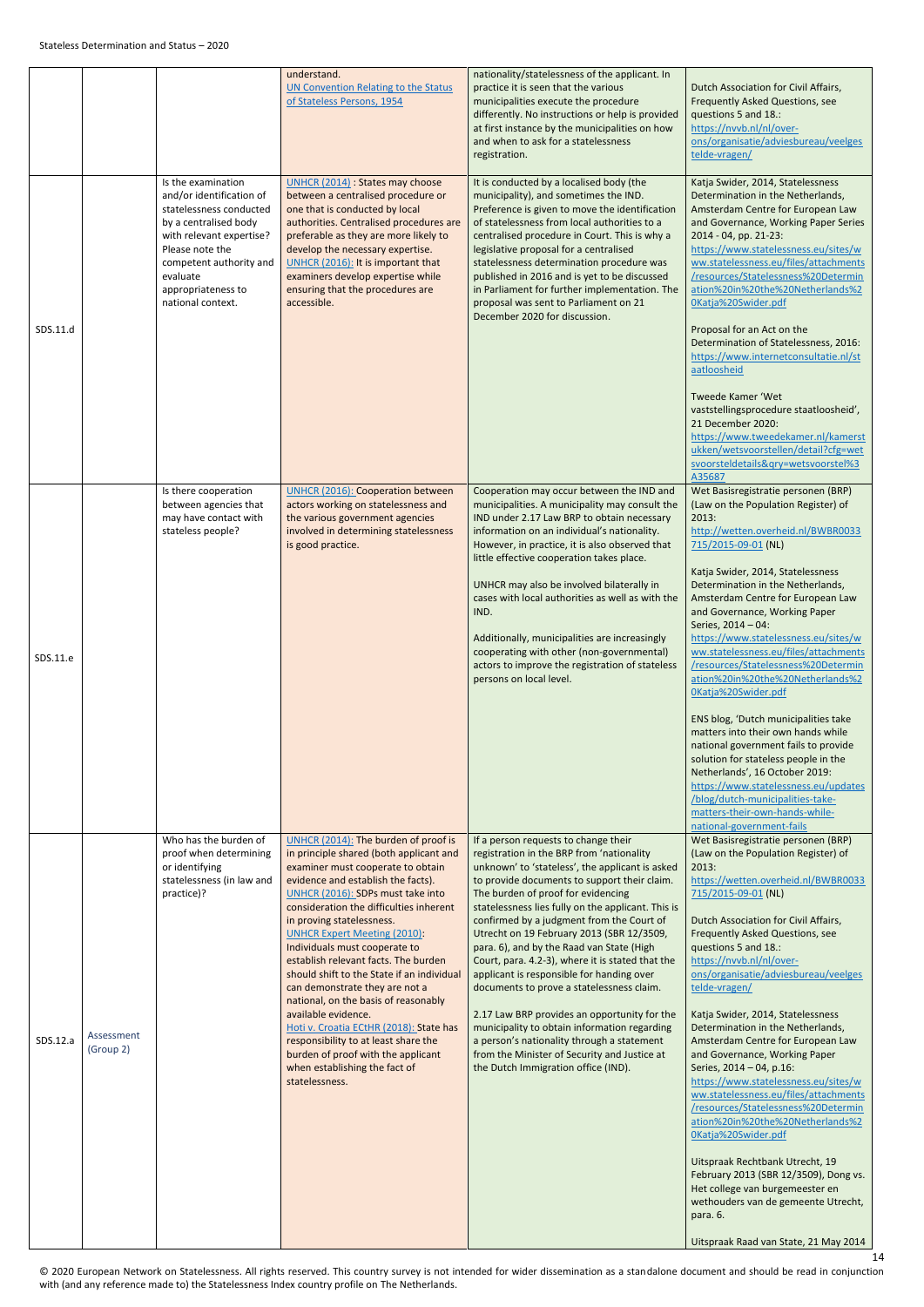<span id="page-14-0"></span>

|          |                                       |                                                                                                                                                                                                     |                                                                                                                                                                                                                                                                                                                                                                                                                                                                                                                                                                                                                                 |                                                                                                                                                                                                                                                                                                                                                                                                                                                                                                                                                                                                                                                                                                                                                                                                                                                                                                                                                                                                                                                                                                                                                                                                                                                                                                       | (201302776/1/A3) para. 4.2-3:                                                                                                                                                                                                                                                                                                                                                                                                                                                                                                                                                                                                                                                                                                                                                                                                                                                                                                                                                                                                                                                                                                             |
|----------|---------------------------------------|-----------------------------------------------------------------------------------------------------------------------------------------------------------------------------------------------------|---------------------------------------------------------------------------------------------------------------------------------------------------------------------------------------------------------------------------------------------------------------------------------------------------------------------------------------------------------------------------------------------------------------------------------------------------------------------------------------------------------------------------------------------------------------------------------------------------------------------------------|-------------------------------------------------------------------------------------------------------------------------------------------------------------------------------------------------------------------------------------------------------------------------------------------------------------------------------------------------------------------------------------------------------------------------------------------------------------------------------------------------------------------------------------------------------------------------------------------------------------------------------------------------------------------------------------------------------------------------------------------------------------------------------------------------------------------------------------------------------------------------------------------------------------------------------------------------------------------------------------------------------------------------------------------------------------------------------------------------------------------------------------------------------------------------------------------------------------------------------------------------------------------------------------------------------|-------------------------------------------------------------------------------------------------------------------------------------------------------------------------------------------------------------------------------------------------------------------------------------------------------------------------------------------------------------------------------------------------------------------------------------------------------------------------------------------------------------------------------------------------------------------------------------------------------------------------------------------------------------------------------------------------------------------------------------------------------------------------------------------------------------------------------------------------------------------------------------------------------------------------------------------------------------------------------------------------------------------------------------------------------------------------------------------------------------------------------------------|
|          |                                       |                                                                                                                                                                                                     |                                                                                                                                                                                                                                                                                                                                                                                                                                                                                                                                                                                                                                 |                                                                                                                                                                                                                                                                                                                                                                                                                                                                                                                                                                                                                                                                                                                                                                                                                                                                                                                                                                                                                                                                                                                                                                                                                                                                                                       | https://www.raadvanstate.nl/uitsprak<br>en/zoeken-in-uitspraken/tekst-<br>uitspraak.html?id=79205 (NL)                                                                                                                                                                                                                                                                                                                                                                                                                                                                                                                                                                                                                                                                                                                                                                                                                                                                                                                                                                                                                                    |
| SDS.12.b |                                       | What is the standard of<br>proof to evidence<br>statelessness?                                                                                                                                      | UNHCR (2014): States are advised to<br>adopt the same standard of proof as in<br>refugee status determination<br>('reasonable degree').<br>Inter-Parliamentary Union (2018) The<br>standard of proof should be in keeping<br>with the humanitarian objectives of<br>statelessness status determination and<br>the inherent difficulties of proving<br>statelessness in the likely absence of<br>documentary evidence.<br>Hoti v. Croatia ECtHR (2018): If<br>statelessness is a relevant factor in the<br>context of access to human rights, the<br>standard of proof when determining<br>the status of statelessness cannot be | For BRP decisions the standard of proof is<br>more like "beyond reasonable doubt" -<br>documents are needed as proof. For asylum<br>cases it is "reasonable degree" where the<br>benefit of the doubt can be given in favour of<br>the applicant in first time asylum requests.                                                                                                                                                                                                                                                                                                                                                                                                                                                                                                                                                                                                                                                                                                                                                                                                                                                                                                                                                                                                                       | Wet Basisregistratie personen (BRP)<br>(Law on the Population Register) of<br>2013, Article 2.44-6:<br>http://wetten.overheid.nl/BWBR0033<br>715/2015-09-01 (NL)<br>Memorandum of Explanation of the<br>Immigration Act 2000, Article 29, pp.<br>$40 - 41$ :<br>https://zoek.officielebekendmakingen.<br>nl/kst-26732-3.html (NL)<br>Article 31(1), Immigration Act 2000:<br>http://wetten.overheid.nl/BWBR0011<br>823/2017-07-<br>01#Hoofdstuk3 Afdeling4 Paragraaf1                                                                                                                                                                                                                                                                                                                                                                                                                                                                                                                                                                                                                                                                     |
| SDS.12.c |                                       | Is there clear guidance<br>for decision makers on<br>how to identify or<br>determine statelessness<br>(including e.g. sources of<br>evidence and procedures<br>for evidence gathering,<br>$etc.$ )? | too high.<br><b>ENS (2013): Determining authorities</b><br>can benefit from concrete guidance<br>that sets clear benchmarks and<br>pathways for the establishment of<br>material facts and circumstances.                                                                                                                                                                                                                                                                                                                                                                                                                       | Yes, civil servants in the municipalities make<br>use of a special handbook called 'Handleiding<br>Uitvoeringsprocedures' for registering<br>persons in the BRP. Chapter 6.2 outlines<br>specifics regarding an individual's nationality<br>or statelessness. However, this handbook<br>does not detail how to determine<br>statelessness.<br>Municipalities generally do not gather<br>evidence. The applicant has full responsibility<br>for evidencing the claim with documents.<br>Instructions on evidence make no distinction<br>between foreign nationality and<br>statelessness. Therefore, statelessness needs<br>to be evidenced, according to the BRP and its<br>implementing orders, through the same<br>documents as a foreign nationality (i.e. a<br>passport, identity document, or a court order<br>by a competent authority of a relevant state).<br>The special circumstances of stateless<br>persons are not taken into account, so the<br>wording of many instructions on evidence are<br>simply not applicable to the situation of<br>stateless persons.<br>The IND has special instructions on how to<br>identify and register stateless Palestinians.<br>Municipalities do not use the same<br>instructions and have their own much more<br>formalistic registration policies. | Artikel31 (NL)<br>Rijksdienst voor identiteitsgegevens,<br>'Handleiding Uitvoeringsprocedures', 4<br>October 2020:<br>https://www.rvig.nl/brp/documenten/<br>publicaties/2020/09/25/versie-3.4-<br>handleiding-uitvoeringsprocedure-hup<br>Advisory Committee on Migration<br>Affairs (ACVZ), 2013, Geen land te<br>bekennen een advies over de<br>verdragsrechtelijke bescherming van<br>staatlozen in nederland, pp. 71-73:<br>https://acvz.org/wp-<br>content/uploads/2015/05/04-12-<br>2013 GeenLandTeBekennen.pdf (NL)<br>Katja Swider, 2014, Statelessness<br>Determination in the Netherlands,<br>Amsterdam Centre for European Law<br>and Governance, Working Paper Series<br>$2014 - 04$ , pp.12-16:<br>https://www.statelessness.eu/sites/w<br>ww.statelessness.eu/files/attachments<br>/resources/Statelessness%20Determin<br>ation%20in%20the%20Netherlands%2<br>OKatja%20Swider.pdf<br>IND work instruction regarding<br>Palestinians, 11 December 2020:<br>https://ind.nl/Documents/WI%202020<br>$-19.pdf$<br>NVVB, 'Palestinians from Syria<br>stateless?':<br>https://nvvb.nl/media/magazine-<br>files/BR 1 STAATLOOS.pdf |
| SDS.13.a | Procedural<br>safeguards<br>(Group 2) | Is free legal aid available<br>to stateless people?                                                                                                                                                 | <b>UNHCR (2014): Applicants should have</b><br>access to legal counsel; where free<br>legal assistance is available, it should<br>be offered to applicants without<br>financial means.<br>ENS (2013): If state funded legal aid is<br>available, it should be provided to<br>stateless claimants. If there is no state<br>funded legal aid but asylum claimants<br>can access free legal aid free of charge,<br>the same level of access should be<br>provided to stateless people.                                                                                                                                             | The BRP registration procedure is free of<br>charge. There is legal aid available from the<br>state to challenge the decision in court. If the<br>person has insufficient income, lawyers<br>affiliated with the Raad voor Rechtsbijstand<br>(Council for Legal Aid) can request money for<br>the procedure from the state.                                                                                                                                                                                                                                                                                                                                                                                                                                                                                                                                                                                                                                                                                                                                                                                                                                                                                                                                                                           | Raad voor Rechtsbijstand website<br>(Legal Aid Board in the Netherlands):<br>http://www.rvr.org/english                                                                                                                                                                                                                                                                                                                                                                                                                                                                                                                                                                                                                                                                                                                                                                                                                                                                                                                                                                                                                                   |
| SDS.13.b |                                       | Do stateless people<br>always have an<br>opportunity to claim<br>their statelessness in an<br>interview (whether the<br>purpose of the interview<br>is to identify<br>statelessness or not?)        | UNHCR (2014): The right to an<br>individual interview [is] essential.                                                                                                                                                                                                                                                                                                                                                                                                                                                                                                                                                           | There is no opportunity provided for a formal<br>interview. To change a BRP registration to<br>'stateless', the individual needs to attend the<br>'Loket' (Desk) of the applicable Municipality<br>in person and bring the necessary documents<br>as proof. In most cases an appointment can<br>be made in advance.                                                                                                                                                                                                                                                                                                                                                                                                                                                                                                                                                                                                                                                                                                                                                                                                                                                                                                                                                                                   | For example, information about BRP<br>registration in the Municipality<br>Apeldoorn:<br>https://www.apeldoorn.nl/verzoek-<br>wijzigen-gegevens (NL) (similar to<br>other municipalities)                                                                                                                                                                                                                                                                                                                                                                                                                                                                                                                                                                                                                                                                                                                                                                                                                                                                                                                                                  |
| SDS.13.c |                                       | Is free interpreting<br>available to stateless<br>people?                                                                                                                                           | UNHCR (2014): The right to assistance<br>with interpretation/translation [is]<br>essential.<br>ENS (2013): Assistance should be<br>available for translation and<br>interpretation.                                                                                                                                                                                                                                                                                                                                                                                                                                             | No, no interpreter is provided for registering<br>or changing a registration in the BRP.<br>Municipalities indicate that the person should<br>bring an interpreter with them, or a member<br>of staff may assist if someone speaks a shared<br>language, or the person can return with a<br>friend or relative to assist them.                                                                                                                                                                                                                                                                                                                                                                                                                                                                                                                                                                                                                                                                                                                                                                                                                                                                                                                                                                        | Correspondence with the<br>Municipalities of Amsterdam and<br>Apeldoorn.                                                                                                                                                                                                                                                                                                                                                                                                                                                                                                                                                                                                                                                                                                                                                                                                                                                                                                                                                                                                                                                                  |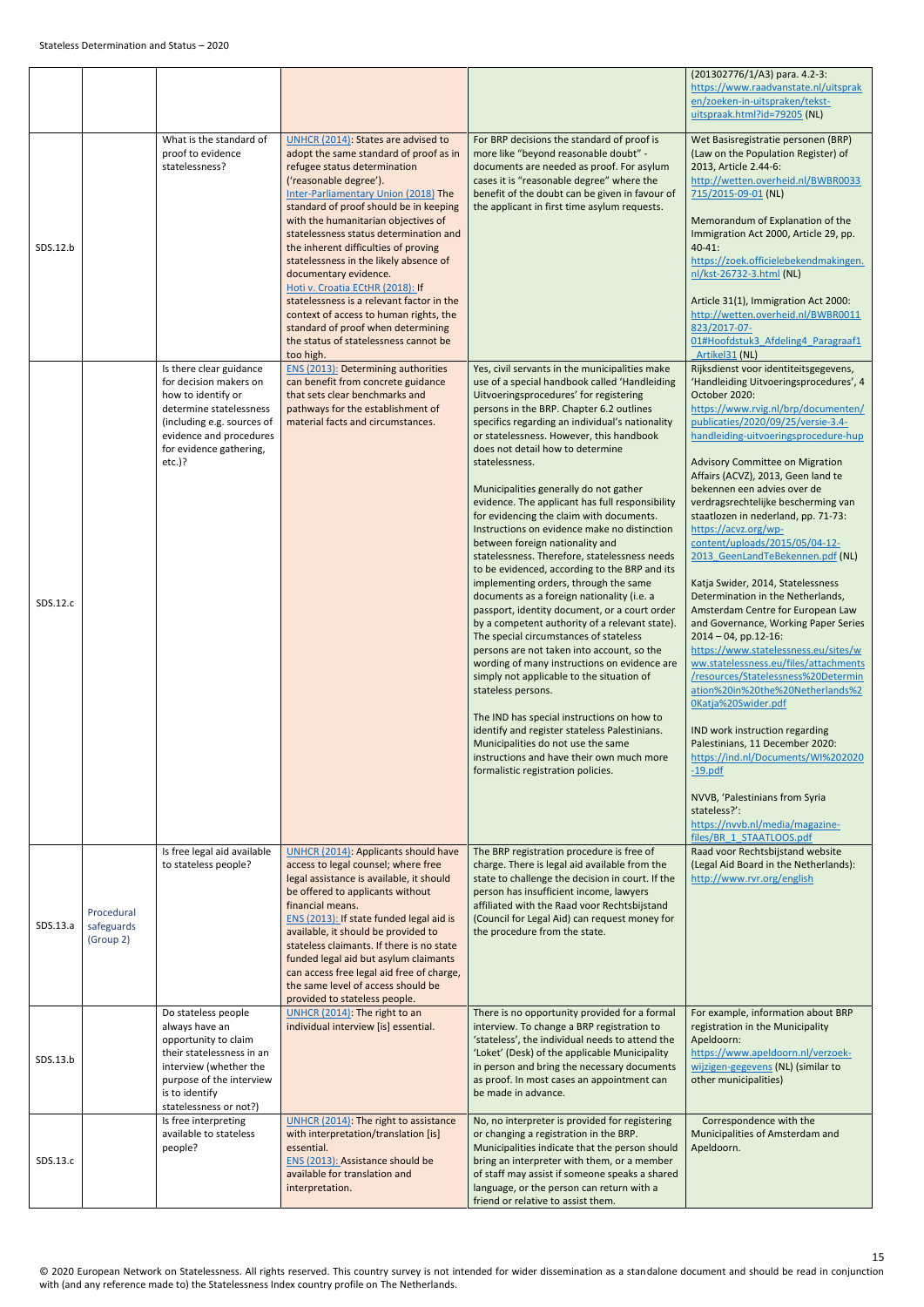<span id="page-15-0"></span>

|          |                         | Are decisions (refusals                                                                                                                                                                                                                                                                   | <b>UNHCR (2014): States are encouraged</b>                                                                                                                                                                                                                                                                                                                                                                                                                     | Yes. General rules of administrative process                                                                                                                                                                                                                                                                                                                                                                                                                                                                                                                                                                                                                                                                                                                                                                                                                                                                                                                                                                                                                                                                                                                                                                                                                                                                                                                                                                                                                                                                                                                                                                                                                                                                                                                                                                                                                                                                                                                                                                                                                                                                                                                                                                                                                                                                                                                                                                                                                                                                                                                                                                               | Dutch Association for Civil Affairs,                                                                                                                                                                                                                                                                                                                                                                                                                                                                                                                                                                                                                                                                                                                                                                                                                                                                                                                                                                                                                                                                                                                                                                      |
|----------|-------------------------|-------------------------------------------------------------------------------------------------------------------------------------------------------------------------------------------------------------------------------------------------------------------------------------------|----------------------------------------------------------------------------------------------------------------------------------------------------------------------------------------------------------------------------------------------------------------------------------------------------------------------------------------------------------------------------------------------------------------------------------------------------------------|----------------------------------------------------------------------------------------------------------------------------------------------------------------------------------------------------------------------------------------------------------------------------------------------------------------------------------------------------------------------------------------------------------------------------------------------------------------------------------------------------------------------------------------------------------------------------------------------------------------------------------------------------------------------------------------------------------------------------------------------------------------------------------------------------------------------------------------------------------------------------------------------------------------------------------------------------------------------------------------------------------------------------------------------------------------------------------------------------------------------------------------------------------------------------------------------------------------------------------------------------------------------------------------------------------------------------------------------------------------------------------------------------------------------------------------------------------------------------------------------------------------------------------------------------------------------------------------------------------------------------------------------------------------------------------------------------------------------------------------------------------------------------------------------------------------------------------------------------------------------------------------------------------------------------------------------------------------------------------------------------------------------------------------------------------------------------------------------------------------------------------------------------------------------------------------------------------------------------------------------------------------------------------------------------------------------------------------------------------------------------------------------------------------------------------------------------------------------------------------------------------------------------------------------------------------------------------------------------------------------------|-----------------------------------------------------------------------------------------------------------------------------------------------------------------------------------------------------------------------------------------------------------------------------------------------------------------------------------------------------------------------------------------------------------------------------------------------------------------------------------------------------------------------------------------------------------------------------------------------------------------------------------------------------------------------------------------------------------------------------------------------------------------------------------------------------------------------------------------------------------------------------------------------------------------------------------------------------------------------------------------------------------------------------------------------------------------------------------------------------------------------------------------------------------------------------------------------------------|
| SDS.13.d |                         | and grants) given in<br>writing with reasons?                                                                                                                                                                                                                                             | to incorporate the safeguard that<br>decisions are made in writing with<br>reasons.                                                                                                                                                                                                                                                                                                                                                                            | apply.                                                                                                                                                                                                                                                                                                                                                                                                                                                                                                                                                                                                                                                                                                                                                                                                                                                                                                                                                                                                                                                                                                                                                                                                                                                                                                                                                                                                                                                                                                                                                                                                                                                                                                                                                                                                                                                                                                                                                                                                                                                                                                                                                                                                                                                                                                                                                                                                                                                                                                                                                                                                                     | Correction procedure BRP, 2015:<br>https://nvvb.nl/media/cms page med<br>ia/620/DEF%20NVVB-<br>ledenadvies%20proces%20correctie%2<br>0onbekende%20gebdatum%20en%20<br>nationaliteit%20MN.pdf (NL)                                                                                                                                                                                                                                                                                                                                                                                                                                                                                                                                                                                                                                                                                                                                                                                                                                                                                                                                                                                                         |
| SDS.14.a | Protection<br>(Group 2) | Are there any rights<br>granted to stateless<br>people on the basis of<br>their statelessness? If<br>yes, please provide<br>details.                                                                                                                                                      | UNHCR (2014): The status granted to a<br>stateless person in a State Party must<br>reflect international standards.<br>Although the 1954 Convention does<br>not explicitly require States to grant a<br>person determined to be stateless a<br>right of residence, granting such<br>permission would fulfil the object and<br>purpose of the treaty.                                                                                                           | Identification of a person as stateless does<br>not result in permission to stay/legal status.<br>Statelessness is merely a category in<br>nationality records in Dutch law, not an<br>immigration status or protection status. The<br>current system for registering personal data<br>(BRP) only registers those who already have a<br>right to reside. Those who are registered as<br>stateless in the BRP have access to a<br>facilitated naturalisation procedure: after 3<br>years legal stay (instead of 5), exemption of<br>foreign passport requirement and at lower<br>cost.<br>The legislative proposal for an SDP sent to<br>Parliament on 21 December 2020 for<br>discussion is not intending to provide any<br>residency rights upon determination of<br>statelessness under the new SDP procedure.                                                                                                                                                                                                                                                                                                                                                                                                                                                                                                                                                                                                                                                                                                                                                                                                                                                                                                                                                                                                                                                                                                                                                                                                                                                                                                                                                                                                                                                                                                                                                                                                                                                                                                                                                                                                           | Statelessness page, Government of the<br>Netherlands website:<br>https://www.rijksoverheid.nl/onderwe<br>rpen/nederlandse-<br>nationaliteit/inhoud/staatloosheid<br>(NL)<br>Rechtbank Den Haag, 19 February<br>2014 (SGR 12/2490): statelessness<br>does not lead to issuing of identity<br>documents.<br>Tweede Kamer 'Wet<br>vaststellingsprocedure staatloosheid',<br>21 December 2020:<br>https://www.tweedekamer.nl/kamerst<br>ukken/wetsvoorstellen/detail?cfg=wet<br>svoorsteldetails&qry=wetsvoorstel%3<br>A35687 (explanatory memorandum p.<br>3)                                                                                                                                                                                                                                                                                                                                                                                                                                                                                                                                                                                                                                                |
| SDS.14.b |                         | Are stateless people<br>otherwise able to access<br>their rights under the<br>1954 Convention? (e.g.<br>right to reside, travel<br>document, work,<br>healthcare, social<br>security, education,<br>housing, family<br>reunification, right to<br>vote, etc.)? Please<br>provide details. | <b>UN Convention Relating to the Status</b><br>of Stateless Persons, 1954<br>UNHCR (2014): The status granted to a<br>stateless person in a State Party must<br>reflect international standards. It is<br>recommended that States grant<br>recognised stateless people a<br>residence permit valid for at least two<br>years, although longer permits, such as<br>five years, are preferable in the<br>interests of stability. Permits should be<br>renewable. | If a legally residing person is provided with a<br>statelessness registration they can:<br>1) request a travel document<br>2) naturalise through a simplified procedure<br>(after 3yrs legal stay, foreign passport not<br>required, lower cost).<br>A child has (if legally residing) access to the<br>right of option to Dutch nationality if born in<br>the Netherlands after 3 years of<br>uninterrupted legal residence. The legislative<br>proposal for an SDP of 2016 is intending to<br>extend the right to opt for Dutch nationality<br>to stateless children born in the Netherlands<br>without legal residence. However, they would<br>have to wait 5 years instead of the usual 3<br>years and they would be required to have had<br>'stable residence', meaning the parents<br>should have always cooperated fully with<br>national authorities. In the most recent<br>legislative proposal for an SDP sent to<br>Parliament on 21 December 2020 these<br>conditions have been changed. A stateless<br>child born in the Netherlands without legal<br>residence would now have to wait 10 years<br>before it can submit an application for Dutch<br>nationality, of which at least five<br>uninterrupted years immediately prior to the<br>declaration. Besides the cooperation<br>requirement for the parents, it must be<br>established that the child's statelessness<br>cannot be lifted by the parents.<br>Stateless persons without a residence<br>document do not have access to the above,<br>nor do they have access to the right to work,<br>social security, social housing, education<br>(except for minors), right to vote and family<br>reunification (unlike legal residents, including<br>legally residing stateless persons). All persons<br>without legal residence, including stateless<br>persons, have access to essential healthcare.<br>Were the 1954 Convention to be applied<br>directly, there is also a right to<br>identity documents (under article 27) for<br>persons without a residence document,<br>however stateless persons without legal<br>residence are currently not able to enforce<br>that right in court and no competent<br>authority is appointed to issue these identity<br>documents. The legislative proposal for an<br>SDP sent to Parliament in December 2020<br>introduced the right to an identity card upon<br>statelessness determination. The identity<br>card will specify that the person concerned is<br>an established stateless person. It will be<br>explicitly mentioned on the identity card that<br>this does not entail any residency rights. | Statelessness page, Government of the<br>Netherlands website:<br>https://www.rijksoverheid.nl/onderwe<br>rpen/nederlandse-<br>nationaliteit/inhoud/staatloosheid<br>(NL)<br>Rechtbank Den Haag, 19 February<br>2014 (SGR 12/2490): statelessness<br>does not lead to issuing of identity<br>documents.<br>Tweede Kamer 'Wijziging van de<br>Rijkswet op het Nederlanderschap en<br>de Paspoortwet alsmede intrekking<br>van voorbehouden bij het Verdrag<br>betreffende de status van staatlozen in<br>verband met de vaststelling van<br>staatloosheid', 21 December 2020:<br>https://www.tweedekamer.nl/kamerst<br>ukken/wetsvoorstellen/detail?id=2020<br>Z25636&dossier=35688-<br>%28R2151%29<br>Tweede Kamer 'Wet<br>vaststellingsprocedure staatloosheid',<br>21 December 2020:<br>https://www.tweedekamer.nl/kamerst<br>ukken/wetsvoorstellen/detail?cfg=wet<br>svoorsteldetails&gry=wetsvoorstel%3<br>A35687 (for requirements relating to<br>the right to opt for Dutch nationality<br>for stateless children without legal<br>residence see p. 4 of the explanatory<br>memorandum. For information<br>regarding the right to an identity card<br>see p. 28-29 of the explanatory<br>memorandum) |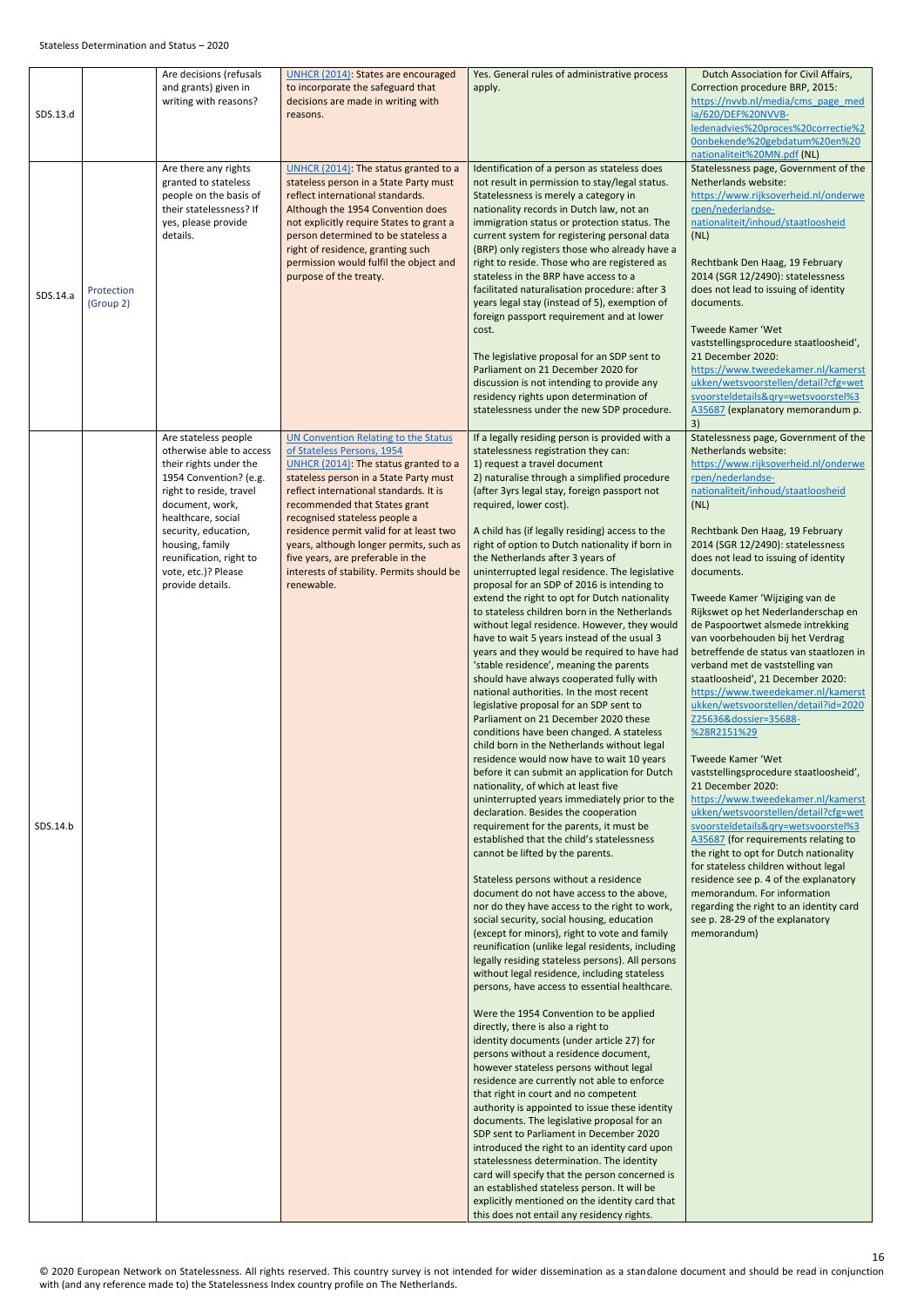<span id="page-16-0"></span>

|          |             | In what timeframe do      | <b>UN Convention Relating to the Status</b> | Stateless persons not born in the Netherlands                                                 | IND, Naturalisation:                                                         |
|----------|-------------|---------------------------|---------------------------------------------|-----------------------------------------------------------------------------------------------|------------------------------------------------------------------------------|
|          |             | stateless people acquire  | of Stateless Persons, 1954: Article 32      | can request Dutch nationality after 3 years of                                                | https://ind.nl/en/dutch-                                                     |
|          |             | the right to apply for    | UNHCR (2016): It is recommended that        | legal stay instead of the normal 5 years for                                                  | citizenship/Pages/Naturalisation.aspx                                        |
|          |             | naturalisation and how    | States Parties facilitate, as far as        | others with a foreign nationality. Stateless                                                  |                                                                              |
|          |             | does this compare to      | possible, the naturalisation of stateless   | persons are exempt from providing a                                                           | IND, Option:                                                                 |
|          |             | others with a foreign     | persons.                                    | passport but have to provide a birth                                                          | https://ind.nl/en/dutch-                                                     |
|          |             | nationality? Please       | <b>Council of Europe Committee of</b>       | certificate. Naturalisation costs for stateless                                               | citizenship/Pages/Option.aspx                                                |
|          |             | describe the procedure    | Ministers (1999): Each State should         | persons are reduced to 688 EUR (in 2021)                                                      |                                                                              |
|          |             | and note whether this is  | facilitate the acquisition of its           | (instead of 925 EUR).                                                                         | Everaert Advocaten, naturalisation                                           |
|          |             | facilitated for stateless | nationality by stateless persons            |                                                                                               | with a Chavez-Vilchez permit, 2019:                                          |
|          |             | people (e.g. exemption    | lawfully and habitually resident on its     | There are no exemptions for the language                                                      | https://www.everaert.nl/en/news/44-                                          |
|          |             | from                      | territory.                                  | tests particularly for stateless persons. All                                                 | nieuws-particulieren-en/989-                                                 |
|          |             | nationality/language      | ENS (2013): The main benchmark is if        | children are exempt from the language test.                                                   | naturalization-not-with-a-chavez-                                            |
|          |             | tests, fee waiver).       | there is any preferential treatment for     |                                                                                               | vilchez-residence-permit                                                     |
|          |             |                           | stateless people compared to the            | It is currently impossible to acquire Dutch<br>nationality for parents of Dutch children, who |                                                                              |
|          |             |                           | general rules applied to those with a       |                                                                                               | Everaert Advocaten, 'UPDATE: Is it                                           |
|          |             |                           | foreign nationality.                        | derive their right of residence from Article 20<br>of the Treaty on the Functioning of the    | possible to obtain Dutch citizenship<br>with a Chavez residence permit?', 17 |
| SDS.15.a | Access to   |                           |                                             | European Union, based on the ruling of the                                                    | April 2020:                                                                  |
|          | nationality |                           |                                             | European Court of Justice in the cases                                                        | https://www.everaert.nl/en/news/58-                                          |
|          | (Group 2)   |                           |                                             | Zambrano and Chavez-Vilchez. (Stateless)                                                      | nieuws-nationaliteit-en/1109-update-                                         |
|          |             |                           |                                             | persons that obtain this permit to care for                                                   | is-it-possible-to-obtain-dutch-                                              |
|          |             |                           |                                             | their child cannot naturalise as the Dutch                                                    | citizenship-with-a-chavez-residence-                                         |
|          |             |                           |                                             | Government categorises this permit as                                                         | permit                                                                       |
|          |             |                           |                                             | temporary and may be withdrawn when the                                                       |                                                                              |
|          |             |                           |                                             | child turns 18.                                                                               |                                                                              |
|          |             |                           |                                             |                                                                                               |                                                                              |
|          |             |                           |                                             | Stateless persons and children born in the                                                    |                                                                              |
|          |             |                           |                                             | Netherlands can become Dutch nationals                                                        |                                                                              |
|          |             |                           |                                             | through the option procedure after 3 years of                                                 |                                                                              |
|          |             |                           |                                             | legal residence. They are exempt from                                                         |                                                                              |
|          |             |                           |                                             | providing a passport but do have to provide a                                                 |                                                                              |
|          |             |                           |                                             | birth certificate. There is no language test                                                  |                                                                              |
|          |             |                           |                                             | requirement. There is no special fee for                                                      |                                                                              |
|          |             |                           |                                             | stateless persons, but the option procedure is                                                |                                                                              |
|          |             |                           |                                             | considerably cheaper than the regular                                                         |                                                                              |
|          |             |                           |                                             | naturalisation procedure (196 EUR in 2021).                                                   |                                                                              |
|          |             | Are there requirements    | <b>Council of Europe Committee of</b>       | Yes. The person may not be a threat to the                                                    | IND, Public order policy for procedures                                      |
|          |             | relating to 'good         | Ministers (1999): States should ensure      | public order or national security of the                                                      | to become a Dutch citizen:                                                   |
|          |             | character' or previous    | that offences, when relevant for the        | Kingdom of the Netherlands. The IND will not                                                  | https://ind.nl/en/Pages/Public-order-                                        |
|          |             | criminal convictions that | decision concerning the acquisition of      | process the application for naturalisation or                                                 | policy-naturalisation.aspx                                                   |
|          |             | could prevent some        | nationality, do not unreasonably            | option when one or more of the following                                                      |                                                                              |
|          |             | stateless people from     | prevent stateless persons seeking the       | situations apply:                                                                             |                                                                              |
|          |             | accessing nationality? If | nationality of a state.                     | - The person is suspected of a crime and                                                      |                                                                              |
|          |             | yes, please describe.     |                                             | could receive a sentence for this.                                                            |                                                                              |
|          |             | [Section complete,        |                                             | - The person has been convicted of a crime in                                                 |                                                                              |
|          |             | proceed to DET]           |                                             | the 5 years before the application for                                                        |                                                                              |
| SDS.15.b |             |                           |                                             | naturalisation or the option statement (or the                                                |                                                                              |
|          |             |                           |                                             | related decision).                                                                            |                                                                              |
|          |             |                           |                                             | - The person is suspected of or has been<br>convicted of crimes under Article 1F Refugee      |                                                                              |
|          |             |                           |                                             | Convention.                                                                                   |                                                                              |
|          |             |                           |                                             | - The person is in a polygamous marriage.                                                     |                                                                              |
|          |             |                           |                                             |                                                                                               |                                                                              |
|          |             |                           |                                             | Additionally, Dutch nationality may be                                                        |                                                                              |
|          |             |                           |                                             | revoked if the person withholds relevant                                                      |                                                                              |
|          |             |                           |                                             | information.                                                                                  |                                                                              |
|          |             |                           |                                             |                                                                                               |                                                                              |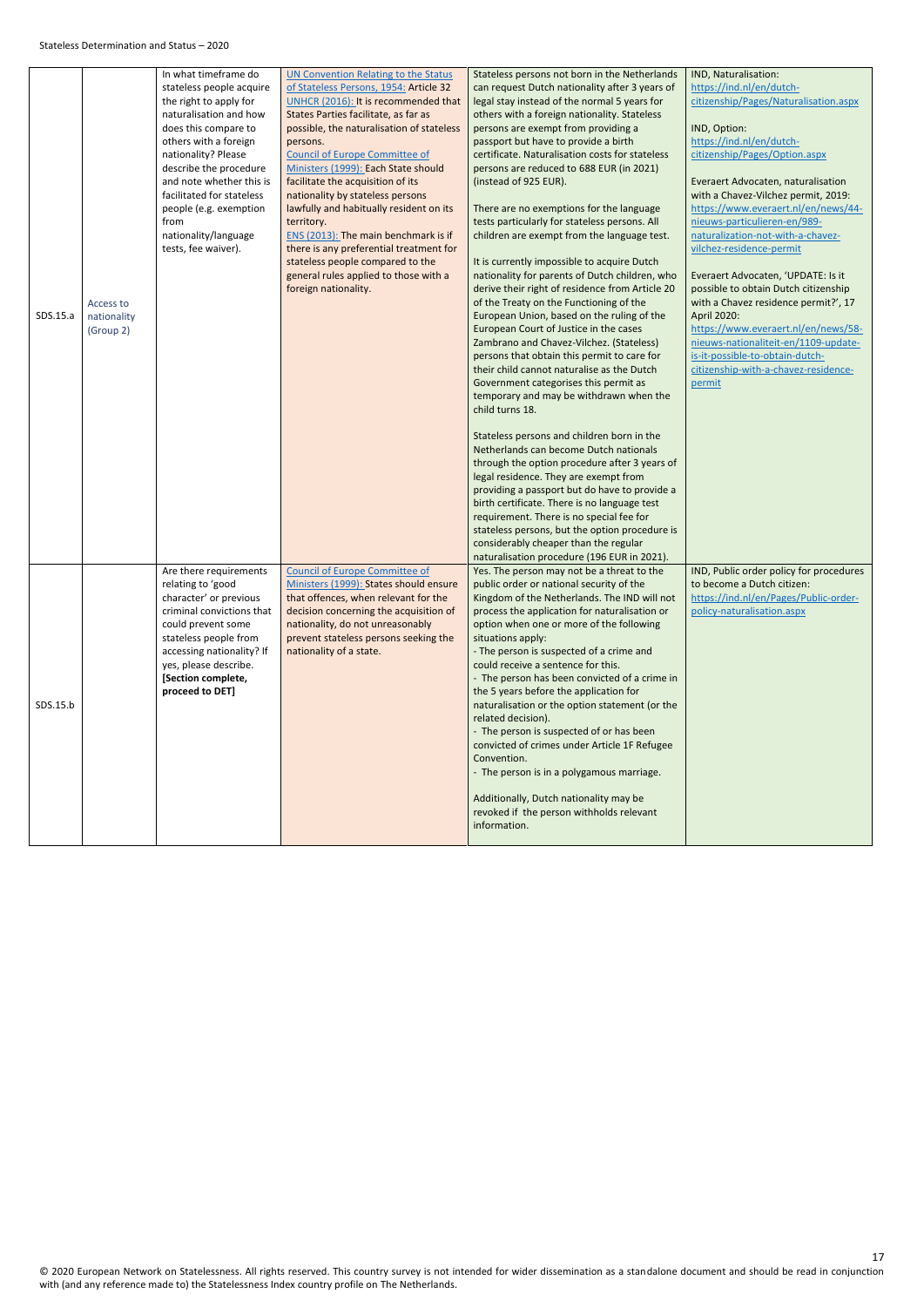© 2020 European Network on Statelessness. All rights reserved. This country survey is not intended for wider dissemination as a standalone document and should be read in conjunction with (and any reference made to) the Statelessness Index country profile on The Netherlands.

#### <span id="page-17-0"></span>Detention

<span id="page-17-1"></span>

| Item    | <b>Subtheme</b>        | Question                                                                                                                                                                                                | <b>International Norms &amp; Good Practice</b>                                                                                                                                                                                                                                                                                                                                                                                                                                                                                                                                                                                                                                                                                               | <b>Answer</b>                                                                                                                                                                                                                                                                                                                                                                                                                                                                                                                                                                                                                                                                                                                                                                                                                                                                                                                                                                                                                                                                                                                                                                                                                                                                                                                                                                                                                                                                    | <b>Source</b>                                                                                                                                                                                                                                                                                                                                                                                                                                                                                   |
|---------|------------------------|---------------------------------------------------------------------------------------------------------------------------------------------------------------------------------------------------------|----------------------------------------------------------------------------------------------------------------------------------------------------------------------------------------------------------------------------------------------------------------------------------------------------------------------------------------------------------------------------------------------------------------------------------------------------------------------------------------------------------------------------------------------------------------------------------------------------------------------------------------------------------------------------------------------------------------------------------------------|----------------------------------------------------------------------------------------------------------------------------------------------------------------------------------------------------------------------------------------------------------------------------------------------------------------------------------------------------------------------------------------------------------------------------------------------------------------------------------------------------------------------------------------------------------------------------------------------------------------------------------------------------------------------------------------------------------------------------------------------------------------------------------------------------------------------------------------------------------------------------------------------------------------------------------------------------------------------------------------------------------------------------------------------------------------------------------------------------------------------------------------------------------------------------------------------------------------------------------------------------------------------------------------------------------------------------------------------------------------------------------------------------------------------------------------------------------------------------------|-------------------------------------------------------------------------------------------------------------------------------------------------------------------------------------------------------------------------------------------------------------------------------------------------------------------------------------------------------------------------------------------------------------------------------------------------------------------------------------------------|
| DET.1.a | Detention<br>screening | Are immigration<br>detention powers<br>provided for in law?<br>Please provide the legal<br>source(s).                                                                                                   | <b>ICCPR</b> Article 9(1)<br><b>ECHR</b> Article 5 (1)                                                                                                                                                                                                                                                                                                                                                                                                                                                                                                                                                                                                                                                                                       | Yes.                                                                                                                                                                                                                                                                                                                                                                                                                                                                                                                                                                                                                                                                                                                                                                                                                                                                                                                                                                                                                                                                                                                                                                                                                                                                                                                                                                                                                                                                             | Chapter 5, Article 59(1),<br>Vreemdelingenwet 2000:<br>https://wetten.overheid.nl/BWBR0011<br>823/2020-05-14#Hoofdstuk5 (NL)                                                                                                                                                                                                                                                                                                                                                                    |
| DET.1.b |                        | Does domestic law allow<br>immigration detention<br>for purposes other than<br>those listed under ECHR<br>5(1)(f)?                                                                                      | <b>ECHR</b> Article 5(1)(f)                                                                                                                                                                                                                                                                                                                                                                                                                                                                                                                                                                                                                                                                                                                  | A foreign national may be detained on the<br>grounds of public order or national security,<br>where there exists:<br>a. risk that they will withdraw from<br>supervision, or<br>b. evade or impede preparation of departure<br>or the expulsion procedure.<br>An exhaustive list of further criteria is<br>specified in the Immigration Decree 2000.<br>Significant grounds for detention are:<br>irregular entry and avoiding supervision;<br>disregarding the obligation to depart; not<br>independently leaving the Netherlands after<br>an order to do so; no or insufficient<br>cooperation with establishing identity<br>and nationality; presenting wrong or<br>contradicting information; deliberately<br>destroying travel or identity documents;<br>presenting fraudulent documents; having<br>been declared an 'undesirable foreigner';<br>indicating an intention to ignore one's duty to<br>return. Light grounds for detention are:<br>ignoring obligations when crossing a border;<br>multiple applications for a residence permit<br>that have not led to an approval; not having a<br>fixed domicile; not having sufficient means of<br>subsistence; undertaking labour without a<br>permit; and being suspected or convicted for<br>any crime. Detention can only be ordered<br>when various conditions have been met<br>cumulatively. The exhaustive list of further<br>criteria seems to exceed the permissible<br>grounds based on international standards. | Chapter 5, Article 59(1),<br>Vreemdelingenwet 2000:<br>https://wetten.overheid.nl/BWBR0011<br>823/2020-05-14#Hoofdstuk5 (NL)<br>Chapter 5, Article 5.1a & 5.1b,<br>Vreemdelingenbesluit 2000:<br>https://wetten.overheid.nl/BWBR0011<br>825/2020-08-01#Hoofdstuk5 (NL)<br>ENS/ASKV (2015), Protecting Stateless<br>Persons from Arbitrary Detention in<br>the Netherlands, p. 18:<br>http://www.statelessness.eu/sites/ww<br>w.statelessness.eu/files/ENS Detentio<br>n Reports Netherlands.pdf |
| DET.1.c |                        | Does a proposed country<br>of removal need to be<br>identified before a<br>person is detained for<br>removal? Please<br>describe the situation in<br>law and in practice.                               | <b>ICCPR Article 7: Repeated attempts to</b><br>expel a person to a country that<br>refuses to admit them could amount<br>to inhuman or degrading treatment.<br>Auad v Bulgaria ECtHR (2011): The<br>only issue is whether the authorities<br>were sufficiently diligent in their<br>efforts to deport the applicant.<br><b>EU Returns Directive: Any detention</b><br>shall only be maintained as long as<br>removal arrangements are in progress<br>and executed with due diligence.                                                                                                                                                                                                                                                       | Detention is only permitted when a real<br>prospect of removal exists, which has to be<br>demonstrated in court by the authorities. The<br>law does not state that a proposed country of<br>removal needs to be identified, which is also<br>the situation in practice. In addition to<br>grounds related to fraud; a possibly serious<br>criminal past; or handover to another EU<br>country; the need for additional inquiry into a<br>person's identity or nationality is considered a<br>valid reason to detain. Having said this,<br>detention for additional inquiry into a<br>person's identity or nationality is described as<br>being for persons who are legally staying in<br>the country for the purpose of their request<br>for a permit (Art.59b.1a). Meanwhile, 'no or<br>insufficient cooperation with establishing<br>identity and nationality' is named as one<br>possible ground for detention of a foreigner<br>(at least two grounds are necessary for<br>detention to be authorised) (Art.5.1b, 3d).                                                                                                                                                                                                                                                                                                                                                                                                                                                       | Chapter 5, Vreemdelingenwet 2000:<br>https://wetten.overheid.nl/BWBR0011<br>823/2020-05-14#Hoofdstuk5 (NL)<br>ENS/ASKV (2015), Protecting Stateless<br>Persons from Arbitrary Detention in<br>the Netherlands, pp. 13, 17-19:<br>http://www.statelessness.eu/sites/ww<br>w.statelessness.eu/files/ENS Detentio<br>n Reports Netherlands.pdf                                                                                                                                                     |
| DET.1.d |                        | Is statelessness<br>juridically relevant in<br>decisions to detain?<br>Please describe how (risk<br>of) statelessness is<br>identified and whether<br>referral to an SDP is<br>possible from detention. | Auad v Bulgaria ECtHR (2011)<br>Mikolenko v. Estonia ECtHR (2009):<br>Detention may only be justified as long<br>as deportation proceedings are being<br>conducted with due diligence.<br>UNHCR (2014): Routine detention of<br>individuals seeking protection on the<br>grounds of statelessness is arbitrary.<br>Equal Rights Trust (2012): States must<br>identify stateless persons within their<br>territory or subject to their jurisdiction<br>as a first step towards ensuring the<br>protection of their human rights.<br><b>International Commission of Jurists</b><br>(2014): The detention of stateless<br>persons can never be justified when<br>there is no active or realistic progress<br>towards transfer to another State. | No, statelessness plays little to no role in the<br>decision to detain, due to the government's<br>policy that return to a country of former<br>habitual residence might still be possible.<br>Moreover, most bilateral return agreements<br>with countries of origin include a clause on re-<br>admitting former residents who are<br>(presumed) stateless. The Immigration Act<br>demands the cooperation of every person<br>with irregular migration status, stateless or<br>otherwise. Referral to an SDP is not possible<br>as there is no SDP currently in place.                                                                                                                                                                                                                                                                                                                                                                                                                                                                                                                                                                                                                                                                                                                                                                                                                                                                                                          | ENS/ASKV (2015), Protecting Stateless<br>Persons from Arbitrary Detention in<br>the Netherlands, p. 18:<br>http://www.statelessness.eu/sites/ww<br>w.statelessness.eu/files/ENS Detentio<br>n Reports Netherlands.pdf                                                                                                                                                                                                                                                                           |
| DET.1.e |                        | Are stateless people<br>detained in practice?                                                                                                                                                           |                                                                                                                                                                                                                                                                                                                                                                                                                                                                                                                                                                                                                                                                                                                                              | Yes, but this has to be inferred from general<br>statistics because of the lack of a<br>statelessness determination procedure and<br>data on stateless persons in detention.                                                                                                                                                                                                                                                                                                                                                                                                                                                                                                                                                                                                                                                                                                                                                                                                                                                                                                                                                                                                                                                                                                                                                                                                                                                                                                     | ENS/ASKV (2015), Protecting Stateless<br>Persons from Arbitrary Detention in<br>the Netherlands, p. 14:<br>http://www.statelessness.eu/sites/ww                                                                                                                                                                                                                                                                                                                                                 |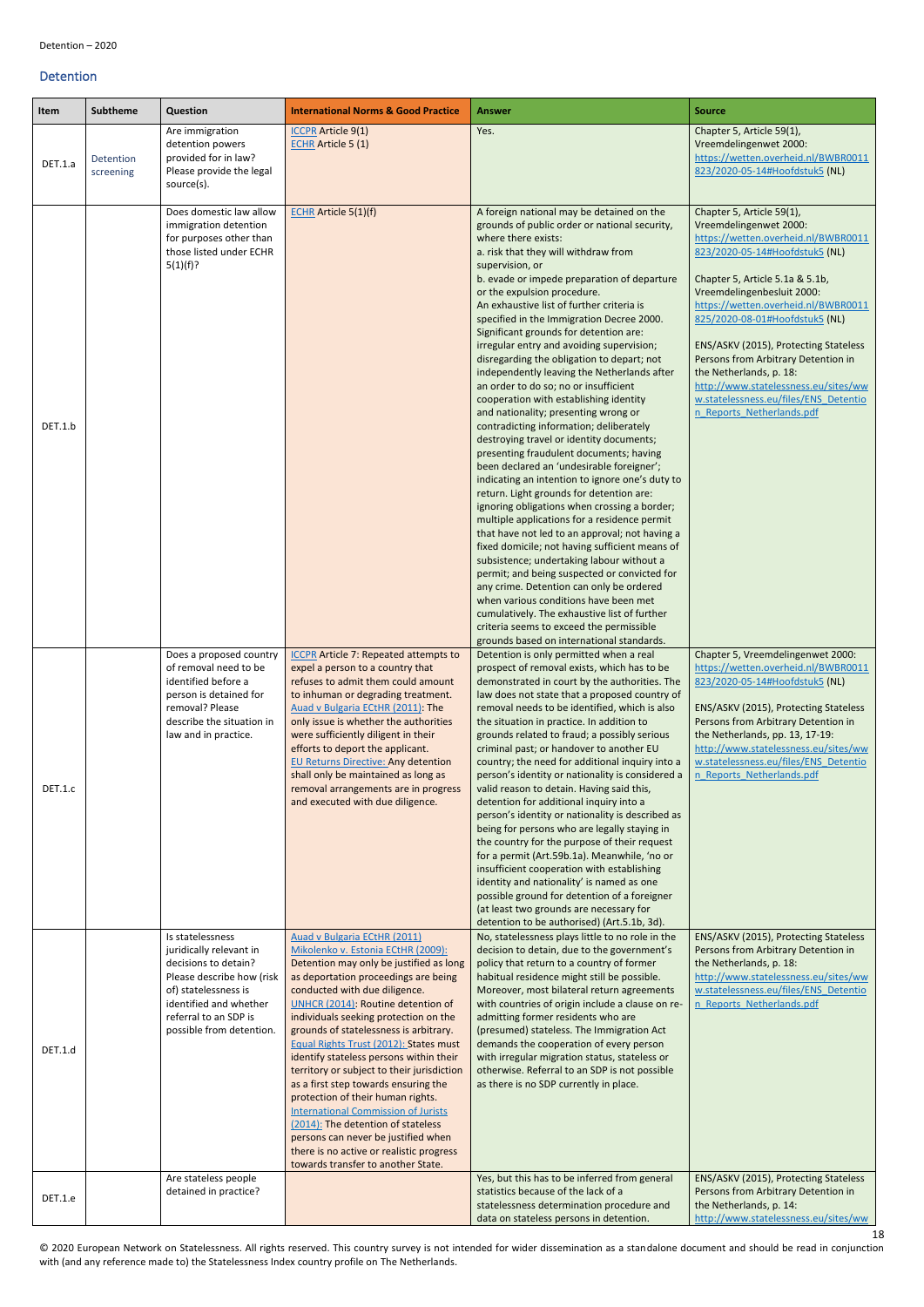<span id="page-18-0"></span>

| The overall use of immigration detention has                                                                                                                                                                                                                                                                                                                                                                                                                                                                                                                                                                                                                                                                                                                                                                                                                                                                                                                                                                                                                                                                                                                                             | w.statelessness.eu/files/ENS Detentio                                                                                                                                                                                                                                                                                                                                                                                                                                                                                                                                                                                                         |
|------------------------------------------------------------------------------------------------------------------------------------------------------------------------------------------------------------------------------------------------------------------------------------------------------------------------------------------------------------------------------------------------------------------------------------------------------------------------------------------------------------------------------------------------------------------------------------------------------------------------------------------------------------------------------------------------------------------------------------------------------------------------------------------------------------------------------------------------------------------------------------------------------------------------------------------------------------------------------------------------------------------------------------------------------------------------------------------------------------------------------------------------------------------------------------------|-----------------------------------------------------------------------------------------------------------------------------------------------------------------------------------------------------------------------------------------------------------------------------------------------------------------------------------------------------------------------------------------------------------------------------------------------------------------------------------------------------------------------------------------------------------------------------------------------------------------------------------------------|
| fluctuated in recent years. In 2011 the<br>number of people who entered immigration<br>detention was 5,844, in 2015 this was 1, 852.<br>It rose again in 2016 to 2,230 people; and<br>again, in the year to 2017. 3,181 people<br>entered detention in 2017, 3.7% of whom<br>were recorded as having 'unknown<br>nationality'. 3,119 people were released from<br>detention in 2017 and the average length of<br>detention was 43 days. In 2018, 3.506<br>persons entered immigration detention and<br>3.556 were released from it. In 2019, 3,784<br>persons entered immigration detention and<br>3,721 were released. In 2019, 90 persons<br>remained in immigration detention for more<br>than 6 months. A recent report by the<br>National Ombudsperson mentions that in<br>practice a (unspecified) number of<br>immigrants are re-detained on a regular basis<br>due to not cooperating or due to the country<br>of origin refusing return of the individual.                                                                                                                                                                                                                      | n Reports Netherlands.pdf<br>Dienst Justitiële Inrichtingen<br>(Custodiaal Institutions Agency), 2017.<br>'DJI in numbers: 2012-2016':<br>https://www.dji.nl/themas-cijfers-en-<br>publicaties/cijfers-en-<br>publicaties/kerncijfers-dji.aspx (NL)<br>Dienst Justitiële Inrichtingen (Custodial<br>Institutions Agency), 2018, In<br>numbers: 2013-2017, pp.49-55<br>https://www.dji.nl/binaries/DJI%20in<br>%20getal%202013-<br>2017%20definitief_tcm41-350484.pdf<br>The Custodial Institutions Agency, April<br>2019:<br>https://www.dji.nl/binaries/120687 0<br>1 dji infosheet vreemdelingenbewari<br>ng april 2019 V3 tcm41-352274.pdf |
| There is no further information on stateless<br>persons published in government data.<br>Does law (and/or policy)<br>The Dutch authorities consider immigration<br><b>UNHCR (2014): Detention is a measure</b><br>of last resort and can only be justified<br>detention as a last resort. The law (Article<br>provide that immigration<br>detention should be<br>where other less invasive or coercive<br>59c) provides that immigration detention<br>under Arts. 59, 59a and 59b can only be used<br>used only as a last<br>measures have been considered and<br>resort, after all<br>found insufficient.<br>as a last resort.<br>alternatives have been<br><b>EU Returns Directive: Article 15(1)</b><br>exhausted in each<br>individual case?<br>DET.1.f                                                                                                                                                                                                                                                                                                                                                                                                                              | The Government of the Netherlands<br>website, Immigration Detention:<br>https://www.rijksoverheid.nl/onderwe<br>rpen/terugkeer-<br>vreemdelingen/inhoud/vreemdelingen<br>bewaring (NL)<br>Custodial Institutions Agency,<br>Government of the Netherlands<br>website, Wie zitten er in<br>vreemdelingenbewaring? (Who is in<br>immigration detention?):<br>https://www.dji.nl/justitiabelen/vree                                                                                                                                                                                                                                              |
|                                                                                                                                                                                                                                                                                                                                                                                                                                                                                                                                                                                                                                                                                                                                                                                                                                                                                                                                                                                                                                                                                                                                                                                          | mdelingen in bewaring/dji-wie-in-<br>bewaring.aspx (NL)<br>Article 59(c)(1), Vreemdelingenwet<br>2000:<br>https://wetten.overheid.nl/BWBR0011<br>823/2020-05-14#Hoofdstuk5 (NL)                                                                                                                                                                                                                                                                                                                                                                                                                                                               |
| Are individual<br>ENS (2015): Arbitrary and<br>No, not yet. According to the new Law on<br>disproportionately lengthy detention<br>vulnerability<br>Return & Immigration Detention, more<br>can ensue when the particular<br>attention should be paid to vulnerability with<br>assessments carried out<br>before a decision to<br>vulnerabilities of stateless people are<br>regard to detention. However, there are no<br>not addressed.<br>concrete improvements laid down in the new<br>detain (or soon after)?<br>Please note whether<br><b>EU Returns Directive: Article 16(3)</b><br>law, and the term vulnerability is not defined.<br>DEF.1.g.<br>statelessness is<br>EU Returns Handbook (2017):<br>Attention should be paid to the<br>considered to be a factor<br>specific situation of stateless persons.<br>increasing vulnerability.<br>Council of the European Union (2013):<br>European entities should assess the<br>situation of LGBTI persons in<br>detention.                                                                                                                                                                                                        | Erste Kamer der Staten-Generaal<br>(Senate), Wet terugkeer en<br>vreemdelingenbewaring (Law on<br>return and immigration detention),<br>https://www.eerstekamer.nl/wetsvoor<br>stel/34309 wet terugkeer en (NL)                                                                                                                                                                                                                                                                                                                                                                                                                               |
| <b>ICCPR Article 9</b><br>Are alternatives to<br>Currently the only provision is in the<br>detention established in<br>FKAG v Australia HRC (2013): Any<br>Immigration Act Implementation Guidelines<br>decision relating to detention must<br>[vreemdelingencirculair] which state that "the<br>law and considered prior<br>consider less invasive means of<br>foreigner's file must demonstrate that the<br>to any decision to<br>detain?<br>achieving the same ends.<br>official charged with border monitoring or<br><b>UN General Assembly (2009): Calls</b><br>supervision of foreigners has properly<br>upon all States to adopt alternative<br>weighed interests before imposing<br>measures to detention.<br>detention". The current available alternatives<br>UNHCR (2014): Detention can only be<br>to detention are:<br>a. Notice to leave the Netherlands<br>justified where other less invasive or<br>coercive measures have been<br>(administrative formality, usually applied<br>considered and found insufficient.<br>when (forced) return is<br>Human Rights Council (2012) : The<br>impossible)                                                                       | ENS/ASKV (2015), Protecting Stateless<br>Persons from Arbitrary Detention in<br>the Netherlands, p. 13 & 22:<br>http://www.statelessness.eu/sites/ww<br>w.statelessness.eu/files/ENS Detentio<br>n Reports Netherlands.pdf<br>Erste Kamer der Staten-Generaal<br>(Senate), Wet terugkeer en<br>vreemdelingenbewaring (Law on<br>return and immigration detention),<br>https://www.eerstekamer.nl/wetsvoor<br>stel/34309 wet terugkeer en (NL)                                                                                                                                                                                                 |
| obligation to always consider<br>b. A reporting duty combined with intensive<br>Alternatives<br>DET.2.a<br>alternatives before resorting to<br>DT&V case Management<br>to detention<br>detention should be established by<br>c. A bail system to prevent people from<br>law.<br>absconding<br>d. Confiscating documents - often combined<br><b>EU Returns Directive: Article 15(1)</b><br>Equal Rights Trust (2012): States have<br>with reporting duty. Usually applied for<br>an obligation to consider and apply<br>people who cooperate with return.<br>appropriate and viable alternatives to<br>e. Freedom-restricting measures for people<br>immigration detention that are less<br>who cooperate with return.<br>coercive and intrusive.<br>f. 'Airport lounge' alternative to border<br><b>International Detention Coalition</b><br>detention for people who independently<br>(2015) : Immigration detention should<br>prepare to return.<br>be used only as a last resort in<br>exceptional cases after all other<br>The new Law on Return & Immigration<br>options have been shown to be<br>Detention was passed by the House of<br>Representatives (Tweede Kamer) on 19 June | Amendment Law on return and<br>immigration detention 'measures with<br>regard to nuisance aliens', 20 June<br>2020:<br>https://www.eerstekamer.nl/wetsvoor<br>stel/35501 novelle maatregelen ten<br>Amnesty International, 'Use of<br>isolation in immigration detention has<br>increased sharply', 7 September 2020:<br>https://www.amnesty.nl/actueel/gebr<br>uik-isolatie-in-vreemdelingendetentie-<br>sterk-toegenomen                                                                                                                                                                                                                    |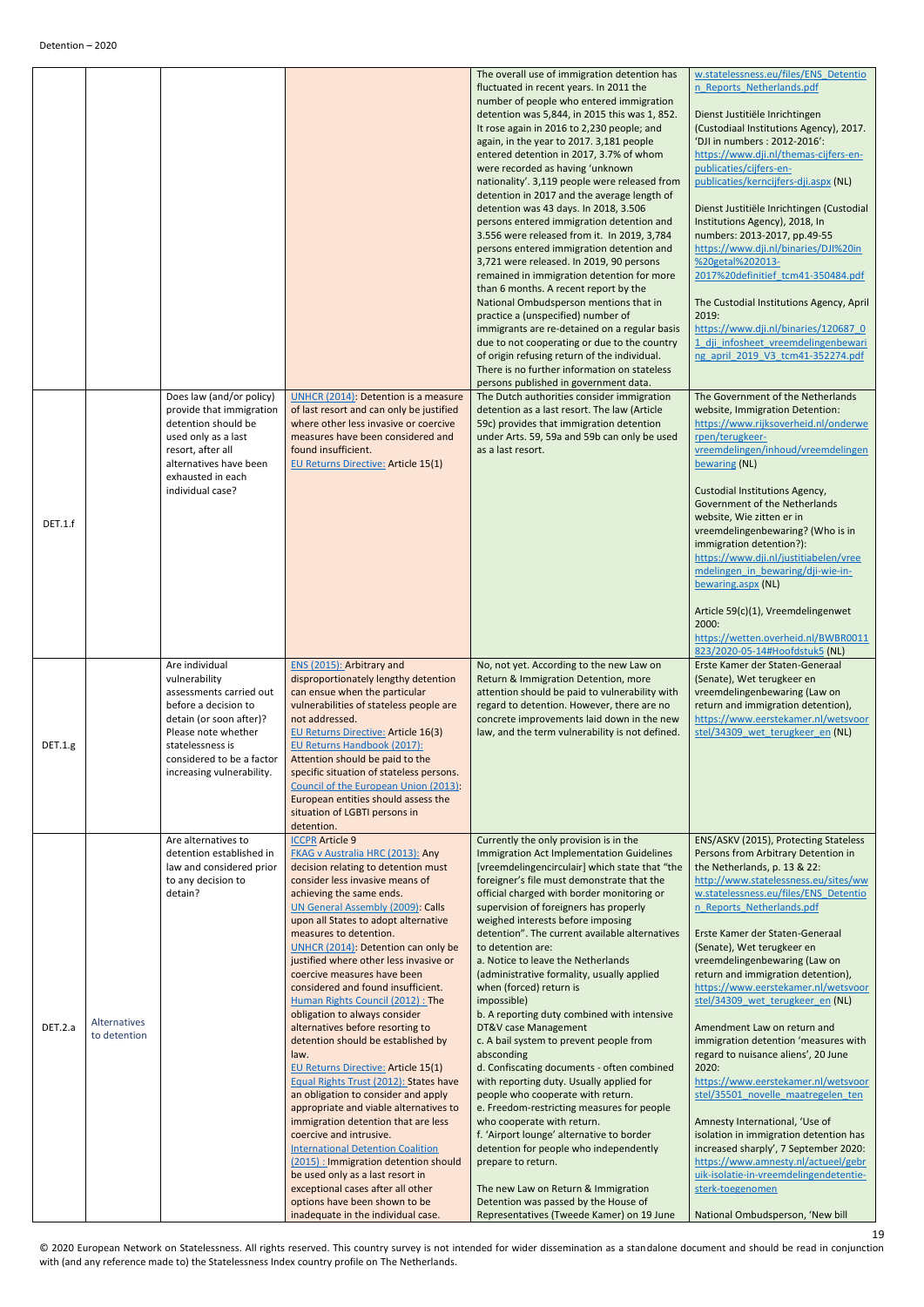<span id="page-19-0"></span>

|         |                          | Is there evidence that                                                                                                           | As above.                                                                                                                                                                                                                                                                                                                                                                                                                                                                                                                               | 2018 and is now going through the Senate<br>(Eerste Kamer). However, the announced<br>reforms do not clearly specify how this duty<br>to consider alternatives is to be guaranteed in<br>individual cases. As of November 2020, the<br>new Law on Return & Immigration Detention<br>is still with the Senate pending approval.<br>A new amendment (novelle) to the proposed<br>Law on Return & Immigration Detention has<br>been submitted by the government on 20<br>June 2020. This amendment considers<br>"maintaining possibilities to take measures<br>against aliens that cause nuisance". Amnesty<br>International has expressed additional<br>concern about the proposed law and<br>amendment, specifically regarding isolation<br>measures. The proposed law expands the<br>possibilities for isolation, with asylum seekers<br>in border detention being able to be placed in<br>isolation for punishment. In addition, minors<br>(12-18 years) can still be isolated under the<br>new law. The latest proposals from the<br>Secretary of State make it possible to lock<br>people collectively in their cells for up to four<br>weeks, for 23 hours a day, which amounts to<br>isolation. The director may decide to do so in<br>case of serious order and security problems.<br>People who were not involved in the unrest<br>can also be included. The National<br>Ombudsperson has also expressed criticism,<br>stating that the proposed measures do not do<br>justice to the administrative nature that<br>immigration detention must have, in which<br>residents should be in an environment with as<br>few restrictions as possible. Alternatively, the<br>Ombudsperson mentions possible changes to<br>the regime that contribute to limiting<br>tensions and incidents in immigration<br>detention as opposed to strict new measures<br>as mentioned in the new amendment by the<br>government. | offers no solution for nuisance in<br>immigration detention', 26 August<br>2020:<br>https://www.nationaleombudsman.nl/<br>nieuws/2020/nieuw-wetsvoorstel-<br>biedt-geen-oplossing-voor-overlast-in-<br>vreemdelingenbewaring                                                                                                                                                                                                                                                            |
|---------|--------------------------|----------------------------------------------------------------------------------------------------------------------------------|-----------------------------------------------------------------------------------------------------------------------------------------------------------------------------------------------------------------------------------------------------------------------------------------------------------------------------------------------------------------------------------------------------------------------------------------------------------------------------------------------------------------------------------------|---------------------------------------------------------------------------------------------------------------------------------------------------------------------------------------------------------------------------------------------------------------------------------------------------------------------------------------------------------------------------------------------------------------------------------------------------------------------------------------------------------------------------------------------------------------------------------------------------------------------------------------------------------------------------------------------------------------------------------------------------------------------------------------------------------------------------------------------------------------------------------------------------------------------------------------------------------------------------------------------------------------------------------------------------------------------------------------------------------------------------------------------------------------------------------------------------------------------------------------------------------------------------------------------------------------------------------------------------------------------------------------------------------------------------------------------------------------------------------------------------------------------------------------------------------------------------------------------------------------------------------------------------------------------------------------------------------------------------------------------------------------------------------------------------------------------------------------------------------------------------------------------------------------------|-----------------------------------------------------------------------------------------------------------------------------------------------------------------------------------------------------------------------------------------------------------------------------------------------------------------------------------------------------------------------------------------------------------------------------------------------------------------------------------------|
| DET.2.b |                          | immigration detention is<br>used in practice prior to<br>all alternatives being<br>considered?                                   |                                                                                                                                                                                                                                                                                                                                                                                                                                                                                                                                         | In practice, immigration detention is not only<br>used as a last resort. Often it is applied too<br>frequently and for too long.                                                                                                                                                                                                                                                                                                                                                                                                                                                                                                                                                                                                                                                                                                                                                                                                                                                                                                                                                                                                                                                                                                                                                                                                                                                                                                                                                                                                                                                                                                                                                                                                                                                                                                                                                                                    | Vreemdelingendetentie in<br>Nederland: mensenrechten<br>als maatstaf, Amnesty International,<br>2013, p.3:<br>https://www.amnesty.nl/content/uplo<br>ads/2016/11/ai-13-36-rap-<br>reemdelingendetentie-lr.pdf?x82182<br>(NL)<br>Opmerkingen en aanbevelingen van<br>Amnesty International bij de<br>Wet Terugkeer en<br>Vreemdelingenbewaring, 2018:<br>https://www.amnesty.nl/content/uplo<br>ads/2018/06/Amnesty-International-<br>Wet-Terugkeer-en-<br>Vreemdelingenbewaring-6-juni- |
| DET.3.a | Procedural<br>safeguards | Is there a maximum time<br>period for immigration<br>detention set in law?<br>What is it?                                        | UN Human Rights Council (2010) : A<br>maximum period of detention must be<br>established by law and upon expiry the<br>detainee must be automatically<br>released.<br>UNHCR (2012): To guard against<br>arbitrariness, maximum periods of<br>detention should be set in national<br>law.<br><b>EU Returns Directive: Article 15(5)</b><br><b>Equal Rights Trust (2012): Detention</b><br>should always be for the shortest time<br>possible.                                                                                            | A person without legal residence (para.1(a))<br>can be detained in immigration detention for<br>a maximum period of 6 months (para. 5). This<br>can then be extended by another 12 months<br>with a total maximum of 18 months (para. 6).                                                                                                                                                                                                                                                                                                                                                                                                                                                                                                                                                                                                                                                                                                                                                                                                                                                                                                                                                                                                                                                                                                                                                                                                                                                                                                                                                                                                                                                                                                                                                                                                                                                                           | 2018.pdf?x93008 (NL)<br>Article 59, Vreemdelingenwet 2000:<br>https://wetten.overheid.nl/BWBR0011<br>823/2020-05-14#Hoofdstuk5 (NL)                                                                                                                                                                                                                                                                                                                                                     |
| DET.3.b |                          | Does law/policy provide<br>that individuals must be<br>informed in writing of<br>the reasons for their<br>immigration detention? | <b>UN General Assembly (1988): Anyone</b><br>who is arrested shall be informed at<br>the time of the reason for his arrest.<br><b>EU Returns Directive: Detention shall</b><br>be ordered in writing with reasons<br>being given in fact and in law.<br>Equal Rights Trust (2012) : Stateless<br>detainees shall receive their order of<br>detention in writing and in a language<br>they understand.<br><b>International Commission of Jurists</b><br>(2014): The authorities shall ensure<br>that sufficient information is available | Yes.                                                                                                                                                                                                                                                                                                                                                                                                                                                                                                                                                                                                                                                                                                                                                                                                                                                                                                                                                                                                                                                                                                                                                                                                                                                                                                                                                                                                                                                                                                                                                                                                                                                                                                                                                                                                                                                                                                                | Article 5.3(1), Vreemdelingenbesluit<br>2000:<br>https://wetten.overheid.nl/BWBR0011<br>825/2020-08-01#Hoofdstuk5 (NL)                                                                                                                                                                                                                                                                                                                                                                  |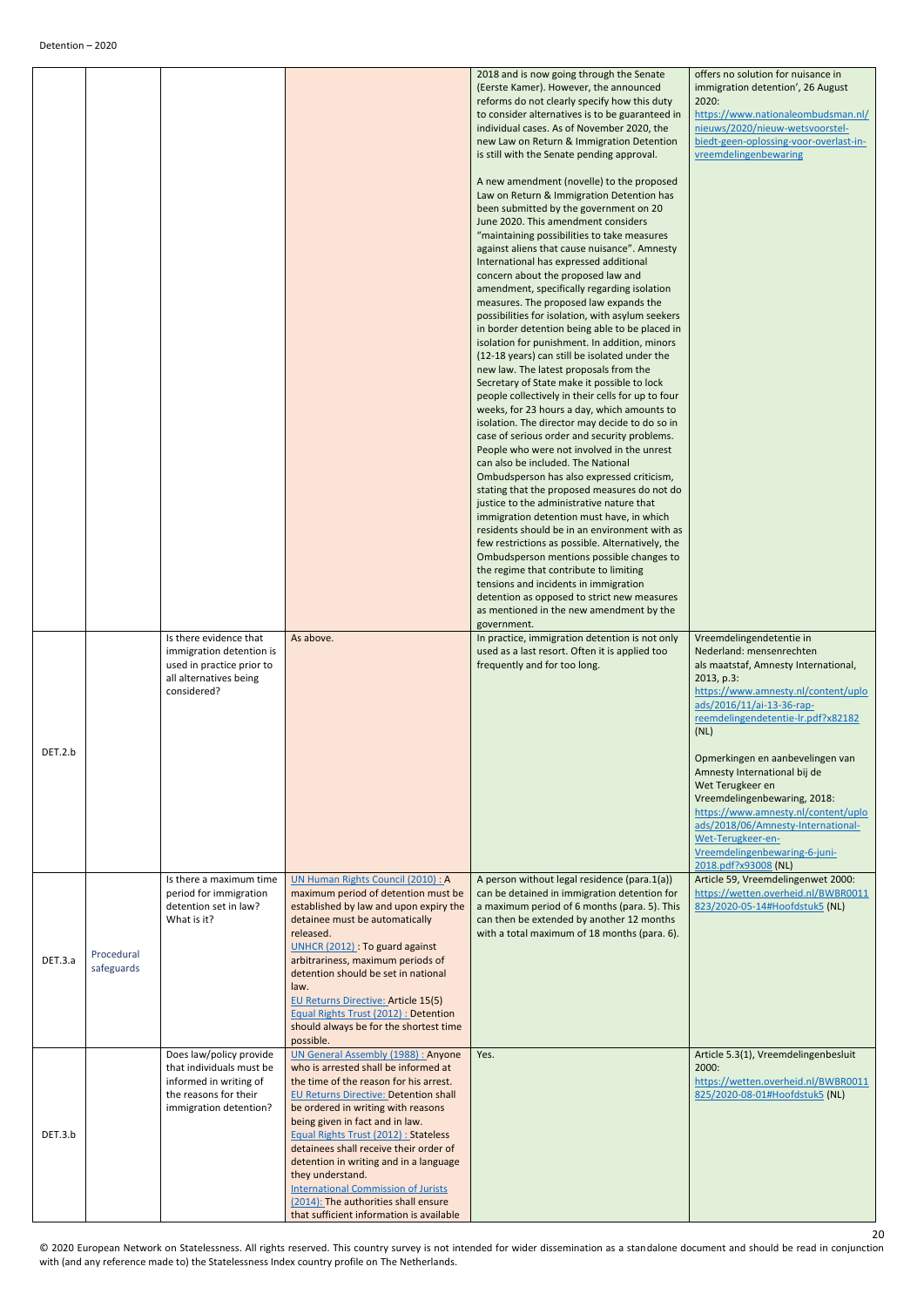|         |                                                                                                                                                                         | to detained persons in a language they<br>understand on the nature of their                                                                                                                                                                                                                                                                                                                                                                                                             |                                                                                                                                                                                                                                                                                                                                                                                                                                                                                                                                                                                                                                                                                                                                                                                                                                                                                                                                                                                                                                                                                                                                                                                                                                                                                                                                                                                                                                                                                                                                                                              |                                                                                                                                                                                                                                                                                                                                                                                                                                                                                                                                                                                                                                                                                                                                  |
|---------|-------------------------------------------------------------------------------------------------------------------------------------------------------------------------|-----------------------------------------------------------------------------------------------------------------------------------------------------------------------------------------------------------------------------------------------------------------------------------------------------------------------------------------------------------------------------------------------------------------------------------------------------------------------------------------|------------------------------------------------------------------------------------------------------------------------------------------------------------------------------------------------------------------------------------------------------------------------------------------------------------------------------------------------------------------------------------------------------------------------------------------------------------------------------------------------------------------------------------------------------------------------------------------------------------------------------------------------------------------------------------------------------------------------------------------------------------------------------------------------------------------------------------------------------------------------------------------------------------------------------------------------------------------------------------------------------------------------------------------------------------------------------------------------------------------------------------------------------------------------------------------------------------------------------------------------------------------------------------------------------------------------------------------------------------------------------------------------------------------------------------------------------------------------------------------------------------------------------------------------------------------------------|----------------------------------------------------------------------------------------------------------------------------------------------------------------------------------------------------------------------------------------------------------------------------------------------------------------------------------------------------------------------------------------------------------------------------------------------------------------------------------------------------------------------------------------------------------------------------------------------------------------------------------------------------------------------------------------------------------------------------------|
| DET.3.c | Are detainees provided<br>with information on<br>their rights, contact<br>details of legal advice<br>and support providers,<br>and guidance on how to<br>access an SDP? | detention and reasons for it.<br><b>Equal Rights Trust (2012): Detaining</b><br>authorities are urged to provide<br>stateless detainees with a handbook in<br>a language and terms they<br>understand, containing information on<br>all their rights and entitlements,<br>contact details of organisations which<br>are mandated to protect them, NGOs<br>and visiting groups and advice on how<br>to challenge the legality of their<br>detention and their treatment as<br>detainees. | Detainees are informed about challenging the<br>legality of their detention and the<br>opportunity to receive free legal aid. There is<br>no guidance on how to access a dedicated<br>SDP as this is not in place yet.                                                                                                                                                                                                                                                                                                                                                                                                                                                                                                                                                                                                                                                                                                                                                                                                                                                                                                                                                                                                                                                                                                                                                                                                                                                                                                                                                       | Article 5.3(1), Vreemdelingenbesluit<br>2000:<br>https://wetten.overheid.nl/BWBR0011<br>825/2020-08-01#Hoofdstuk5 (NL)                                                                                                                                                                                                                                                                                                                                                                                                                                                                                                                                                                                                           |
| DET.3.d | Are there regular<br>periodic reviews of<br>detention before a court<br>or independent body,<br>which can order release?                                                | Kim v Russia ECtHR (2014) : The<br>purpose of Article 5(4) ECHR is to<br>guarantee to persons who are<br>detained the right to judicial<br>supervision of the lawfulness of the<br>measure.<br>Equal Rights Trust (ERT) (2012) : To<br>avoid arbitrariness, detention should<br>be subject to automatic, regular and<br>periodic review throughout the period<br>of detention, before a judicial body<br>independent of the detaining<br>authorities.                                   | People may be held in pre-detention at the<br>police station for a few days, before being<br>transferred to a detention centre. There the<br>process of removal is initiated by the DT&V<br>(Return & Departure Service), and the<br>decision to detain is then submitted to a<br>court, "legally within four weeks but in<br>practice after 10-12 days in<br>detention". Within two weeks of submission<br>the court is obliged to render a judgment,<br>which can be appealed. After six months,<br>another judicial review is mandatory, if the<br>DT&V decides to extend detention for a                                                                                                                                                                                                                                                                                                                                                                                                                                                                                                                                                                                                                                                                                                                                                                                                                                                                                                                                                                                 | ENS/ASKV (2015), Protecting Stateless<br>Persons from Arbitrary Detention in<br>the Netherlands, pp. 17-18:<br>http://www.statelessness.eu/sites/ww<br>w.statelessness.eu/files/ENS Detentio<br>n Reports Netherlands.pdf                                                                                                                                                                                                                                                                                                                                                                                                                                                                                                        |
| DET.3.e | What remedies are<br>available to challenge<br>detention? Please<br>mention any obstacles to<br>accessing effective<br>remedies in practice.                            | <b>ICCPR</b> Article 9(4)<br><b>ECHR: Article 5(4)</b><br>Kim v Russia ECtHR (2014) : The<br>purpose of Article 5(4) ECHR is to<br>guarantee to persons who are<br>detained the right to judicial<br>supervision of the lawfulness of the<br>measure.<br>Alimuradov v. Russia ECtHR (2019):<br>The individual must have at their<br>disposal a procedure for judicial<br>review of the lawfulness of detention<br>capable of leading to release.                                        | maximum of twelve more months.<br>The decision by the court to detain can be<br>appealed by the individual. In addition,<br>detainees can ask a judge to re-examine the<br>lawfulness of their detention at any time, for<br>instance checking the continued prospect of<br>removal. Higher appeal against the appeal<br>decision is possible by both the detainee and<br>the IND.                                                                                                                                                                                                                                                                                                                                                                                                                                                                                                                                                                                                                                                                                                                                                                                                                                                                                                                                                                                                                                                                                                                                                                                           | ENS/ASKV (2015), Protecting Stateless<br>Persons from Arbitrary Detention in<br>the Netherlands, pp. 17-18:<br>http://www.statelessness.eu/sites/ww<br>w.statelessness.eu/files/ENS Detentio<br>n Reports Netherlands.pdf<br>Article 94, Vreemdelingenwet 2000:<br>https://wetten.overheid.nl/BWBR0011<br>823/2020-05-14#Hoofdstuk7 (NL)<br>(challenging enforcement of<br>detention)<br>Article 96, Vreemdelingenwet 2000:<br>https://wetten.overheid.nl/BWBR0011<br>823/2020-05-14#Hoofdstuk7 (NL)<br>(subsequent remedy)<br>De Rechtspraak, Procedure<br>vreemdelingenbewaring (Immigration<br>detention procedure):<br>https://www.rechtspraak.nl/Uw-<br>Situatie/Vreemdelingenbewaring/Pagi<br>nas/procedure.aspx#tabs (NL) |
| DET.3.f | Are there guidelines in<br>place governing the<br>process of re-<br>documentation and<br>ascertaining entitlement<br>to nationality for the<br>purpose of removal?      | Equal Rights Trust (2012): The inability<br>of a stateless person to cooperate with<br>removal proceedings should not be<br>treated as non-cooperation.<br>ENS (2015) : The detaining state<br>should have rules in place that govern<br>the process of re-documentation and/<br>or ascertaining entitlement to<br>nationality.                                                                                                                                                         | While a person is in detention, so called<br>'return interviews' are conducted with the<br>DT&V officer to facilitate return and help with<br>guidance on re-documentation. The Dutch<br>authorities (DT&V) will present the person at<br>the relevant embassies for a laissez-passer<br>and sometimes necessary calls for further<br>information from local authorities will be<br>made. The person is responsible for all other<br>matters involved in re-documentation. They<br>are obliged to provide documents that prove<br>their nationality and identity. Without these<br>documents presentations at the embassy are<br>often futile. In practice people waste years in<br>detention trying to secure travel documents<br>through futile embassy visits. Civil society<br>organisations advocate for a time limit to be<br>set, as many embassies have a reputation of<br>taking a very long time to respond to requests<br>if at all. The outcome of this process may<br>inform the so called 'no-fault' procedure in<br>which a person can obtain a residence permit<br>on the basis that they are unable to return<br>due to no fault of their own. This procedure is<br>strongly criticised due to its one-sided and<br>stringent burden of proof; its low approval<br>rate; the absent formal recognition of<br>statelessness and subsequent difficulty in<br>invoking the rights enshrined in the<br>Statelessness Conventions; the provision of<br>considerable subjective discretion to<br>immigration authorities; and the requirement<br>that there is no | ENS/ASKV (2015), Protecting Stateless<br>Persons from Arbitrary Detention in<br>the Netherlands, pp. 12, 20-22:<br>http://www.statelessness.eu/sites/ww<br>w.statelessness.eu/files/ENS Detentio<br>n Reports Netherlands.pdf                                                                                                                                                                                                                                                                                                                                                                                                                                                                                                    |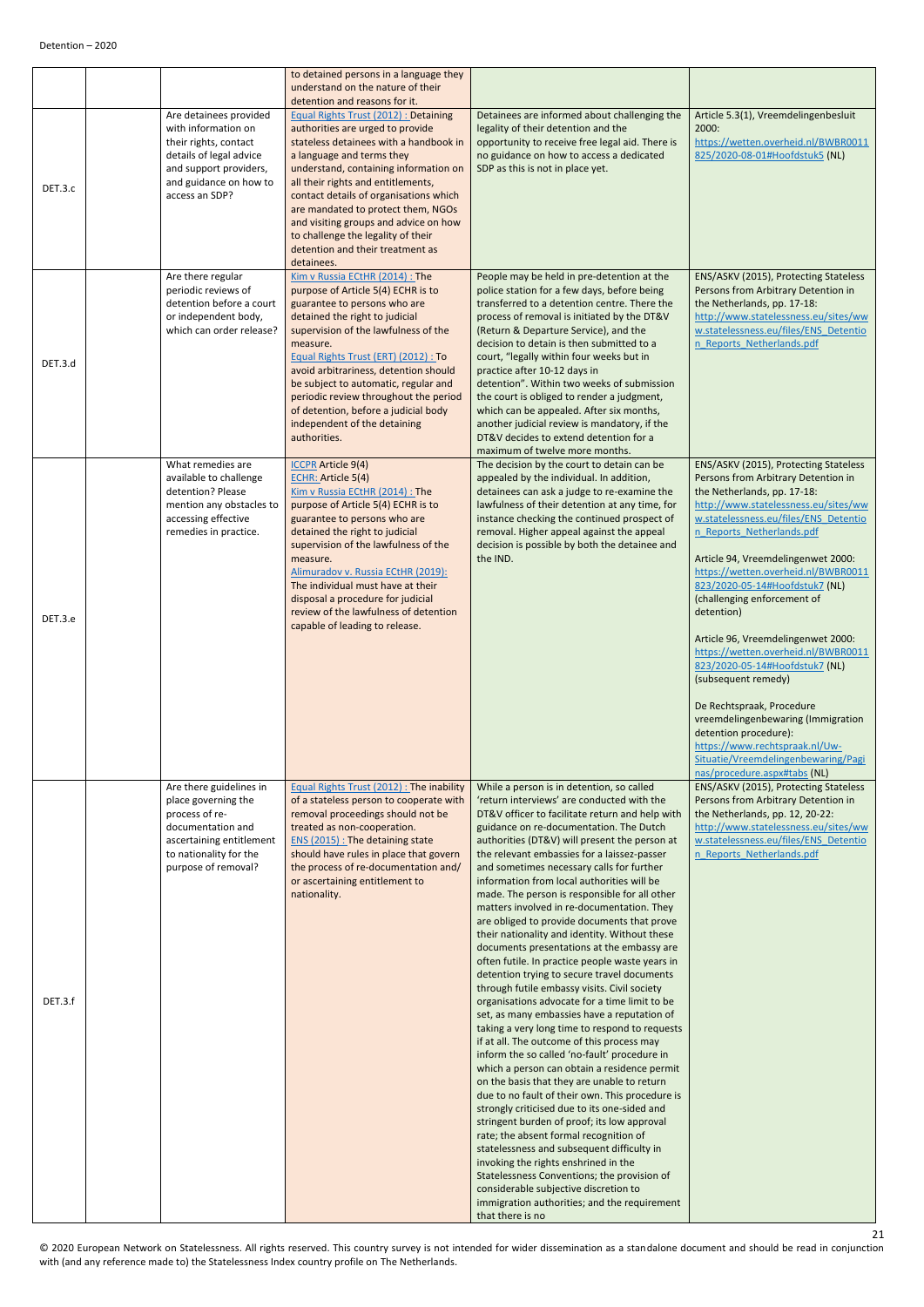<span id="page-21-1"></span><span id="page-21-0"></span>

|         |                                         |                                                                                                                                                                                   |                                                                                                                                                                                                                                                                                                                                                                                                                                                                                                                                    | uncertainty about the applicant's identity and<br>nationality.                                                                                                                                                                                                                                                                                                                                                                                                                                                                                                                                                                                                                                                                                                                                                                                                                                                                          |                                                                                                                                                                                                                                                                                                                                                                                                                                                                                                                                                                                                                        |
|---------|-----------------------------------------|-----------------------------------------------------------------------------------------------------------------------------------------------------------------------------------|------------------------------------------------------------------------------------------------------------------------------------------------------------------------------------------------------------------------------------------------------------------------------------------------------------------------------------------------------------------------------------------------------------------------------------------------------------------------------------------------------------------------------------|-----------------------------------------------------------------------------------------------------------------------------------------------------------------------------------------------------------------------------------------------------------------------------------------------------------------------------------------------------------------------------------------------------------------------------------------------------------------------------------------------------------------------------------------------------------------------------------------------------------------------------------------------------------------------------------------------------------------------------------------------------------------------------------------------------------------------------------------------------------------------------------------------------------------------------------------|------------------------------------------------------------------------------------------------------------------------------------------------------------------------------------------------------------------------------------------------------------------------------------------------------------------------------------------------------------------------------------------------------------------------------------------------------------------------------------------------------------------------------------------------------------------------------------------------------------------------|
| DET.3.g |                                         | Is free legal aid available<br>to challenge detention?<br>Please describe any<br>barriers to accessing<br>legal aid in practice.                                                  | UNHCR (2014): Judicial oversight of<br>detention is always necessary and<br>detained individuals need to have<br>access to legal representation,<br>including free counselling for those<br>without means.<br><b>EU Returns Directive: Article 13(3)</b>                                                                                                                                                                                                                                                                           | Yes, free legal aid is available. If the person<br>has insufficient income, lawyers affiliated<br>with the "Raad voor Rechtsbijstand" (Council<br>for Legal Aid) can request money for the<br>procedure from the state. By law, a lawyer<br>will be assigned on detention. In practice,<br>there are reports from people in detention<br>that mention communication difficulties due<br>to people not having credit to call their<br>lawyer from detention, lack of interpreters, or<br>lack of knowledge of detention law among<br>asylum lawyers.                                                                                                                                                                                                                                                                                                                                                                                     | Article 5.3(1), Vreemdelingenbesluit<br>2000:<br>https://wetten.overheid.nl/BWBR0011<br>825/2020-08-01#Hoofdstuk5 (NL)<br>Website of the Raad voor<br>Rechtsbijstand (Legal Aid Board in the<br>Netherlands):<br>http://www.rvr.org/english<br>Website of the Judiciary of the<br>Netherlands:<br>https://www.rechtspraak.nl/Uw-<br>Situatie/Onderwerpen/Vreemdelingen<br>bewaring/Paginas/procedure.aspx#ad<br>340537-dbf5-4957-9095-<br>8ee4159993130 (NL)<br>Information provided by Meldpunt<br>Vreemdelingendetentie (Immigration<br>Detention Hotline):<br>http://meldpuntvreemdelingendetenti<br>$e.n$ / $(NL)$ |
| DET.4.a | Protections<br>on release               | Are people released<br>from detention issued<br>with identification<br>documents (including<br>confirmation of their<br>stateless status) and<br>protected from re-<br>detention? | <b>UN Convention Relating to the Status</b><br>of Stateless Persons, 1954: Article 27<br>UNHCR (2014) : Being undocumented<br>cannot be used as a general<br>justification for detention.<br>ENS (2015) : State parties to the 1954<br>Convention have an obligation to<br>provide stay rights to stateless people<br>who have been released from<br>detention.<br>Equal Rights Trust (2012): Released<br>stateless detainees should be provided<br>with appropriate documentation and<br>stay rights suitable to their situation. | No. After release, re-detention is possible<br>immediately if circumstances have changed<br>that justify the re-detention.                                                                                                                                                                                                                                                                                                                                                                                                                                                                                                                                                                                                                                                                                                                                                                                                              | Article 5/6.7, Vreemdelingencirculaire<br>2000:<br>https://wetten.overheid.nl/BWBR0012<br>287/2020-10-01#Circulaire.divisieA5<br>(NL)                                                                                                                                                                                                                                                                                                                                                                                                                                                                                  |
| DET.4.b |                                         | If the purpose of<br>detention cannot be<br>fulfilled and the person<br>is released, what legal<br>status and rights are<br>provided to them in law?                              | Saïd Shamilovich Kadzoev v Direktsia<br>Migratsia' pri Ministerstvo na<br>vatreshnite raboti ECJ (2009): After the<br>maximum period of detention has<br>expired, the person must be released<br>immediately. A lack of valid<br>documentation or inability to support<br>themselves should not be a deterrent<br>to release.<br>Equal Rights Trust (2012): Released<br>stateless detainees should be provided<br>with appropriate documentation and<br>stay rights suitable to their situation.                                   | There is no legal status provided by law after<br>release. A person will not be able to access<br>social services, accommodation, welfare,<br>education and healthcare nor have the right<br>to work. It is possible that the person could<br>apply for legal status through the so called<br>'no-fault' procedure in which a person can<br>obtain a residence permit on the basis that<br>they are unable to return due to no fault of<br>their own. This procedure is strongly criticised<br>due to its one-sided and stringent burden of<br>proof; its low<br>approval rate; the absent formal recognition<br>of statelessness and subsequent difficulty in<br>invoking the<br>rights enshrined in the Statelessness<br>Conventions; the provision of considerable<br>subjective discretion to<br>immigration authorities; and the requirement<br>that there is no<br>uncertainty about the applicant's identity and<br>nationality. | ENS/ASKV (2015), Protecting Stateless<br>Persons from Arbitrary Detention in<br>the Netherlands, pp. 25, 27:<br>http://www.statelessness.eu/sites/ww<br>w.statelessness.eu/files/ENS Detentio<br>n Reports Netherlands.pdf                                                                                                                                                                                                                                                                                                                                                                                             |
| DET.4.c |                                         | If re-detention occurs, is<br>the cumulative time<br>spent in detention<br>counted towards any<br>maximum time limits?                                                            | Equal Rights Trust (2012): When<br>calculating the total time spent by an<br>individual in detention, it is highly<br>desirable that time spent in detention<br>on previous occasions is taken into<br>consideration.                                                                                                                                                                                                                                                                                                              | No, even though time limits exist for each<br>individual detention period, the practice of<br>re-detention in the Netherlands makes the<br>total detention duration theoretically<br>limitless.                                                                                                                                                                                                                                                                                                                                                                                                                                                                                                                                                                                                                                                                                                                                         | ENS/ASKV (2015), Protecting Stateless<br>Persons from Arbitrary Detention in<br>the Netherlands, p. 25:<br>http://www.statelessness.eu/sites/ww<br>w.statelessness.eu/files/ENS Detentio<br>n Reports Netherlands.pdf                                                                                                                                                                                                                                                                                                                                                                                                  |
| DET.5.a | Return and<br>readmission<br>agreements | Is statelessness<br>considered a juridically<br>relevant fact in any<br>bilateral readmission<br>and/or return<br>agreements?                                                     | UNHCR (2014) : Efforts to secure<br>admission or readmission may be<br>justified but these need to take place<br>subsequent to a determination of<br>statelessness.                                                                                                                                                                                                                                                                                                                                                                | Most bilateral return agreements with<br>countries of origin include a clause on<br>readmitting former residents who are<br>(presumed) stateless.                                                                                                                                                                                                                                                                                                                                                                                                                                                                                                                                                                                                                                                                                                                                                                                       | ENS/ASKV (2015), Protecting Stateless<br>Persons from Arbitrary Detention in<br>the Netherlands, p. 18:<br>http://www.statelessness.eu/sites/ww<br>w.statelessness.eu/files/ENS Detentio<br>n Reports Netherlands.pdf                                                                                                                                                                                                                                                                                                                                                                                                  |
| DET.5.b |                                         | Are you aware of cases<br>of cases of stateless<br>people being returned<br>under such agreements?                                                                                |                                                                                                                                                                                                                                                                                                                                                                                                                                                                                                                                    | There have been cases of people with<br>disputed/unknown nationality returned<br>under such agreements, including to Guinea<br>and DRC (but not officially recognised<br>stateless persons).                                                                                                                                                                                                                                                                                                                                                                                                                                                                                                                                                                                                                                                                                                                                            | ASKV casework/practice.                                                                                                                                                                                                                                                                                                                                                                                                                                                                                                                                                                                                |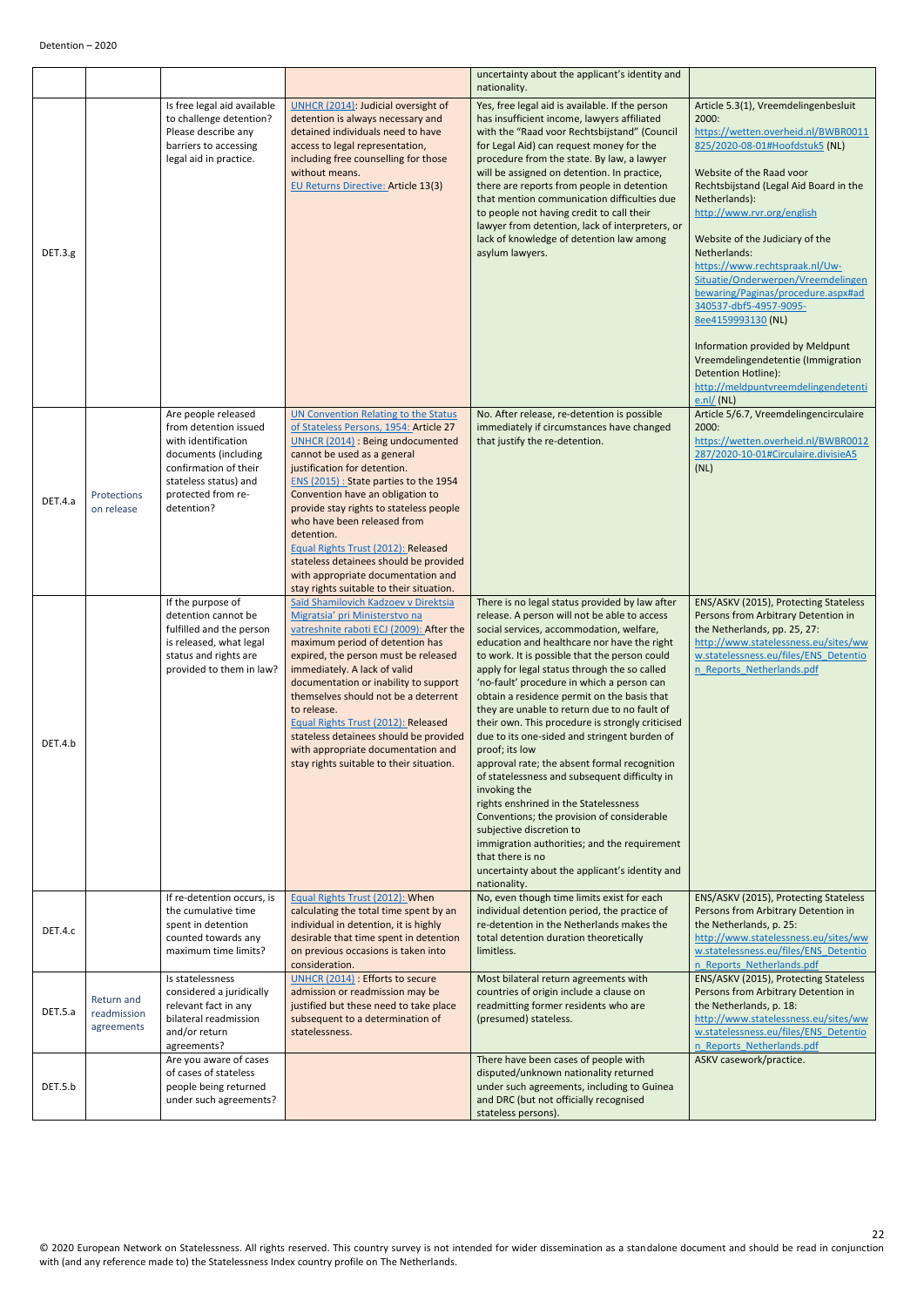© 2020 European Network on Statelessness. All rights reserved. This country survey is not intended for wider dissemination as a standalone document and should be read in conjunction with (and any reference made to) the Statelessness Index country profile on The Netherlands.

### <span id="page-22-0"></span>Prevention and Reduction

<span id="page-22-1"></span>

| <b>Item</b> | <b>Subtheme</b>                          | Question                                                                                                                                                                                                                                         | <b>International Norms &amp; Good Practice</b>                                                                                                                                                                                                                                                                                                                                                                                                                                                                                                                                                                                                                                                                                                                                                                                 | <b>Answer</b>                                                                                                                                                                                                                                                                                                                                                                                                                                                                                                                                                                                                                                                                                                                                                                                                                                                                                                                                                                                                                                                                                                                                          | <b>Source</b>                                                                                                                                                                                                                                                                                                                                                                                                                                                                                                                                                                                                                                                                                                                                                                                                                                                                                                  |
|-------------|------------------------------------------|--------------------------------------------------------------------------------------------------------------------------------------------------------------------------------------------------------------------------------------------------|--------------------------------------------------------------------------------------------------------------------------------------------------------------------------------------------------------------------------------------------------------------------------------------------------------------------------------------------------------------------------------------------------------------------------------------------------------------------------------------------------------------------------------------------------------------------------------------------------------------------------------------------------------------------------------------------------------------------------------------------------------------------------------------------------------------------------------|--------------------------------------------------------------------------------------------------------------------------------------------------------------------------------------------------------------------------------------------------------------------------------------------------------------------------------------------------------------------------------------------------------------------------------------------------------------------------------------------------------------------------------------------------------------------------------------------------------------------------------------------------------------------------------------------------------------------------------------------------------------------------------------------------------------------------------------------------------------------------------------------------------------------------------------------------------------------------------------------------------------------------------------------------------------------------------------------------------------------------------------------------------|----------------------------------------------------------------------------------------------------------------------------------------------------------------------------------------------------------------------------------------------------------------------------------------------------------------------------------------------------------------------------------------------------------------------------------------------------------------------------------------------------------------------------------------------------------------------------------------------------------------------------------------------------------------------------------------------------------------------------------------------------------------------------------------------------------------------------------------------------------------------------------------------------------------|
| PRS.1.a     | <b>Stateless</b><br>born on<br>territory | Is there a provision in<br>law for stateless children<br>born on the territory to<br>be granted nationality?<br>[If yes, continue to<br>PRS1b. If no, proceed to<br>PRS1h]<br>Is the provision for<br>otherwise stateless<br>children to acquire | UN Convention on the Reduction of<br>Statelessness, 1961: Article 1<br><b>European Convention on Nationality</b> ,<br>1997: Article 2<br>Convention on the Rights of the Child<br>1989:<br>Article 7<br>Committee on the Rights of Migrant<br><b>Workers and Members of their</b><br>Families & Committee on the Rights of<br>the Child (2017): States should<br>strengthen measures to grant<br>nationality to children born in their<br>territory in situations where they<br>would otherwise be stateless.<br>European Parliament (2018): The EU<br>and its MS should ensure that<br>childhood statelessness is adequately<br>addressed in national laws in full<br>compliance with Article 7 CRC.<br>UNHCR (2012): The 1961 Convention<br>provides Contracting States with two<br>alternatives for granting nationality to | Yes.<br>It is non-automatic. A written statement must<br>be made that is approved. The child needs to<br>meet the following criteria:                                                                                                                                                                                                                                                                                                                                                                                                                                                                                                                                                                                                                                                                                                                                                                                                                                                                                                                                                                                                                  | Article 6(1)(b), Rijkswet op het<br>Nederlanderschap (Act on Dutch<br>Nationality):<br>https://wetten.overheid.nl/BWBR0003<br>738/2020-04-01#Hoofdstuk3 (NL)<br>Article 6(1), Rijkswet op het<br>Nederlanderschap:<br>https://wetten.overheid.nl/BWBR0003                                                                                                                                                                                                                                                                                                                                                                                                                                                                                                                                                                                                                                                      |
| PRS.1.b     |                                          | nationality automatic or<br>non-automatic (i.e. by<br>application)?                                                                                                                                                                              | otherwise stateless children born in<br>their territory: either automatic<br>acquisition upon birth or upon<br>application.<br>ENS (2015): The 1961 Convention and<br>the ECN oblige the conferral of<br>nationality to otherwise stateless<br>children born on the territory. The<br>optimal method is to grant nationality<br>automatically at birth.                                                                                                                                                                                                                                                                                                                                                                                                                                                                        | a. born on the territory;<br>b. at least 3 years continuous legal and<br>permanent residence on the territory; and<br>c. stateless since birth<br>The legislative proposal for an SDP of 2016 is<br>intending to extend the right to opt for Dutch<br>nationality to stateless children born in the<br>Netherlands without legal residence.<br>However, they would have to wait 5 years<br>instead of the usual 3 years and they would<br>be required to have had 'stable residence'<br>meaning the parents should have always<br>cooperated fully with national authorities.<br>In the most recent legislative proposal for an<br>SDP that has been sent to Parliament on 21<br>December 2020 these conditions have been<br>changed. A stateless child born in the<br>Netherlands without legal residence would<br>now have to wait 10 years before they can<br>submit an application for Dutch nationality, of<br>which at least five uninterrupted years must<br>be immediately prior to the declaration.<br>Besides the cooperation requirement for the<br>parents, it must be established that the<br>child's statelessness cannot be resolved by | 738/2020-04-01#Hoofdstuk3 (NL)<br>Tweede Kamer 'Wet<br>vaststellingsprocedure staatloosheid',<br>21 December 2020:<br>https://www.tweedekamer.nl/kamerst<br>ukken/wetsvoorstellen/detail?cfg=wet<br>svoorsteldetails&gry=wetsvoorstel%3<br>A35687 (for requirements relating to<br>the right to opt for Dutch nationality<br>for stateless children without legal<br>residence see p. 4 of the explanatory<br>memorandum.                                                                                                                                                                                                                                                                                                                                                                                                                                                                                      |
| PRS.1.c     |                                          | Is it a requirement that<br>the parents are also<br>stateless for the<br>otherwise stateless child<br>to acquire nationality?                                                                                                                    | UNHCR (2012): The test is not an<br>inquiry into whether a child's parents<br>are stateless.<br>ENS (2015): Only allowing access to<br>nationality for stateless children whose<br>parents are stateless fails to account<br>for the circumstance where the<br>parents hold a nationality but are<br>unable to pass this on.                                                                                                                                                                                                                                                                                                                                                                                                                                                                                                   | the parents.<br>This is not a requirement mentioned in the<br>law. There are circumstances in which the<br>parent of the child may have nationality but<br>cannot confer this on the child (e.g. mothers<br>from Somalia). This is recognised by the<br>Dutch state.<br>The latest Handleiding Uitvoeringsprocedures<br>(Implementing Procedures Manual) of<br>October 2020 states that children of<br>Portuguese parents are temporarily<br>registered as 'nationality unknown' until their<br>birth is registered with the Portuguese<br>authorities and Portuguese nationality can be<br>obtained.                                                                                                                                                                                                                                                                                                                                                                                                                                                                                                                                                  | Article 6(1), Rijkswet op het<br>Nederlanderschap:<br>https://wetten.overheid.nl/BWBR0003<br>738/2020-04-01#Hoofdstuk3 (NL)<br>Advisory Committee on Migration<br>Affairs (ACVZ), 2013, Geen land te<br>bekennen een advies over de<br>verdragsrechtelijke bescherming van<br>staatlozen in nederland, pp.33-34:<br>https://acvz.org/wp-<br>content/uploads/2015/05/04-12-<br>2013 GeenLandTeBekennen.pdf (NL)<br>Handleiding Uitvoeringsprocedures<br>Brp (15 november 2016)<br>(Implementing Procedures Manual for<br>BRP employees), p. 146:<br>https://www.rvig.nl/brp/documenten/<br>richtlijnen/2016/11/16/handleiding-<br>uitvoeringsprocedures-hup-versie-2-5<br>(NL)<br>Rijksdienst voor identiteitsgegevens,<br>'Handleiding Uitvoeringsprocedures', 4<br>October 2020, p. 135:<br>https://www.rvig.nl/brp/documenten/<br>publicaties/2020/09/25/versie-3.4-<br>handleiding-uitvoeringsprocedure-hup |
| PRS.1.d     |                                          | Are stateless children<br>required to prove they                                                                                                                                                                                                 | <b>UNHCR (2012): A Contracting State</b><br>cannot avoid the obligations to grant                                                                                                                                                                                                                                                                                                                                                                                                                                                                                                                                                                                                                                                                                                                                              | No, there is no requirement to prove that the<br>child cannot access another nationality. But it                                                                                                                                                                                                                                                                                                                                                                                                                                                                                                                                                                                                                                                                                                                                                                                                                                                                                                                                                                                                                                                       | UNCHR, 2011, Mapping statelessness<br>in the Netherlands, p.49:                                                                                                                                                                                                                                                                                                                                                                                                                                                                                                                                                                                                                                                                                                                                                                                                                                                |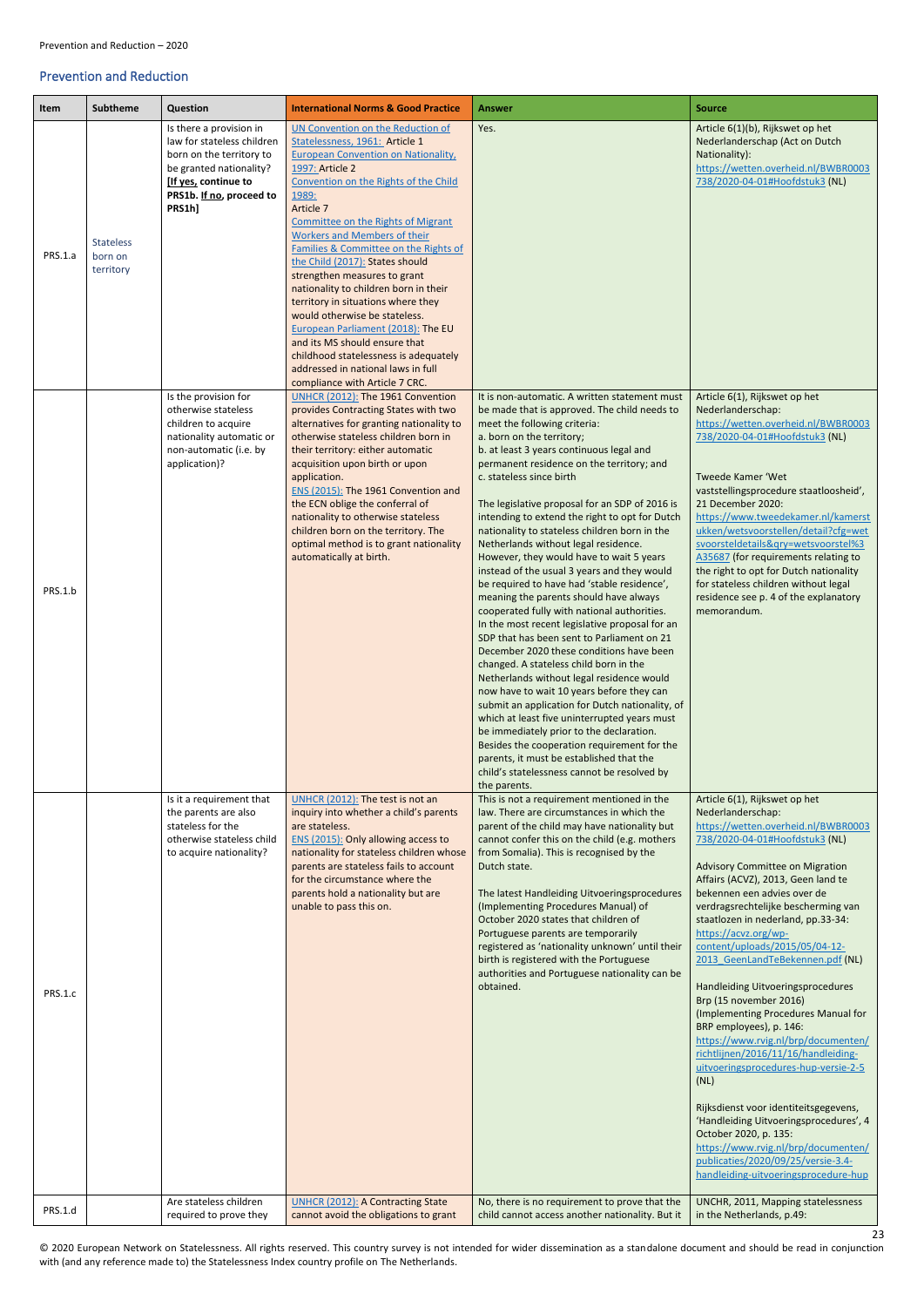<span id="page-23-0"></span>

|                |            | cannot access another<br>nationality to acquire<br>the nationality of the<br>country of birth? If yes,<br>please describe how this<br>is determined in<br>practice.                                            | its nationality to a person who would<br>otherwise be stateless based on its<br>own interpretation of another State's<br>nationality laws. The burden of proof<br>must be shared between the claimant<br>and the authorities. Decision-makers<br>must consider Articles 3 & 7 CRC and<br>adopt an appropriate standard of<br>proof. Special procedural<br>considerations to address the acute<br>challenges faced by children in<br>communicating basic facts about their<br>nationality should be respected.                                                                                                                                                                                                                                                                     | must be proven that the child is stateless, and<br>the burden of proof lies with the applicant.                                                                                                                                                                                                     | http://www.refworld.org/docid/4eef6<br>5da2.html (E) and<br>http://www.aoo.nl/downloads/2014-<br>09-12-UN.pdf (NL)<br>Relevant case law includes:<br>ABRvS, 17 augustus 2016,<br>201504891/1/A3<br>ABRvS, 30 november 2016,<br>201506952/1/A3<br>ABRvS, 15 oktober 2014,<br>201402113/1/A3<br>ABRvS, 21 mei 2014, 201302776/1/A3                                                                                                                                                                   |
|----------------|------------|----------------------------------------------------------------------------------------------------------------------------------------------------------------------------------------------------------------|-----------------------------------------------------------------------------------------------------------------------------------------------------------------------------------------------------------------------------------------------------------------------------------------------------------------------------------------------------------------------------------------------------------------------------------------------------------------------------------------------------------------------------------------------------------------------------------------------------------------------------------------------------------------------------------------------------------------------------------------------------------------------------------|-----------------------------------------------------------------------------------------------------------------------------------------------------------------------------------------------------------------------------------------------------------------------------------------------------|----------------------------------------------------------------------------------------------------------------------------------------------------------------------------------------------------------------------------------------------------------------------------------------------------------------------------------------------------------------------------------------------------------------------------------------------------------------------------------------------------|
| PRS.1.e        |            | Is a stateless child born<br>on the territory required<br>to fulfil a period of<br>residence to be granted<br>nationality? If yes, please<br>specify length and if this<br>must be legal residence.            | UN Convention on the Reduction of<br>Statelessness, 1961: Article 1(2)<br><b>UNHCR (2012): States may stipulate</b><br>that an otherwise stateless individual<br>born in its territory fulfils a period of<br>'habitual residence' (understood as<br>stable, factual residence, not legal or<br>formal residence) not exceeding five<br>years preceding an application nor ten<br>years in all.<br>Convention on the Rights of the Child,<br>1989: Articles 3 & 7<br>Committee on the Rights of the Child<br>(2015): Recommends the State party<br>ensure that all stateless children born<br>in its territory, irrespective of<br>residency status, have access to<br>nationality without any conditions.<br><b>European Convention on Nationality,</b><br>1997: Article 6(2)(b) | Yes, the stateless child should have had legal<br>and habitual residence for a continuous<br>period of at least 3 years.<br>See PRS1.a. for details of changes proposed<br>currently before Parliament for discussion.                                                                              | Article 6(1)(b), Rijkswet op het<br>Nederlanderschap:<br>https://wetten.overheid.nl/BWBR0003<br>738/2020-04-01#Hoofdstuk3 (NL)                                                                                                                                                                                                                                                                                                                                                                     |
| PRS.1.f        |            | Are the parents of a<br>stateless child required<br>to fulfil a period of<br>residence for the child to<br>be granted nationality? If<br>yes, please specify<br>length and if this must<br>be legal residence. | Committee on the Rights of the Child<br>(2011): The outcome of an application<br>by the parents of a child born on the<br>territory should not prejudice the right<br>of the child to acquire the nationality<br>of the State.<br>ENS (2015): Demanding that the child<br>or their parents reside lawfully on the<br>territory is prohibited by the 1961<br>Convention.                                                                                                                                                                                                                                                                                                                                                                                                           | No.                                                                                                                                                                                                                                                                                                 | Article 6(1)(b), Rijkswet op het<br>Nederlanderschap:<br>https://wetten.overheid.nl/BWBR0003<br>738/2020-04-01#Hoofdstuk3 (NL)                                                                                                                                                                                                                                                                                                                                                                     |
| <b>PRS.1.g</b> |            | What are the age limits<br>(if any) for making an<br>application for<br>nationality for a stateless<br>person born on the<br>territory?                                                                        | UN Convention on the Reduction of<br>Statelessness, 1961: Article 1(2)<br><b>UNHCR (2012): Contracting States</b><br>need to accept applications lodged at a<br>time beginning not later than the age<br>of 18 and ending not earlier than the<br>age of 21.<br>ENS (2015): Closing the window of                                                                                                                                                                                                                                                                                                                                                                                                                                                                                 | There is no age limit for making an application<br>as a stateless person born on the territory.                                                                                                                                                                                                     | <b>Immigration and Naturalisation Service</b><br>website, Opting for Dutch nationality:<br>https://ind.nl/en/dutch-<br>citizenship/Pages/Option.aspx                                                                                                                                                                                                                                                                                                                                               |
|                |            |                                                                                                                                                                                                                | opportunity to apply for a nationality<br>has the effect of leaving it in the hands<br>of parents to take the necessary steps<br>to secure a nationality for their child.                                                                                                                                                                                                                                                                                                                                                                                                                                                                                                                                                                                                         |                                                                                                                                                                                                                                                                                                     |                                                                                                                                                                                                                                                                                                                                                                                                                                                                                                    |
| PRS.1.h        |            | Are there specific<br>provisions to protect the<br>right to a nationality of<br>children born to<br>refugees?                                                                                                  | UNHCR (2012): Where the nationality<br>of the parents can be acquired through<br>a registration or other procedure, this<br>will be impossible owing to the very<br>nature of refugee status which<br>precludes refugee parents from<br>contacting their consular authorities.                                                                                                                                                                                                                                                                                                                                                                                                                                                                                                    | Persons with a permit on asylum grounds are<br>not allowed to be required to request<br>documents from their embassies under the<br>Dutch Nationality Law.<br>Further registration of nationality in the<br>municipal BRP (when possible) is determined<br>based on the applicable nationality law. | Handleiding Rijkswet op het<br>Nederlanderschap 2003, para. 2.2.5.1:<br>https://wetten.overheid.nl/BWBW330<br>99/2020-10-15 (NL)<br>Art. 2.15 Wet Basisregistratie<br>Personen (Law Pupulation Register):<br>https://wetten.overheid.nl/BWBR0033<br>715/2019-02-03#                                                                                                                                                                                                                                |
| PRS.2.a        | Foundlings | Are foundlings granted<br>nationality automatically<br>by law? If not automatic,<br>please describe the<br>procedure.                                                                                          | Convention on the Reduction of<br>Statelessness, 1961: Article 2<br><b>European Convention on Nationality,</b><br>1997:<br>Article $6(1)(b)$                                                                                                                                                                                                                                                                                                                                                                                                                                                                                                                                                                                                                                      | Yes, foundlings are granted nationality by law.<br>This is automatic, a foundling will be regarded<br>as a child of someone with Dutch nationality.                                                                                                                                                 | 25 891 (R 1609) Wijziging van de<br>Rijkswet op het Nederlanderschap met<br>betrekking tot de verkrijging, de<br>verlening en het verlies van het<br>Nederlanderschap:<br>https://zoek.officielebekendmakingen.<br>nl/dossier/25891-(R1609)/kst-25891-<br>7?resultIndex=39&sorttype=1&sortord<br>$er=4$ (NL)<br>Article 3(2), Handleiding Rijkswet op<br>het Nederlandershap 2003:<br>https://wetten.overheid.nl/BWBW330<br>99/2020-10-<br>15#Circulaire.divisie3 Circulaire.divisie<br>$3.2$ (NL) |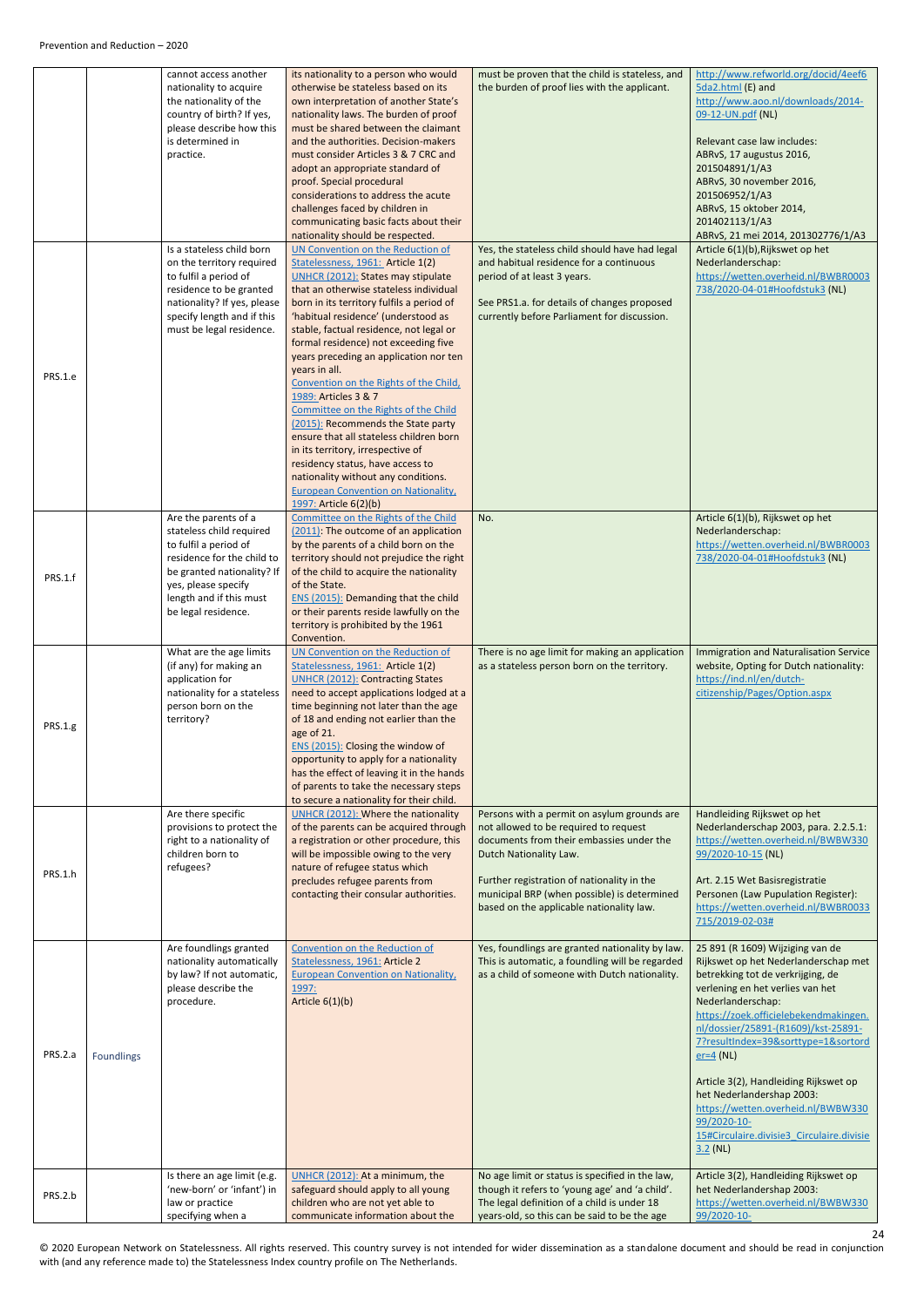<span id="page-24-0"></span>

|         |          | foundling would qualify<br>for nationality?                                                                                                                                        | identity of their parents or their place<br>of birth.                                                                                                                                                                                                          | limit.                                                                                                                                                                                                                                                                                                                                                                                                                                                                                                                                                                                                                                                                                                                                                                                                                                                                                                                                                                                                                                                                                                                                                                                                                                                                                                                                                                                                                                                                                                                                                                                                                                                                                                                                                                                                                                                                                                                                                                                                                 | 15#Circulaire.divisie3 Circulaire.divisie<br>$3.2$ (NL)                                                                                                                                                                                                                                                                                                                                                                                                                     |
|---------|----------|------------------------------------------------------------------------------------------------------------------------------------------------------------------------------------|----------------------------------------------------------------------------------------------------------------------------------------------------------------------------------------------------------------------------------------------------------------|------------------------------------------------------------------------------------------------------------------------------------------------------------------------------------------------------------------------------------------------------------------------------------------------------------------------------------------------------------------------------------------------------------------------------------------------------------------------------------------------------------------------------------------------------------------------------------------------------------------------------------------------------------------------------------------------------------------------------------------------------------------------------------------------------------------------------------------------------------------------------------------------------------------------------------------------------------------------------------------------------------------------------------------------------------------------------------------------------------------------------------------------------------------------------------------------------------------------------------------------------------------------------------------------------------------------------------------------------------------------------------------------------------------------------------------------------------------------------------------------------------------------------------------------------------------------------------------------------------------------------------------------------------------------------------------------------------------------------------------------------------------------------------------------------------------------------------------------------------------------------------------------------------------------------------------------------------------------------------------------------------------------|-----------------------------------------------------------------------------------------------------------------------------------------------------------------------------------------------------------------------------------------------------------------------------------------------------------------------------------------------------------------------------------------------------------------------------------------------------------------------------|
| PRS.2.c |          | Can nationality be<br>withdrawn from<br>foundlings if this leads to<br>statelessness?                                                                                              | <b>UNHCR (2012): Nationality acquired by</b><br>foundlings may only be lost if it is<br>proven that the child possesses<br>another nationality.                                                                                                                | No, this is not possible. If it becomes clear<br>that the child possesses another nationality<br>within five years starting from the date on<br>which the child is found, then the child is no<br>longer regarded as having Dutch nationality.<br>However, if this leads to statelessness then<br>the child maintains Dutch nationality. If the<br>parents are identified after six years of birth,<br>then the child retains Dutch nationality.                                                                                                                                                                                                                                                                                                                                                                                                                                                                                                                                                                                                                                                                                                                                                                                                                                                                                                                                                                                                                                                                                                                                                                                                                                                                                                                                                                                                                                                                                                                                                                       | Article 3(2), Handleiding Rijkswet op<br>het Nederlandershap 2003:<br>https://wetten.overheid.nl/BWBW330<br>99/2020-10-<br>15#Circulaire.divisie3 Circulaire.divisie<br>$3.2$ (NL)                                                                                                                                                                                                                                                                                          |
| PRS.3.a | Adoption | Where a child national is<br>adopted by foreign<br>parent(s), does the child<br>lose their original<br>nationality before the<br>new nationality is<br>acquired?                   | UN Convention on the Reduction of<br>Statelessness, 1961: Article 5<br>ENS (2015): Children may be exposed<br>to a (temporary) risk of statelessness<br>during the adoption process due to the<br>nationality law of the child's country of<br>origin.         | A child will not lose its Dutch nationality<br>before another nationality has been adopted.<br>Furthermore, a child may retain Dutch<br>nationality in addition to the new nationality<br>when the child:<br>a. also has a parent or adoptive parent who is<br>Dutch at the time of the relevant act and as<br>long as this (adoptive) parent is Dutch; Or<br>before that date, if the Dutchman died<br>(unless there is proof of fraudulent acts)<br>b. becomes stateless (unless there is proof of<br>fraudulent acts)<br>c. is a third generation national (unless he<br>waives Dutch nationality, provided he has the<br>nationality of a parent or adoptive parent)<br>d. is given the same nationality as a parent or<br>adoptive parent and his second (adoptive)<br>parent is Dutch. Later loss of Dutch<br>nationality by this second (adoptive) parent is<br>not relevant in this case;<br>e. has been born in the country of the new<br>nationality acquired and has his or her<br>principal residence if he obtains the foreign<br>nationality (unless he waives Dutch<br>nationality, provided he has the nationality of<br>a parent or adoptive parent)<br>f. has (or has had) a permanent residence for<br>a continuous period of at least five years in<br>the country of which he obtains the new<br>nationality (unless he waives Dutch<br>nationality, provided he has the nationality of<br>a parent or adoptive parent).                                                                                                                                                                                                                                                                                                                                                                                                                                                                                                                                                                          | Government of the Netherlands<br>website, Minors and Dutch nationality:<br>https://www.government.nl/documen<br>ts/publications/2017/10/05/minors-<br>and-loss-of-dutch-nationality                                                                                                                                                                                                                                                                                         |
| PRS.3.b |          | Does a foreign child<br>adopted by national<br>parents acquire<br>nationality? Please<br>specify any age limits<br>and/or risk of<br>statelessness during the<br>adoption process. | <b>European Convention on Nationality,</b><br>1997: Article 6(4)(d)<br>Committee on the Rights of the Child<br>(2015): Ensure that the child is not<br>stateless or discriminated against<br>during the waiting period between<br>arrival and formal adoption. | Yes, children with one or more Dutch<br>adoptive parents obtain Dutch nationality by<br>law when it concerns a 'strong' (full)<br>adoption. A 'strong' adoption means that the<br>original legal family ties between the child<br>and the former parents are broken. Children<br>who live abroad together with their adoptive<br>parents during the adoption request and<br>decision can legally become Dutch nationals<br>when the foreign adoption decision is also<br>legally recognised. Minor children who have<br>been adopted outside the Netherlands by at<br>least one Dutch parent who has a<br>'beginseltoestemming' (a statement from the<br>Dutch Ministry of Justice and Security that the<br>parent is fit to adopt a foreign child), become<br>Dutch citizens as soon as the Dutch judge has<br>recognised the foreign adoption. In case of a<br>'weak' adoption (where the legal family ties<br>between the child and original parents still<br>exist) the minor child can only obtain Dutch<br>nationality when the Dutch judge has<br>converted the adoption into an adoption<br>under Dutch law. In these cases, the minor<br>adopted child will only become a Dutch<br>citizen when the (foreign) adoption decision<br>has obtained res judicata ('kracht van<br>gewijsde'). The law maintains that the child<br>should be a minor on the day of the decision<br>(under 18 years). This process is not<br>automatic as conditions must be met, which<br>could cause obstacles in practice, though no<br>information is available as to whether this has<br>caused issues for adopted children. When<br>the adoption decision is confirmed under<br>Dutch law, Dutch nationality will be obtained.<br>Potential loss of the original nationality<br>depends on other countries' nationality laws<br>over which the Dutch state has no influence<br>(e.g. China does not allow dual nationality;<br>under Brazilian law, Brazilian nationality can't<br>be lost due to adoption). Assuming that the | Everaert Lawyers, Adoption and Dutch<br>nationality:<br>https://www.everaert.nl/nl/15-<br>particulieren-nl/107-adoptie-en-de-<br>nederlandse-nationaliteit<br><b>Immigration and Naturalisation</b><br>Service, Adoptie- of pleegkind:<br>https://ind.nl/Familie/Paginas/Adoptie<br>-- of-pleegkind.aspx (NL)<br>Rijkswet op het Nederlanderschap<br>(Dutch nationality law), Arts. 5, 5a &<br>5b:<br>https://wetten.overheid.nl/BWBR0003<br>738/2020-04-01#Hoofdstuk5 (NL) |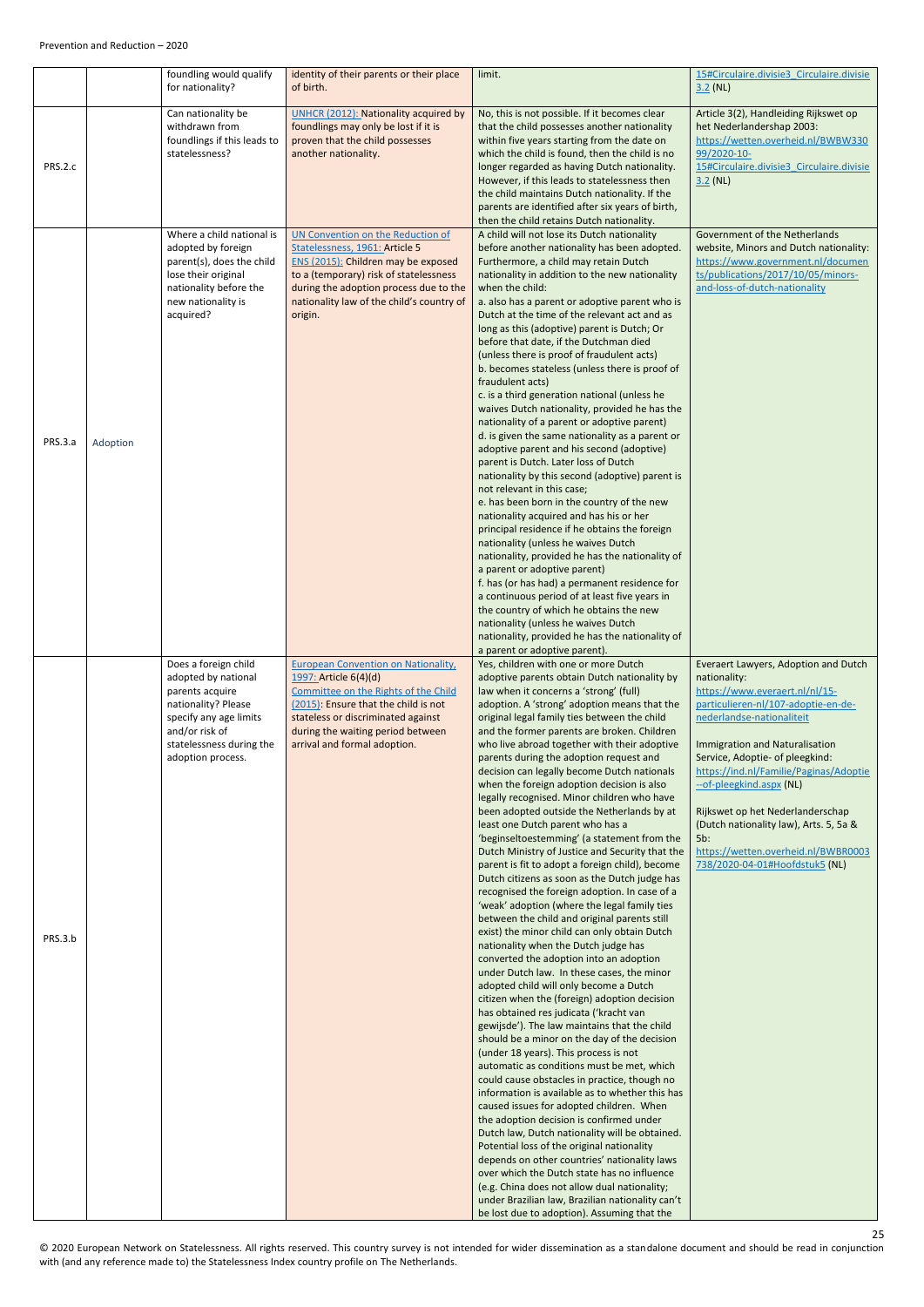<span id="page-25-1"></span><span id="page-25-0"></span>

|         |                              |                                                                                                                                                                                                                                                                                    |                                                                                                                                                                                                                                                                                                                                                                                                                       | original nationality will be lost only upon<br>obtaining Dutch nationality, statelessness will                                                                                                                                                                                                                                                                                                                                                                                                                                                                                                                                                                                                                                                                                                                                                                                                                                                                                                                                                                                                                                                                                                                                                                                                                                                                                                                                                                                                                                                                                                                                                                                                                                                                                                                                                                                                                                                          |                                                                                                                                                                                                                                                                                                                                                                                                                                                                                                                                                                                                                                                                                                                                                                                                                                                                                                                                                                                                                                                                                                                                                                                                                                                                                                                                                                                                                                                                                                                                                                                        |
|---------|------------------------------|------------------------------------------------------------------------------------------------------------------------------------------------------------------------------------------------------------------------------------------------------------------------------------|-----------------------------------------------------------------------------------------------------------------------------------------------------------------------------------------------------------------------------------------------------------------------------------------------------------------------------------------------------------------------------------------------------------------------|---------------------------------------------------------------------------------------------------------------------------------------------------------------------------------------------------------------------------------------------------------------------------------------------------------------------------------------------------------------------------------------------------------------------------------------------------------------------------------------------------------------------------------------------------------------------------------------------------------------------------------------------------------------------------------------------------------------------------------------------------------------------------------------------------------------------------------------------------------------------------------------------------------------------------------------------------------------------------------------------------------------------------------------------------------------------------------------------------------------------------------------------------------------------------------------------------------------------------------------------------------------------------------------------------------------------------------------------------------------------------------------------------------------------------------------------------------------------------------------------------------------------------------------------------------------------------------------------------------------------------------------------------------------------------------------------------------------------------------------------------------------------------------------------------------------------------------------------------------------------------------------------------------------------------------------------------------|----------------------------------------------------------------------------------------------------------------------------------------------------------------------------------------------------------------------------------------------------------------------------------------------------------------------------------------------------------------------------------------------------------------------------------------------------------------------------------------------------------------------------------------------------------------------------------------------------------------------------------------------------------------------------------------------------------------------------------------------------------------------------------------------------------------------------------------------------------------------------------------------------------------------------------------------------------------------------------------------------------------------------------------------------------------------------------------------------------------------------------------------------------------------------------------------------------------------------------------------------------------------------------------------------------------------------------------------------------------------------------------------------------------------------------------------------------------------------------------------------------------------------------------------------------------------------------------|
| PRS.4.a | lus sanguinis                | Can children born to<br>nationals abroad acquire<br>nationality by descent<br>(ius sanguinis) in general<br>and/or if they would<br>otherwise be stateless?                                                                                                                        | UN Convention on the Reduction of<br>Statelessness, 1961: Article 4<br>UNHCR (2012): Where a child who<br>would otherwise be stateless is born to<br>parents of another Contracting State<br>but does not acquire the nationality of<br>the State of birth responsibility falls to<br>the Contracting State of the parents to<br>grant its nationality to the child.                                                  | not occur.<br>Yes, children with parents of Dutch<br>nationality have access to nationality by<br>descent.                                                                                                                                                                                                                                                                                                                                                                                                                                                                                                                                                                                                                                                                                                                                                                                                                                                                                                                                                                                                                                                                                                                                                                                                                                                                                                                                                                                                                                                                                                                                                                                                                                                                                                                                                                                                                                              | <b>Immigration and Naturalisation</b><br>Service, Dutch citizen by birth or<br>acknowledgement:<br>https://ind.nl/en/dutch-<br>citizenship/Pages/by-birth-or-<br>acknowledgement.aspx<br>Article 3(1) & 4, Handleiding Rijkswet<br>op het Nederlandershap 2003:<br>https://wetten.overheid.nl/BWBW330<br>99/2020-10-15# (NL)<br>ECLI:NL:PHR:2017:8, 13 January 2017,<br>para. 2.26-2.27:<br>https://uitspraken.rechtspraak.nl/inzie<br>ndocument?id=ECLI:NL:PHR:2017:8<br>(NL)<br>Oration Prof. Mr. Gerard-René de<br>Groot, Towards a Toolbox for<br>Nationality Legislation, pp. 14-17:<br>https://cris.maastrichtuniversity.nl/por                                                                                                                                                                                                                                                                                                                                                                                                                                                                                                                                                                                                                                                                                                                                                                                                                                                                                                                                                  |
| PRS.4.b |                              | Are there any<br>discriminatory<br>conditions in law and/or<br>practice for the<br>acquisition of nationality<br>by descent (e.g.<br>differential treatment of<br>children born out of<br>wedlock, rights of<br>father/mother/same-sex<br>parents to confer<br>nationality, etc.)? | Genovese v. Malta ECtHR (2011): The<br>state must ensure that the right to<br>nationality is secured without<br>discrimination.<br>CEDAW Gen. rec. No. 32, 2014:<br>Requires States parties to ensure that<br>women and men have equal rights to<br>confer their nationality to their<br>children and that any obstacles to<br>practical implementation of such laws<br>are removed.<br><b>UNHCR (2014): Action 4</b> | Yes. In the case of a Dutch father and a<br>foreign mother, the father needs to officially<br>acknowledge the child within 7 years of the<br>birth if he is not married with the mother. If<br>the Dutch father acknowledged the child at or<br>after the age of 7, then the person<br>acknowledging the child must present DNA<br>evidence that shows that he is the biological<br>father in order to pass on the Dutch<br>nationality. He must do so within 1 year of<br>the acknowledgement. A judgment from the<br>Supreme Court of the Netherlands, referring<br>to Recommendation CM/Rec(2009)13 and<br>explanatory memorandum of the Council of<br>Europe, found that the requirement of DNA<br>proof is not in accordance with the European<br>Convention on Nationality (ECN), although it<br>is stated that it is not forbidden by the ECN. In<br>addition, Prof. Gerard-Rene de Groot<br>considers the requirement of a DNA test to be<br>discriminatory and not in conformity with<br>international standards.<br>If a parent acquires Dutch nationality after<br>acknowledging the child, the child can only<br>apply for Dutch nationality together with this<br>parent if he or she immediately before the<br>application has a valid permanent residence<br>permit. If the child is 16 or 17 years old, they<br>are also required to have lived<br>uninterruptedly in the Netherlands for at<br>least 3 years. This discriminates the child<br>based on his or her legal status. Dutch<br>nationality is automatically obtained by the<br>child if the father already has Dutch<br>nationality at the time of acknowledgement<br>and acknowledges the child after birth, but<br>before their 7 <sup>th</sup> birthday.<br>Further, ASKV sees in practice that Dutch<br>fathers can face difficulties and delays<br>acknowledging their child when the mother<br>does not have legal residence and official<br>identification documents. | tal/files/5717469/Oratie Groot.pdf<br><b>Immigration and Naturalisation</b><br>Service, Dutch citizen by birth or<br>acknowledgement:<br>https://ind.nl/en/dutch-<br>citizenship/Pages/by-birth-or-<br>acknowledgement.aspx<br>Article 3(1) & 4, Handleiding Rijkswet<br>op het Nederlandershap 2003:<br>https://wetten.overheid.nl/BWBW330<br>99/2020-10-15# (NL)<br>Dutch Supreme Court,<br>ECLI:NL:PHR:2017:8, 13 January 2017,<br>para. 2.26-2.27:<br>https://uitspraken.rechtspraak.nl/inzie<br>ndocument?id=ECLI:NL:PHR:2017:8<br>(NL)<br>Council of Europe, Recommendation<br>CM/Rec(2009)13 and explanatory<br>memorandum, 2010:<br>https://www.refworld.org/docid/4dc7<br>bf1c2.html<br>Oration Prof. Mr. Gerard-René de<br>Groot, Towards a Toolbox for<br>Nationality Legislation, pp. 14-17:<br>https://cris.maastrichtuniversity.nl/por<br>tal/files/5717469/Oratie Groot.pdf<br><b>Immigration and Naturalisation</b><br>Service, 'Naturalisation' (see<br>paragraphs 'Children under 16' and<br>'Children of 16 or 17 years old'):<br>https://ind.nl/en/dutch-<br>citizenship/Pages/Naturalisation.aspx<br>and article $11(2)$ and $11(3)$ of the<br><b>Dutch Nationality Act:</b><br>https://wetten.overheid.nl/BWBR0003<br>738/2020-04-01#Hoofdstuk4<br><b>Immigration and Naturalisation</b><br>Service, 'Dutch citizen by birth or<br>acknowledgement':<br>https://ind.nl/en/dutch-<br>citizenship/Pages/by-birth-or-<br>acknowledgement.aspx and article<br>4(2) of the Dutch Nationality Act:<br>https://wetten.overheid.nl/BWBR0003<br>738/2020-04-01#Hoofdstuk2 |
| PRS.5.a | <b>Birth</b><br>registration | Does the law provide<br>that all children are<br>registered immediately<br>upon birth regardless of<br>the legal status and/or<br>documentation of<br>parents?                                                                                                                     | Convention on the Rights of the Child,<br>1989: Article 7<br><b>International Covenant on Civil and</b><br>Political Rights, 1966: Article 24(2)<br>Council of Europe (2009): Member<br>states should register the birth of all<br>children born on their territory even if<br>they are born to a foreign parent with<br>an irregular immigration status or the                                                       | A child must be registered within 3 days of<br>birth. A valid identity card is required for<br>registration. When neither parent has legal<br>residence, the same conditions apply and<br>there are multiple options to register the<br>child (in order of preference):<br>1. One of the parents who has a valid identity<br>document (this doesn't have to be Dutch)<br>2. Someone who was present at the birth                                                                                                                                                                                                                                                                                                                                                                                                                                                                                                                                                                                                                                                                                                                                                                                                                                                                                                                                                                                                                                                                                                                                                                                                                                                                                                                                                                                                                                                                                                                                        | Article 1:19e (6), BW (Civil Code):<br>https://wetten.overheid.nl/BWBR0002<br>656/2020-01-<br>01#Boek1 Titeldeel4 Afdeling4 Artike<br>$119e$ (NL)<br>Government of the Netherlands<br>website, Declaration of birth:<br>https://www.rijksoverheid.nl/onderwe                                                                                                                                                                                                                                                                                                                                                                                                                                                                                                                                                                                                                                                                                                                                                                                                                                                                                                                                                                                                                                                                                                                                                                                                                                                                                                                           |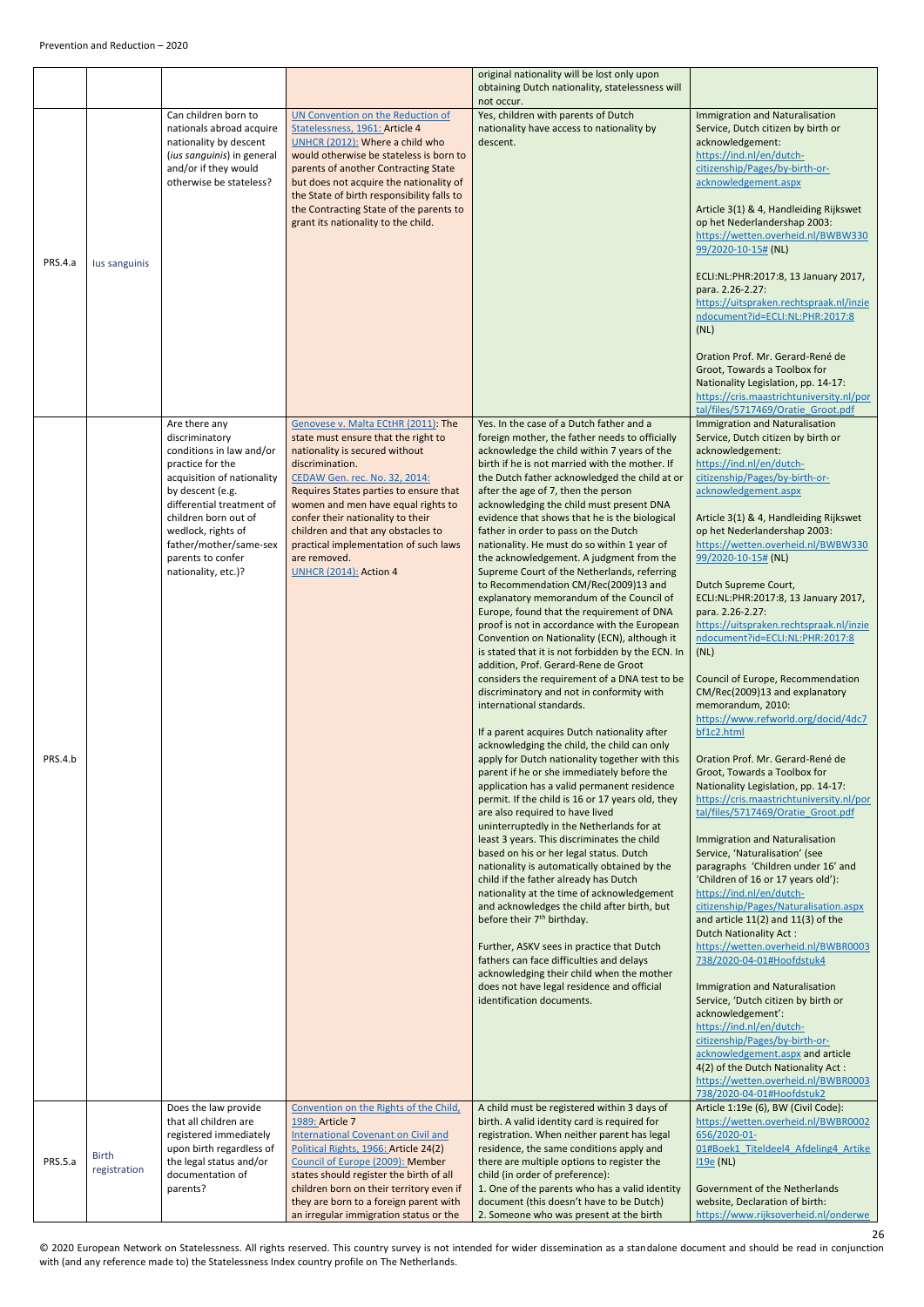|         |                                                                                                                                                                                                                                                                                                             | parents are unknown.<br><b>UNHCR (2012): Article 7 CRC applies</b><br>irrespective of the nationality,<br>statelessness or residence status of<br>the parents.<br><b>UNHCR (2014): Action 7</b><br><b>UN Sustainable Development Goal</b><br>16.9                                                                                                                                                                                                                                                                                                                                                                                                             | 3. Main tenant of the house<br>4. Officer of the civil registry.<br>If the child is born in hospital, a medical<br>statement may be provided with the date and<br>time of birth and the sex of the baby. If the<br>mother has no way of identifying herself in<br>order to be mentioned on the birth<br>certificate, the responsible officer of the civil<br>registry can refer the case to the Public<br>Prosecution Service and the birth certificate<br>with regard to her details is drawn up by<br>order and in accordance with their<br>instructions (Article 1:19b, BW (Civil Code)).<br>The father is mentioned on the birth<br>certificate if he has legally acknowledged the<br>child. In this case the following documents<br>are necessary in case the father is not Dutch:<br>1. Legalised birth certificate<br>2. Legalised statement of non-marriage or a<br>copy of the marriage certificate<br>3. Identity document                                                                                                                                                                                                                                                                                                                                                                                                                                                                                                                                                                                                                           | rpen/aangifte-geboorte-en-<br>naamskeuze-kind/vraag-en-<br>antwoord/aangifte-geboorte (NL)<br>Ilegaalkind.nl website, Who should<br>make a birth declaration?:<br>http://www.ilegaalkind.nl/?id=197&m<br>$ainld=36$ (NL)<br>LOS Foundation, Undocumented<br>support point - having children:<br>http://www.stichtinglos.nl/content/ki<br>nderen-krijgen (NL)                                                                                                                                                       |
|---------|-------------------------------------------------------------------------------------------------------------------------------------------------------------------------------------------------------------------------------------------------------------------------------------------------------------|---------------------------------------------------------------------------------------------------------------------------------------------------------------------------------------------------------------------------------------------------------------------------------------------------------------------------------------------------------------------------------------------------------------------------------------------------------------------------------------------------------------------------------------------------------------------------------------------------------------------------------------------------------------|----------------------------------------------------------------------------------------------------------------------------------------------------------------------------------------------------------------------------------------------------------------------------------------------------------------------------------------------------------------------------------------------------------------------------------------------------------------------------------------------------------------------------------------------------------------------------------------------------------------------------------------------------------------------------------------------------------------------------------------------------------------------------------------------------------------------------------------------------------------------------------------------------------------------------------------------------------------------------------------------------------------------------------------------------------------------------------------------------------------------------------------------------------------------------------------------------------------------------------------------------------------------------------------------------------------------------------------------------------------------------------------------------------------------------------------------------------------------------------------------------------------------------------------------------------------|--------------------------------------------------------------------------------------------------------------------------------------------------------------------------------------------------------------------------------------------------------------------------------------------------------------------------------------------------------------------------------------------------------------------------------------------------------------------------------------------------------------------|
| PRS.5.b | Are all children issued<br>with birth certificates<br>upon registration? If no,<br>please describe legal<br>status of documentation<br>issued.<br>Is the child's nationality                                                                                                                                | <b>UN Human Rights Council, Resolution</b><br>A/HRC/RES/20/4: Underscores the<br>importance of effective birth<br>registration and provision of<br>documentary proof of birth<br>irrespective of immigration status and<br>that of parents or family members.<br>Committee on the Rights of Migrant<br><b>Workers and Members of their</b><br>Families & Committee on the Rights of<br>the Child (2017): Take all necessary<br>measures to ensure that all children<br>are immediately registered at birth<br>and issued birth certificates,<br>irrespective of their migration status<br>or that of their parents.<br>Convention on the Rights of the Child, | Yes. The child may either receive an official<br>copy of the certificate, or an international<br>extract. (The copy is an official copy of the<br>certificate stamped by the municipality. The<br>copy states the same as on the original<br>certificate itself.<br>An international extract is a current summary<br>of the certificate with an explanation in<br>English, German, French, Spanish, Italian,<br>Portuguese, Greek, Turkish and Serbo-Croat.)<br>No. A birth certificate contains the following                                                                                                                                                                                                                                                                                                                                                                                                                                                                                                                                                                                                                                                                                                                                                                                                                                                                                                                                                                                                                                                 | See the governmental website on the<br>practice of birth registration:<br>https://www.rijksoverheid.nl/onderwe<br>rpen/aangifte-geboorte-en-<br>naamskeuze-kind/vraag-en-<br>antwoord/aangifte-geboorte<br>See for example the practice of<br>obtaining a birth certificate in the<br>Amsterdam Municipality:<br>https://www.amsterdam.nl/veelgevra<br>agd/?productid=%7BFCCA0186-543A-<br>4EB2-89EA-59EB5A6929FB%7D<br>See the governmental website on the                                                        |
| PRS.5.c | determined or recorded<br>upon birth registration?<br>If yes, please describe<br>how and by whom (e.g.<br>if the mother/father's<br>nationality is recorded<br>and/or automatically<br>attributed to the child, if<br>there's a formal<br>procedure, if<br>information on both<br>parents is recorded etc.) | 1989: Articles 3 & 7                                                                                                                                                                                                                                                                                                                                                                                                                                                                                                                                                                                                                                          | information:<br>- first and last names<br>- date of birth<br>- place of birth<br>- sex<br>- who the parents are<br>The place of birth of the parents and their<br>date of birth is also recorded.                                                                                                                                                                                                                                                                                                                                                                                                                                                                                                                                                                                                                                                                                                                                                                                                                                                                                                                                                                                                                                                                                                                                                                                                                                                                                                                                                              | practice of birth registration:<br>https://www.rijksoverheid.nl/onderwe<br>rpen/aangifte-geboorte-en-<br>naamskeuze-kind/vraag-en-<br>antwoord/aangifte-geboorte                                                                                                                                                                                                                                                                                                                                                   |
| PRS.5.d | If a child's nationality is<br>not determined or<br>recorded upon birth<br>registration, is there a<br>legal framework to<br>determine the child's<br>nationality later? If yes,<br>please describe the<br>procedure, including the<br>legal grounds, deadlines<br>and competent<br>authority.              | Convention on the Rights of the Child,<br>1989: Articles 3 & 7<br>UN Convention on the Reduction of<br>Statelessness, 1961: Articles 1 & 4<br>UNHCR (2012): States need to<br>determine whether a child would<br>otherwise be stateless as soon as<br>possible so as not to prolong a child's<br>status of undetermined nationality.<br>Such a period should not exceed five<br>years.                                                                                                                                                                                                                                                                        | The child's nationality is determined during<br>the formal registration in the Dutch<br><b>Population Register (Basis Registratie</b><br>Personen, BRP) in case of legal residence. BRP<br>registration is based on identity documents<br>issued by a competent authority evidencing<br>someone's nationality (Article 2.15 Law BRP);<br>or a statement from the Minister of Security<br>and Justice at the Dutch Immigration office<br>(IND) (Article 2.17 Law BRP). There are also<br>other circumstances in which statelessness<br>can be registered without documents, for<br>example when nationality law states that the<br>mother cannot confer this on the child.<br>There are no safeguards in place to ensure<br>that a child does not remain with<br>undetermined nationality for a period over 5<br>years.<br>In a ground-breaking decision on 28<br>December 2020, the Human Rights<br>Committee found that the Netherlands<br>violated a child's rights by registering<br>"nationality unknown" in his civil records as<br>this left him unable to be registered as<br>stateless under Dutch law and therefore be<br>given international protection as a stateless<br>child. The Committee requested the<br>Netherlands to review its decisions on the<br>application to be registered as stateless in the<br>civil registry, and on his application to be<br>recognised as a Dutch national. Additionally,<br>the Netherlands is under the obligation to<br>take all necessary steps to avoid similar<br>violations in the future, including by | Wet Basisregistratie personen (BRP)<br>(Law on the Population Register)<br>https://wetten.overheid.nl/BWBR0033<br>715/2019-02-03# (NL)<br>Handleiding Uitvoeringsprocedures,<br>September 2019, p. 133:<br>https://www.rvig.nl/documenten/publ<br>icaties/2019/09/05/hup-versie-3.2a<br><b>OHCHR 'The Netherlands violated</b><br>child's right to acquire a nationality,<br>UN Committee finds', 29 December<br>2020:<br>https://www.ohchr.org/EN/NewsEven<br>ts/Pages/DisplayNews.aspx?NewsID=2<br>6631&LangID=E |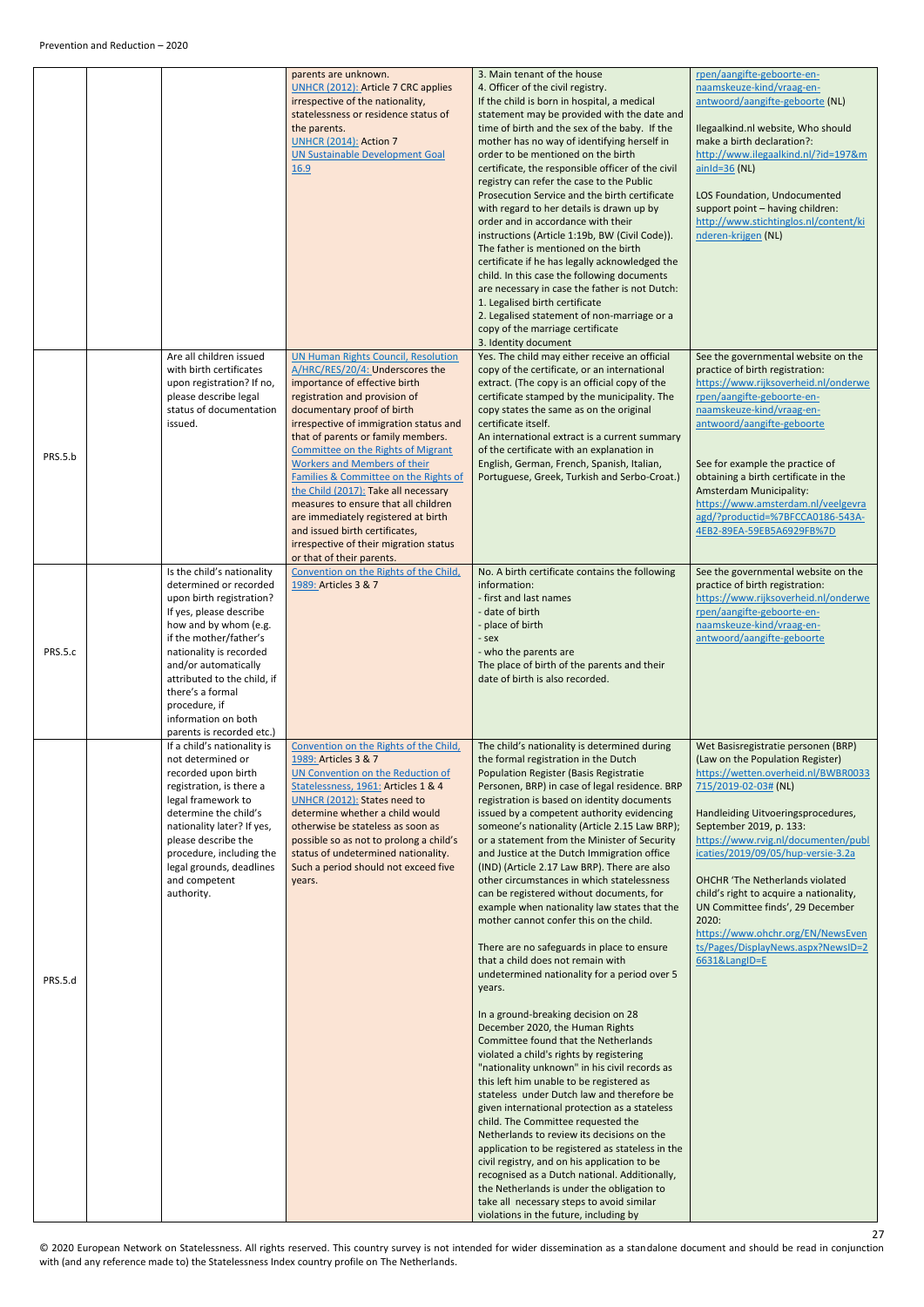|                |                                                                                                                                                                                                                                                     |                                                                                                                                                                                                                                                                                                                                                                                                                                                                                                                                                                                                                                                                                                                                                                                                                                                                                                                                                                                                                                                                                                                                                   | reviewing its legislation in accordance with its<br>obligation under Article 2 of the Covenant to<br>ensure that a procedure for determining<br>statelessness status is established, as well as<br>reviewing its legislation on eligibility to apply<br>for nationality, in order to ensure this is in<br>compliance with Article 24 of the ICCPR.                                                                                                                                                                                                                                                                                                                                                                                                                                                                                                                                                                                                                                                                                                                                                                                                                                                   |                                                                                                                                                                                                                                                                                                                                                                                                                                                                                                                                                                                                 |
|----------------|-----------------------------------------------------------------------------------------------------------------------------------------------------------------------------------------------------------------------------------------------------|---------------------------------------------------------------------------------------------------------------------------------------------------------------------------------------------------------------------------------------------------------------------------------------------------------------------------------------------------------------------------------------------------------------------------------------------------------------------------------------------------------------------------------------------------------------------------------------------------------------------------------------------------------------------------------------------------------------------------------------------------------------------------------------------------------------------------------------------------------------------------------------------------------------------------------------------------------------------------------------------------------------------------------------------------------------------------------------------------------------------------------------------------|------------------------------------------------------------------------------------------------------------------------------------------------------------------------------------------------------------------------------------------------------------------------------------------------------------------------------------------------------------------------------------------------------------------------------------------------------------------------------------------------------------------------------------------------------------------------------------------------------------------------------------------------------------------------------------------------------------------------------------------------------------------------------------------------------------------------------------------------------------------------------------------------------------------------------------------------------------------------------------------------------------------------------------------------------------------------------------------------------------------------------------------------------------------------------------------------------|-------------------------------------------------------------------------------------------------------------------------------------------------------------------------------------------------------------------------------------------------------------------------------------------------------------------------------------------------------------------------------------------------------------------------------------------------------------------------------------------------------------------------------------------------------------------------------------------------|
| PRS.5.e        | Are there credible<br>reports to suggest that<br>children are prevented<br>from registering in<br>practice because of<br>parents' legal status or<br>other reasons (please<br>specify)?                                                             | <b>Committee on the Rights of Migrant</b><br><b>Workers and Members of their</b><br>Families & Committee on the Rights of<br>the Child (2017): Urge States parties to<br>take all necessary measures to ensure<br>that all children are immediately<br>registered at birth and issued birth<br>certificates, irrespective of their<br>migration status or that of their<br>parents. Legal and practical obstacles<br>to birth registration should be<br>removed.<br><b>Global Compact for Safe, Orderly and</b><br><b>Regular Migration: States will</b><br>contribute resources and expertise to<br>strengthen the capacity of national<br>civil registries to facilitate timely<br>access by refugees and stateless<br>persons to civil and birth registration.<br><b>Global Compact on Refugees: States</b><br>commit to fulfil the right of all<br>individuals to a legal identity and<br>ensure that migrants are issued<br>documentation and civil registry<br>documents.<br><b>European Parliament Resolution</b><br>(2019): Calls on Member States to take<br>immediate corrective measures to<br>stop discriminatory birth registration. | In practice it can be more difficult to register<br>the birth of a child when both parents do not<br>have legal residence status and lack official<br>identity documents (for example, someone<br>else who was present at the birth with<br>identity documents needs be prepared and<br>able to register the birth in time). In addition,<br>parents without legal residence status can be<br>scared to register the birth of their child<br>because of a fear of detention (despite there<br>not being a reporting requirement) or parents<br>lack the knowledge of the Dutch law and<br>practice regarding registering their child.<br>No official reports are known where children<br>were prevented from registering due to a<br>refusal from the applicable municipality.<br>In the case of victims of human trafficking,<br>unlike in the case of asylum seekers, birth<br>registration does not take place when the<br>child is born en route outside of the<br>Netherlands. In these cases, cooperation has<br>taken place between the lawyer Else<br>Weijsenfeld, Defence for Children, and DLA<br>Piper in which DLA finances DNA tests so that<br>late birth registration can take place. | ASKV Refugee Support and Defence for<br>Children casework/practice.                                                                                                                                                                                                                                                                                                                                                                                                                                                                                                                             |
| PRS.5.f        | Are there mandatory<br>reporting requirements<br>that would deter<br>undocumented parents<br>from coming forward to<br>register their children<br>(e.g. health or civil<br>registry authorities<br>required to report<br>undocumented<br>migrants)? | <b>Committee on the Rights of Migrant</b><br><b>Workers and Members of their</b><br>Families & Committee on the Rights of<br>the Child, JGC No. 4 (2017) and JGC<br>No. 3 (2017): Legal and practical<br>obstacles to birth registration should<br>be removed, including by prohibiting<br>data sharing between health providers<br>or civil servants responsible for<br>registration with immigration<br>enforcement authorities; and not<br>requiring parents to produce<br>documentation regarding their<br>migration status. Children's personal<br>data, in particular biometric data,<br>should only be used for child<br>protection purposes.<br><b>Council of Europe: ECRI General Policy</b><br>Recommendation No. 16(2016) on<br>safeguarding irregularly present<br>migrants from discrimination: States<br>should clearly prohibit the sharing of<br>information about migrants suspected<br>of irregular presence with immigration<br>authorities. These firewalls must be<br>binding on state authorities and the<br>private sector.                                                                                                | The only evidence that can be found is that<br>the municipality may pass on information on<br>changes in a legally residing person's<br>registration in the BRP (population register)<br>to the Dutch immigration services (IND).<br>Undocumented parents may register the birth<br>of their children in the respective<br>municipality. No mandatory reporting<br>requirements are known.                                                                                                                                                                                                                                                                                                                                                                                                                                                                                                                                                                                                                                                                                                                                                                                                           | Autorisatiebesluit Minister van<br>Veiligheid en Justitie ten behoeve van<br>de Immigratie- en Naturalisatiedienst,<br>Rijksdienst voor Identiteitsgegevens:<br>https://zoek.officielebekendmakingen.<br>nl/stcrt-2016-8560.html (NL)                                                                                                                                                                                                                                                                                                                                                           |
| <b>PRS.5.g</b> | Is there a statutory<br>deadline for birth<br>registration? If yes,<br>please state the deadline<br>and whether late birth<br>registration is possible in<br>law and practice.                                                                      | Committee on the Rights of Migrant<br><b>Workers and Members of their</b><br>Families & Committee on the Rights of<br>the Child (2017): Measures should also<br>be taken to facilitate late registration<br>of birth and to avoid financial penalties<br>for late registration.<br><b>UN Human Rights Council, Resolution</b><br>A/HRC/RES/20/4: Calls upon States to<br>ensure free birth registration,<br>including free or low-fee late birth<br>registration, for every child.                                                                                                                                                                                                                                                                                                                                                                                                                                                                                                                                                                                                                                                                | Yes, within three days after birth. When the<br>birth takes place during a weekend or holiday<br>the term can be extended so that at least two<br>working days remain to register the birth.<br>Late registration is possible by law. The<br>official in the relevant Municipality will inform<br>the Public Prosecutor's office (Openbaar<br>Ministerie (OM)) to inform the parent they<br>are too late with registration. It is possible<br>that the OM will impose a fine. Late<br>registration is possible, but it does present<br>practical barriers. It is a long process requiring<br>proof of where the birth has taken place. A<br>DNA test can also be necessary, which is<br>often expensive and hard to access for<br>undocumented persons.                                                                                                                                                                                                                                                                                                                                                                                                                                              | Article 1:19e, BW (Civil Code):<br>https://wetten.overheid.nl/BWBR0002<br>656/2020-01-<br>01#Boek1 Titeldeel4 Afdeling4 Artike<br>119e (NL)<br>Government of the Netherlands<br>website, Declaration of birth:<br>https://www.rijksoverheid.nl/onderwe<br>rpen/aangifte-geboorte-en-<br>naamskeuze-kind/vraag-en-<br>antwoord/aangifte-geboorte (NL)<br>Municipality of Amsterdam website,<br><b>Birth Declaration:</b><br>https://www.amsterdam.nl/veelgevra<br>agd/?productid=%7BE353AEAA-5987-<br>4C5B-AB9B-<br>3C3DCF467046%7D#case %7BF0DE4C<br>68-FFEC-4B66-84DD-<br>4B6DD78C4AFF%7D (NL) |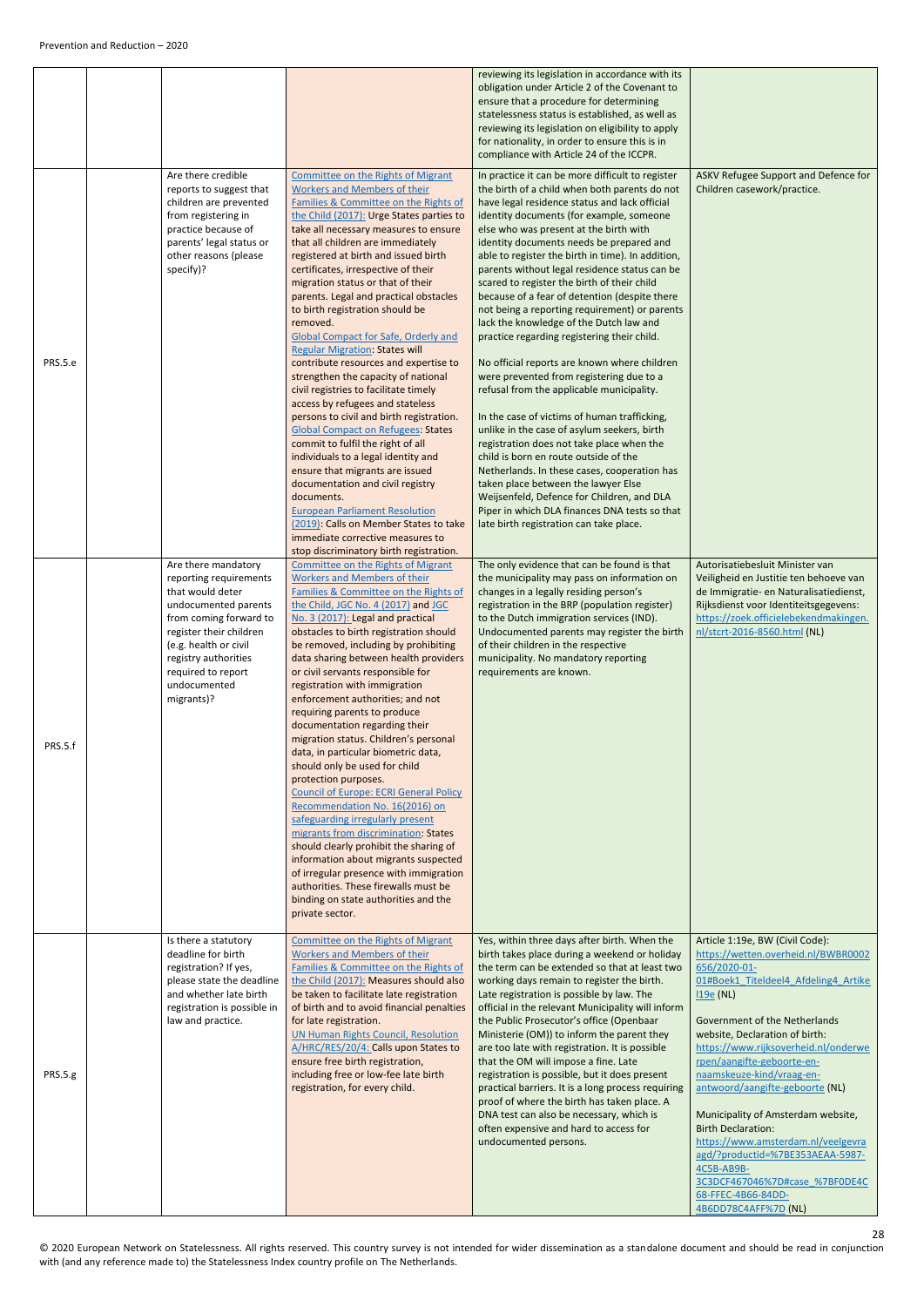<span id="page-28-0"></span>

|                |           |                                                                                                                                                                                                                                                                                 |                                                                                                                                                                                                                                                                                 |                                                                                                                                                                                                                                                                                                                                                                                                                                                                                                                                                                                                                                                                                                                                                                                                                                                                                                                                                                                                                                                                                                                                                                                               | Immigration and Naturalisation Service<br>website, Dutch citizen by birth or<br>acknowledgement:<br>https://ind.nl/en/dutch-<br>citizenship/Pages/by-birth-or-<br>acknowledgement.aspx<br>Municipality of Amsterdam website,<br><b>Birth Declaration:</b><br>https://www.amsterdam.nl/veelgevra<br>agd/?productid=%7BE353AEAA-5987-<br>4C5B-AB9B-<br>3C3DCF467046%7D#case %7BF0DE4C<br>68-FFEC-4B66-84DD-<br>4B6DD78C4AFF%7D (NL)                                                                                                                                                                                                                                                                                                                                           |
|----------------|-----------|---------------------------------------------------------------------------------------------------------------------------------------------------------------------------------------------------------------------------------------------------------------------------------|---------------------------------------------------------------------------------------------------------------------------------------------------------------------------------------------------------------------------------------------------------------------------------|-----------------------------------------------------------------------------------------------------------------------------------------------------------------------------------------------------------------------------------------------------------------------------------------------------------------------------------------------------------------------------------------------------------------------------------------------------------------------------------------------------------------------------------------------------------------------------------------------------------------------------------------------------------------------------------------------------------------------------------------------------------------------------------------------------------------------------------------------------------------------------------------------------------------------------------------------------------------------------------------------------------------------------------------------------------------------------------------------------------------------------------------------------------------------------------------------|-----------------------------------------------------------------------------------------------------------------------------------------------------------------------------------------------------------------------------------------------------------------------------------------------------------------------------------------------------------------------------------------------------------------------------------------------------------------------------------------------------------------------------------------------------------------------------------------------------------------------------------------------------------------------------------------------------------------------------------------------------------------------------|
| PRS.5.h        |           | Are there additional<br>requirements for late<br>birth registration (e.g.<br>fees, documents, court<br>procedure)? Please<br>describe the procedure<br>including the competent<br>authority and procedural<br>deadlines.                                                        | As above                                                                                                                                                                                                                                                                        | The Municipality of Amsterdam notes on its<br>website that if the child is more than 6 weeks<br>old, a doctor's statement is necessary as<br>supporting evidence. In practice, late birth<br>registrations are usually seen by a judge<br>before the birth is confirmed. This causes<br>delays and costs extra money. Because the<br>burden of proof lies with the individual and<br>they may be in vulnerable circumstances (e.g.<br>victims of human trafficking) it can be difficult<br>to trace where the birth has taken place.                                                                                                                                                                                                                                                                                                                                                                                                                                                                                                                                                                                                                                                          |                                                                                                                                                                                                                                                                                                                                                                                                                                                                                                                                                                                                                                                                                                                                                                             |
| <b>PRS.6.a</b> | Reduction | Does the government<br>have any programmes in<br>place to promote civil<br>registration (including<br>birth registration)? If<br>yes, please provide<br>details.                                                                                                                | <b>UNHCR (2014): Action 7</b>                                                                                                                                                                                                                                                   | There is no information available about any<br>programmes in place to promote civil<br>registration in the Netherlands.                                                                                                                                                                                                                                                                                                                                                                                                                                                                                                                                                                                                                                                                                                                                                                                                                                                                                                                                                                                                                                                                       |                                                                                                                                                                                                                                                                                                                                                                                                                                                                                                                                                                                                                                                                                                                                                                             |
| PRS.6.b        |           | Are there particular<br>sections of the<br>population - such as<br>minority groups or<br>people affected by<br>conflict - believed to be<br>stateless/at risk of<br>statelessness? Please<br>provide details and<br>source of information.                                      | UN Convention on the Reduction of<br>Statelessness, 1961: Article 9<br><b>UNHCR (2014): Action 4</b><br>UN Human Rights Council (2019):<br>States should take legislative,<br>administrative and policy measures<br>aimed at eliminating statelessness<br>affecting minorities. | Part of the Roma population in the<br>Netherlands is believed to be unregistered, as<br>the registration system is inadequate for this<br>community. Families do not (consistently)<br>register in the BRP (in case of a move, birth,<br>or partnership) either because they lack<br>information, or a residency permit, or they<br>may register under a different name. There<br>have been anecdotal cases of Roma de-<br>registering themselves from the municipality<br>e.g. because they plan to move abroad (and<br>later change plans) or wish to withdraw from<br>contact with the authorities.<br>Most registered stateless persons in the<br>Netherlands are Palestinians and Kurds from<br>Syria, due to the recent influx of refugees<br>from Syria. Other backgrounds include<br>Moluccans/Indonesian descent (13% of the<br>registered stateless persons in 2010),<br>Suriname, and former Soviet-Union.                                                                                                                                                                                                                                                                         | Aanpak multi-problematiek bij<br>gezinnen met een Roma-achtergrond<br>$(2013)$ , p. 76:<br>https://vng.nl/files/vng/nieuws attach<br>ments/2013/20130315-roma-<br>multiproblematiek.pdf (NL)<br>EenVandaag, Aantal staatlozen in<br>Nederland neemt toe (Number of<br><b>Stateless Persons in the Netherlands</b><br>Increasing), October 2017:<br>https://eenvandaag.avrotros.nl/item/a<br>antal-staatlozen-in-nederland-neemt-<br>$toe/$ (NL)<br><b>UNCHR Statelessness in the</b><br>Netherlands, 2011, p. 24<br>http://www.unhcr.org/nl/wp-<br>content/uploads/UNHCR-<br>Staatloosheid-in-Nederland-NLD.pdf<br>(NL)<br>Dutch Government, Staatloosheid<br>(Statelessness):<br>https://www.rijksoverheid.nl/onderwe<br>rpen/nederla ndse-<br>nationaliteit/staatloosheid |
| PRS.6.c        |           | Has the Government<br>implemented any other<br>measures specifically<br>aimed at reducing (risk<br>of) statelessness? (e.g.<br>identification,<br>registration or<br>naturalisation<br>campaigns, removal of<br>treaty reservations,<br>reform of discriminatory<br>laws, etc.) | UN Convention on the Reduction of<br>Statelessness, 1961<br><b>UNHCR (2014): Actions 1 &amp; 8</b><br>UNHCR (2015): States parties to the<br>1954 Convention are required to help<br>stateless persons become naturalised<br>nationals.                                         | With the publication of a legislative proposal<br>for a statelessness determination procedure<br>in 2016, the Dutch Government has begun to<br>address the problems surrounding the<br>identification of stateless persons in the<br>country and aims to improve the situation<br>through a central identification procedure. In<br>addition, the new law also intends to remove<br>the obligation on stateless children to reside<br>legally in the country in order to opt for Dutch<br>nationality (although new 'stable principal<br>residence' requirements are considered<br>discriminatory because of the requirements<br>set on the parent of the undocumented<br>child). As per the most recent legislative<br>proposal for an SDP that has been sent to<br>Parliament on 21 December 2020 for future<br>discussion, a stateless child born in the<br>Netherlands without legal residence would<br>now have to wait 10 years before it can<br>submit an application for Dutch nationality, of<br>which at least five uninterrupted years must<br>be immediately prior to the declaration.<br>Besides the cooperation requirement for the<br>parents, it must be established that the | Rijkswet vaststellingsprocedure<br>staatloosheid (Legislative proposal for<br>a statelessness determination<br>procedure):<br>https://www.internetconsultatie.nl/st<br>aatloosheid/details (NL)<br>Dutch Government, Losing Dutch<br>nationality:<br>https://www.government.nl/topics/du<br>tch-nationality/loss-of-dutch-<br>nationality<br>Tweede Kamer 'Wet<br>vaststellingsprocedure staatloosheid',<br>21 December 2020:<br>https://www.tweedekamer.nl/kamerst<br>ukken/wetsvoorstellen/detail?cfg=wet<br>svoorsteldetails&qry=wetsvoorstel%3<br>A35687 (explanatory memorandum p.<br>4)<br>Tweede Kamer 'Wijziging van de<br>Rijkswet op het Nederlanderschap en<br>de Paspoortwet alsmede intrekking                                                                 |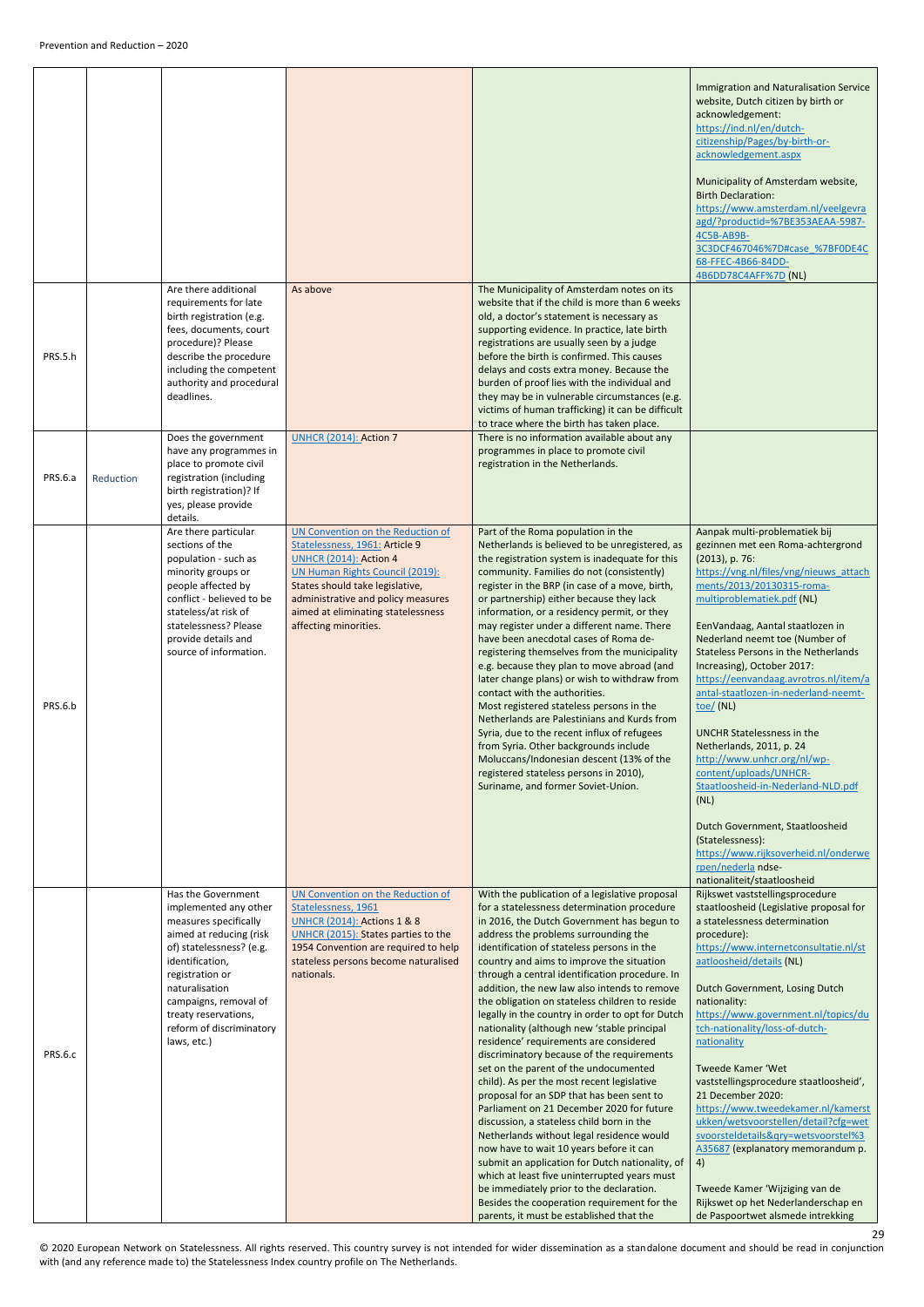<span id="page-29-0"></span>

|                |                               |                                                                                                                                                                                                                                                                                                                                             |                                                                                                                                                                                                                                                                                                                                                                                                                                                                                                                                                                                                                                                                                                                                                                                                                                                                                                                                                                                                                                                                                                                      | child's statelessness cannot be resolved by<br>the parents.<br>Lastly, the Government committed to<br>withdrawing reservations under Articles 8 &<br>26 of the 1954 Convention. This has been<br>confirmed by the legislative proposal for an<br>SDP sent to Parliament in December 2020.<br>In 2017, the Dutch Government started a<br>campaign to make people with dual<br>nationality aware of the fact they can lose<br>their Dutch nationality automatically.<br>Under the recent ground-breaking decision by<br>the Human Rights Committee (28 December<br>2020), the Netherlands has to review, and<br>report to the HRC within 180 days, its | van voorbehouden bij het Verdrag<br>betreffende de status van staatlozen in<br>verband met de vaststelling van<br>staatloosheid', 21 December 2020:<br>https://www.tweedekamer.nl/kamerst<br>ukken/wetsvoorstellen/detail?id=2020<br>Z25636&dossier=35688-<br>%28R2151%29<br><b>OHCHR</b> 'The Netherlands violated<br>child's right to acquire a nationality,<br>UN Committee finds', 29 December<br>2020:<br>https://www.ohchr.org/EN/NewsEven<br>ts/Pages/DisplayNews.aspx?NewsID=2<br>6631&LangID=E               |
|----------------|-------------------------------|---------------------------------------------------------------------------------------------------------------------------------------------------------------------------------------------------------------------------------------------------------------------------------------------------------------------------------------------|----------------------------------------------------------------------------------------------------------------------------------------------------------------------------------------------------------------------------------------------------------------------------------------------------------------------------------------------------------------------------------------------------------------------------------------------------------------------------------------------------------------------------------------------------------------------------------------------------------------------------------------------------------------------------------------------------------------------------------------------------------------------------------------------------------------------------------------------------------------------------------------------------------------------------------------------------------------------------------------------------------------------------------------------------------------------------------------------------------------------|------------------------------------------------------------------------------------------------------------------------------------------------------------------------------------------------------------------------------------------------------------------------------------------------------------------------------------------------------------------------------------------------------------------------------------------------------------------------------------------------------------------------------------------------------------------------------------------------------------------------------------------------------|-----------------------------------------------------------------------------------------------------------------------------------------------------------------------------------------------------------------------------------------------------------------------------------------------------------------------------------------------------------------------------------------------------------------------------------------------------------------------------------------------------------------------|
|                |                               |                                                                                                                                                                                                                                                                                                                                             |                                                                                                                                                                                                                                                                                                                                                                                                                                                                                                                                                                                                                                                                                                                                                                                                                                                                                                                                                                                                                                                                                                                      | legislation to ensure that a procedure for<br>determining statelessness status is<br>established, as well as reviewing its legislation<br>on eligibility to apply for nationality.                                                                                                                                                                                                                                                                                                                                                                                                                                                                   |                                                                                                                                                                                                                                                                                                                                                                                                                                                                                                                       |
| PRS.7.a        | Deprivation<br>of nationality | Are there any provisions<br>on deprivation of<br>nationality that could<br>render a person<br>stateless? Please state<br>whether there is a<br>safeguard against<br>statelessness established<br>in law and on what<br>grounds deprivation of<br>nationality may result in<br>statelessness (e.g.<br>national security, fraud,<br>$etc.$ ). | UN Convention on the Reduction of<br>Statelessness, 1961: Article 8 & 9<br><b>European Convention on Nationality,</b><br>1997: Article 7(3)<br><b>Universal Declaration of Human Rights:</b><br>Article 15(2)<br><b>Principles on Deprivation of Nationality</b><br>and the Draft Commentary: Principle<br>2.2: Deprivation of nationality refers to<br>any loss, withdrawal or denial of<br>nationality that was not voluntarily<br>requested by the individual; Principles<br>4,5 & 6<br>Report of the Secretary-General on<br><b>Human Rights and Arbitrary</b><br>Deprivation of Nationality (2009):<br>para. 23<br><b>UNHCR Guidelines on Statelessness</b><br>No.5 (2020): the prohibition of<br>arbitrary deprivation of nationality also<br>includes situations where there is no<br>formal act by a State but where the<br>practice of its competent authorities<br>clearly shows that they have ceased to<br>consider a particular individual/group<br>as national(s) (e.g. where authorities<br>persistently refuse to issue or renew<br>documents without providing an<br>explanation or justification). | Provisions for withdrawal of nationality are<br>established in the Dutch Nationality Law<br>(Chapter 5). Only article 14(1) allows for<br>statelessness in case of fraud in the process<br>of obtaining Dutch nationality. Automatic loss<br>of Dutch nationality is never possible when<br>someone only has Dutch nationality as this<br>would result in statelessness. In 2017, the<br>Dutch Government started a campaign to<br>make people with dual nationality aware of<br>the fact they can lose their Dutch nationality<br>automatically.                                                                                                    | Rijkswet op het Nederlanderschap<br>(Dutch nationality law), Chapter 5:<br>https://wetten.overheid.nl/BWBR0003<br>738/2020-04-01#Hoofdstuk5 (NL)<br>Dutch Government, Revocation of<br>Dutch nationality by the authorities:<br>https://www.government.nl/topics/du<br>tch-nationality/loss-of-dutch-<br>nationality/revocation-of-dutch-<br>nationality-by-the-authorities<br>Dutch Government, Losing Dutch<br>nationality:<br>https://www.government.nl/topics/du<br>tch-nationality/loss-of-dutch-<br>nationality |
| PRS.7.b        |                               | Who is the competent<br>authority for deprivation<br>of nationality and what<br>procedural safeguards<br>are in place (e.g. due<br>process, fair trial,<br>participation in the<br>proceedings, legal aid,<br>judicial oversight,<br>appeal, time limit,<br>subject to prior<br>sentencing)?<br>Are provisions on                           | UN Convention on the Reduction of<br>Statelessness, 1961: Article 8(4)<br><b>European Convention on Nationality,</b><br>1997: Article 11<br>Principles on Deprivation of<br>Nationality: Principle 7. Deprivation of<br>nationality must be carried out in<br>pursuance of a legitimate purpose,<br>provided for by law, necessary,<br>proportionate and in accordance with<br>procedural safeguards; Principle 8:<br>Everyone has the right to a fair trial or<br>hearing and to an effective remedy<br>and reparation.                                                                                                                                                                                                                                                                                                                                                                                                                                                                                                                                                                                             | The Minister of Justice and Security is the<br>competent authority for ordering deprivation<br>of Dutch nationality. Appeal against the<br>decision to deprive someone of Dutch<br>nationality is possible within 4 weeks. At the<br>latest on the twenty-eighth day after the<br>publication of a decision to withdraw Dutch<br>nationality, the Minister must inform the<br>court. Higher appeal against the decision of<br>the court is possible at the Council of State.<br>The individual has the right to legal aid and a<br>counsellor will be assigned if necessary.<br>Yes.                                                                 | Rijkswet op het Nederlanderschap<br>(Dutch nationality law), Chapter 5 &<br>Chapter 7a:<br>https://wetten.overheid.nl/BWBR0003<br>738/2020-04-01# (NL)                                                                                                                                                                                                                                                                                                                                                                |
| <b>PRS.7.c</b> |                               | deprivation of<br>nationality that may<br>render a person<br>stateless applied in<br>practice?                                                                                                                                                                                                                                              |                                                                                                                                                                                                                                                                                                                                                                                                                                                                                                                                                                                                                                                                                                                                                                                                                                                                                                                                                                                                                                                                                                                      |                                                                                                                                                                                                                                                                                                                                                                                                                                                                                                                                                                                                                                                      |                                                                                                                                                                                                                                                                                                                                                                                                                                                                                                                       |
| PRS.7.d        |                               | Are there safeguards in<br>law and practice to<br>prevent renunciation or<br>other forms of voluntary<br>loss of nationality from<br>resulting in<br>statelessness?                                                                                                                                                                         | UN Convention on the Reduction of<br>Statelessness, 1961: Article 7<br><b>European Convention on Nationality,</b><br>1997: Articles 7 and 8                                                                                                                                                                                                                                                                                                                                                                                                                                                                                                                                                                                                                                                                                                                                                                                                                                                                                                                                                                          | Yes, a renunciation statement has no legal<br>effect if this would render the person<br>stateless. Municipalities, who are responsible<br>for accepting the renunciation statement,<br>oblige the person wishing to renounce Dutch<br>nationality to have another nationality.                                                                                                                                                                                                                                                                                                                                                                       | Explanation on Article 15 (1)b,<br>Handleiding Rijkswet op het<br>Nederlandershap:<br>https://wetten.overheid.nl/BWBW330<br>99/2020-10-15# (NL)                                                                                                                                                                                                                                                                                                                                                                       |
| PRS.7.e        |                               | Are there any provisions<br>on deprivation of<br>nationality in a national<br>security context<br>(regardless of whether<br>they could render a<br>person stateless)? Please<br>describe these                                                                                                                                              | Principles on Deprivation of Nationality<br>Principle 4: States shall not deprive<br>persons of nationality for the purpose<br>of safeguarding national security.<br>Where provisions exist, these should<br>be interpreted narrowly and in<br>accordance with international law<br>standards.                                                                                                                                                                                                                                                                                                                                                                                                                                                                                                                                                                                                                                                                                                                                                                                                                       | Yes. In the interest of national security, the<br>Minister may revoke the Dutch nationality of<br>a person who has reached the age of 16 and<br>who is outside the Kingdom, if it appears from<br>their conduct that they have joined an<br>organisation that is seen by the Minister, and<br>in accordance with the views of the<br>Kingdom's Council of Ministers, as an                                                                                                                                                                                                                                                                           | Article 14(4) and (8), Rijkswet op het<br>Nederlanderschap:<br>https://wetten.overheid.nl/BWBR0003<br>738/2020-04-01#Hoofdstuk5                                                                                                                                                                                                                                                                                                                                                                                       |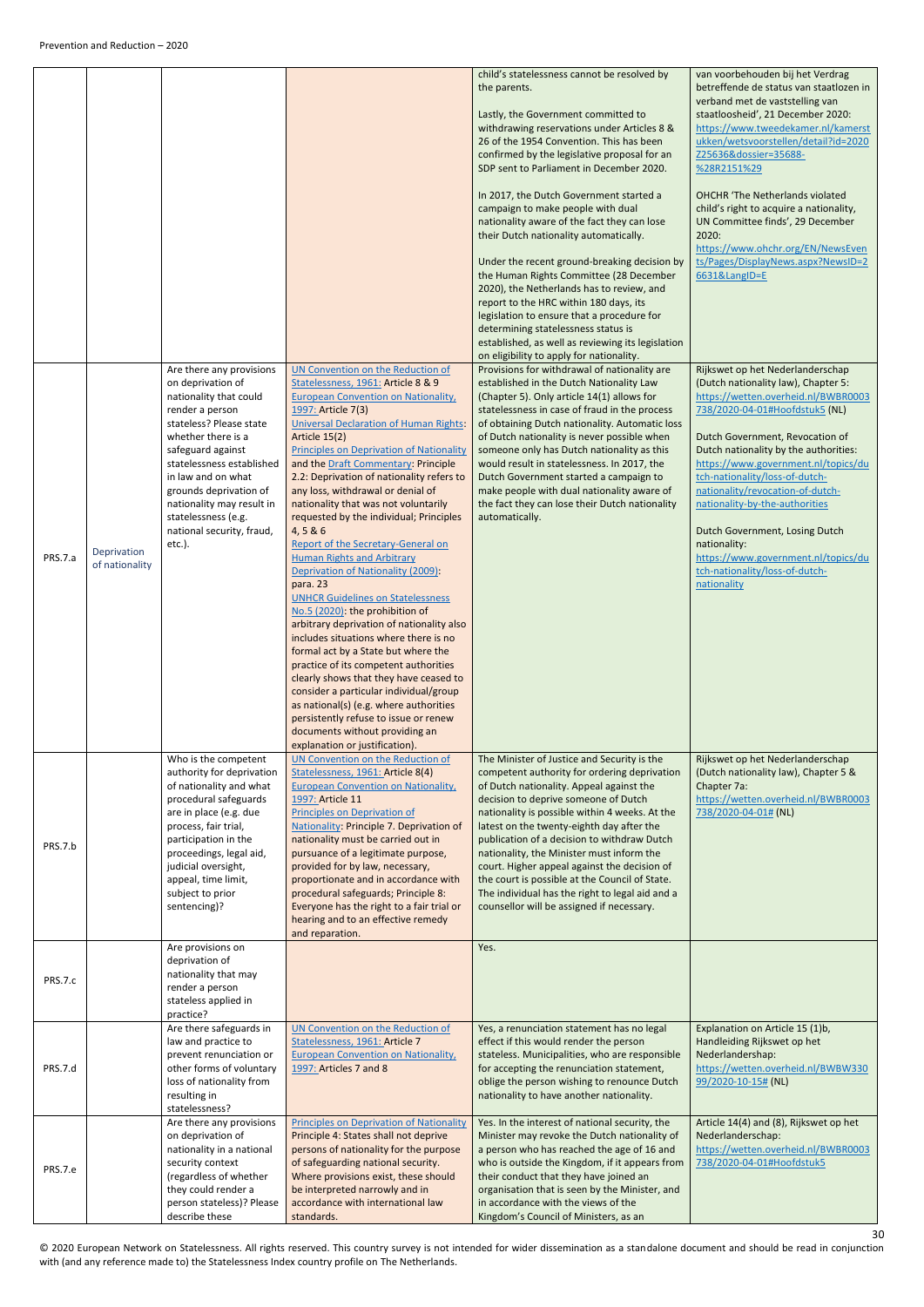|         | provisions and if/how      |                                           | organisation that is placed on a list of          |                                          |
|---------|----------------------------|-------------------------------------------|---------------------------------------------------|------------------------------------------|
|         | they are applied in        |                                           | organisations that are involved in a national     |                                          |
|         | practice.                  |                                           | or international armed conflict and that pose     |                                          |
|         |                            |                                           | a threat to national security (Article 14(4)).    |                                          |
|         |                            |                                           | However, the deprivation will not take place      |                                          |
|         |                            |                                           | if this results in statelessness (Article 14(8)). |                                          |
|         | Are there any provisions   | <b>ICCPR: Article 26</b>                  | Yes. Several authors have claimed that Article    | Florimond Wassenaar, 'Discriminatie      |
|         | on deprivation of          | UN Convention on the Reduction of         | 14(4) of the Dutch Nationality Act, which         | van IS en Al-Nusra-strijders bij         |
|         | nationality that directly  | Statelessness, 1961: Article 9            | allows for deprivation of Dutch nationality of    | intrekking Nederlanderschap in           |
|         | or indirectly discriminate | European Convention on Nationality,       | dual nationals, leads to unequal treatment        | Unierechtelijk perspectief',             |
|         | a person or group of       |                                           | between mono-nationals and dual nationals         | Crimmigratie & Recht, Aflevering 1,      |
|         |                            | 1997: Article 5                           |                                                   |                                          |
|         | persons on any ground      | Principles on Deprivation of              | (in particular Dutch-Moroccan nationals),         | 2018:                                    |
|         | prohibited under           | Nationality: Principle 6. Prohibited      | therefore discriminating on grounds of            | https://www.bjutijdschriften.nl/tijdsch  |
|         | international law or that  | grounds for discrimination include        | nationality.                                      | rift/CenR/2018/1/CenR 2542-              |
|         | discriminate between       | race, colour, sex, language, religion,    |                                                   | 9248 2018 002 001 002                    |
|         | nationals? Please          | political or other opinion, national or   | On 16 September 2019 the court in The             |                                          |
|         | describe these             | social origin, ethnicity, property, birth | Hague held that the deprivation of Dutch          | U.J. d'Oliveira, 'Geen discriminatie als |
|         | provisions and if/how      | or inheritance, disability, sexual        | nationality of a Dutch-Moroccan national did      | gelijke behandeling verboden is?',       |
|         | they are applied in        | orientation or gender identity, or other  | not violate the prohibition of discrimination.    | Nederlands Juristenblad, 27 november     |
|         | practice.                  | real or perceived status, characteristic  |                                                   | 2015:                                    |
|         |                            | or affiliation. Each State is also bound  |                                                   | https://www.njb.nl/blogs/geen-           |
|         |                            | by the principle of non-discrimination    |                                                   | discriminatie-als-gelijke-behandeling-   |
|         |                            | between its nationals.                    |                                                   | verboden-is/                             |
|         |                            |                                           |                                                   |                                          |
|         |                            |                                           |                                                   | Peter Rodrigues, 20 November 2019:       |
| PRS.7.f |                            |                                           |                                                   | https://www.universiteitleiden.nl/nieu   |
|         |                            |                                           |                                                   | ws/2019/11/rodrigues-over-de-            |
|         |                            |                                           |                                                   |                                          |
|         |                            |                                           |                                                   | terugkeer-van-is-strijders-en-het-       |
|         |                            |                                           |                                                   | intrekken-van-hun-nederlandse-           |
|         |                            |                                           |                                                   | nationaliteit                            |
|         |                            |                                           |                                                   |                                          |
|         |                            |                                           |                                                   | VU Migration Law Clinic, 'The legality   |
|         |                            |                                           |                                                   | of revocation of Dutch nationality of    |
|         |                            |                                           |                                                   | dual nationals involved in terrorist     |
|         |                            |                                           |                                                   | organizations', July 2018:               |
|         |                            |                                           |                                                   | https://migrationlawclinic.files.wordpr  |
|         |                            |                                           |                                                   | ess.com/2018/09/mlc-nationality-         |
|         |                            |                                           |                                                   | case-final-version.pdf                   |
|         |                            |                                           |                                                   |                                          |
|         |                            |                                           |                                                   | ECLI:NL:RBDHA:2019:9682, 16              |
|         |                            |                                           |                                                   | September 2019:                          |
|         |                            |                                           |                                                   | https://uitspraken.rechtspraak.nl/inzie  |
|         |                            |                                           |                                                   | ndocument?id=ECLI:NL:RBDHA:2019:9        |
|         |                            |                                           |                                                   |                                          |
|         |                            |                                           |                                                   | 682                                      |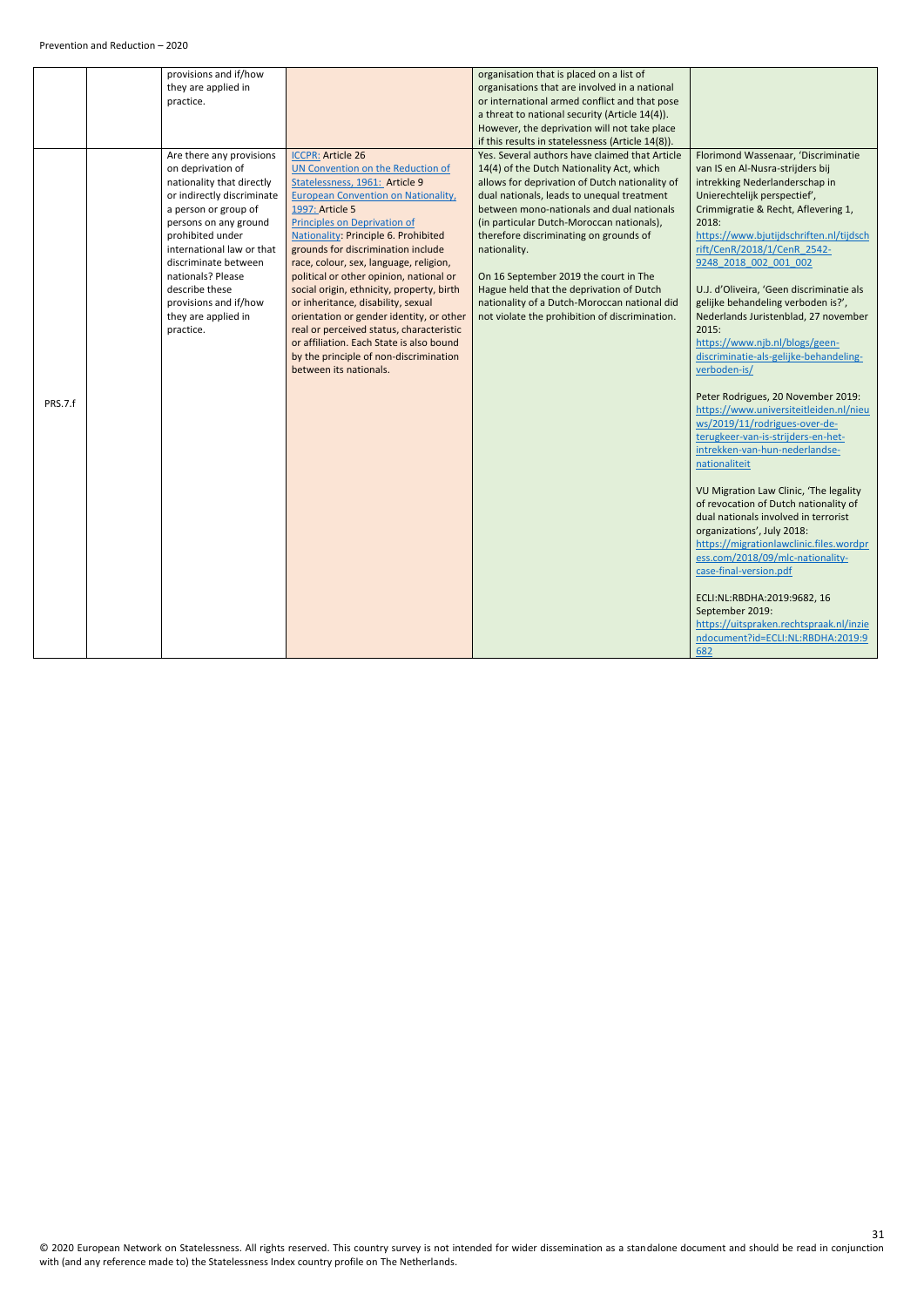#### <span id="page-31-0"></span>Resources

<span id="page-31-2"></span><span id="page-31-1"></span>

| Item    | <b>Subtheme</b>        | Question                                                                                                                                                            | <b>International Norms &amp; Good Practice</b>                 | <b>Answer</b>                                                                                                                                                                                                                                                                                                                                                                                  | <b>Source</b>                                                                                                                                                                                                                                                                                                                                                                                                                                                                                                                                                                                                                                                                                                                                                                                                                                            |
|---------|------------------------|---------------------------------------------------------------------------------------------------------------------------------------------------------------------|----------------------------------------------------------------|------------------------------------------------------------------------------------------------------------------------------------------------------------------------------------------------------------------------------------------------------------------------------------------------------------------------------------------------------------------------------------------------|----------------------------------------------------------------------------------------------------------------------------------------------------------------------------------------------------------------------------------------------------------------------------------------------------------------------------------------------------------------------------------------------------------------------------------------------------------------------------------------------------------------------------------------------------------------------------------------------------------------------------------------------------------------------------------------------------------------------------------------------------------------------------------------------------------------------------------------------------------|
| RES.1.a | Published<br>judgments | Number of published<br>judgments adjudicating<br>statelessness (broken<br>down by level of<br>jurisdiction). Please list<br>the most relevant ones.                 |                                                                | 22 published public judgments with the<br>'content indication' 'statelessness' are found:<br>Court judgments (rechtbanken): 19<br>Central Board of Appeal (Centrale Raad<br>van Beroep): 1<br>Gerechtshoven: 1<br>$\bullet$<br>Other institutions within the Kingdom: 1<br>$\bullet$                                                                                                           | De Rechtspraak (Judiciary) website,<br>search term << staatloosheid>><br>(statelessness) in 'content indication':<br>https://uitspraken.rechtspraak.nl/#zoe<br>kverfijn/zt[0][zt]=staatloosheid&zt[0][f<br>i]=Samenvatting&zt[0][ft]=Inhoudsindi<br>catie&so=Relevance&ps[]=ps1                                                                                                                                                                                                                                                                                                                                                                                                                                                                                                                                                                          |
| RES.1.b |                        | Number of published<br>judgments mentioning<br>statelessness (broken<br>down by level of<br>jurisdiction). Please list<br>the most relevant ones.                   |                                                                | 203 published public judgments mention<br>statelessness (staatloosheid):<br>Court judgments (rechtbanken): 138<br>$\bullet$<br>Administrative district court Council of<br>State (Afdeling bestuursrechtspraak van<br>de Raad van State (ABRvS): 44<br>Central Board of Appeal (Centrale Raad<br>van Beroep): 6<br>Supreme court (Hoge Raad): 11<br>$\bullet$<br>Gerechtshoven: 3<br>$\bullet$ | De Rechtspraak (Judiciary) website,<br>search term << staatloosheid>><br>(statelessness):<br>https://uitspraken.rechtspraak.nl/#zoe<br>kverfijn/zt[0][zt]=staatloosheid&zt[0][f<br>i]=AlleVelden&zt[0][ft]=Alle+velden&s<br>o=Relevance&ps[]=ps0                                                                                                                                                                                                                                                                                                                                                                                                                                                                                                                                                                                                         |
|         |                        | Are there specialised<br>lawyers or organisations<br>providing free advice to<br>stateless people or those<br>at risk of statelessness?<br>If yes, please describe. | UNHCR (2014): Applicants must have<br>access to legal counsel. | Organisations include: PILP (Public Interest<br>Litigation Project), Vluchtelingen in de Knel,<br>ASKV, Stichting LOS and other support<br>organisations such as Stichting ROS, INLIA,<br>Stichting STIL, Dutch Council for Refugees,<br>etc.                                                                                                                                                  | PILP:<br>https://pilpnjcm.nl/en/dossiers/statele<br>ssness/<br>Vluchtelingen in de Knel:<br>http://www.vluchtelingenindeknel.nl/                                                                                                                                                                                                                                                                                                                                                                                                                                                                                                                                                                                                                                                                                                                         |
| RES.2.a | Pro Bono               |                                                                                                                                                                     |                                                                | Multiple law firms, for example Hamerslag &<br>van Haren (most notably Frank van Haren),<br>Prakken d'Oliveira (most notably Flip Schüller<br>and Wil Eikelboom), Fischer Groep, Everaert<br>Advocaten, etc. (not always free of charge)                                                                                                                                                       | <b>ASKV Refugee Support:</b><br>http://www.askv.nl/staatloosheid<br>Hamerslag & van Haren:<br>http://www.hvh-advocaten.nl/                                                                                                                                                                                                                                                                                                                                                                                                                                                                                                                                                                                                                                                                                                                               |
| RES.3.a | Literature             | Is there domestic<br>academic literature on<br>statelessness? Please list<br>and provide references<br>and hyperlinks (where<br>available).                         |                                                                | There is a considerable amount of domestic<br>legal academic literature (+50) on<br>statelessness written in the Netherlands, but<br>less academic work on statelessness in the<br>Netherlands.                                                                                                                                                                                                | Prakken d'Oliveira:<br>http://www.prakkendoliveira.nl/<br>Laura van Waas, 2013, Nederland:<br>microkosmos voor de actuele<br>Staatloosheidsproblematiek, A&MR<br>2013: pp. 256-260<br>https://pure.uvt.nl/ws/portalfiles/port<br>al/1528340/van Waas Asiel Migrante<br>nrecht.pdf<br>Katja Swider, 2014, Statelessness<br>Determination in the Netherlands,<br>Amsterdam Centre for European Law<br>and Governance, Working Paper Series<br>$2014 - 04$ :<br>https://www.statelessness.eu/sites/w<br>ww.statelessness.eu/files/attachments<br>/resources/Statelessness%20Determin<br>ation%20in%20the%20Netherlands%2<br>OKatja%20Swider.pdf<br>Sangita Jaghai en Caia Vlieks,<br>Buitenschuldbeleid schiet tekort in<br>bescherming staatlozen, A&MR 2013:<br>5-6, pp. 287-292<br>Katja Swider and Caia Vlieks,<br>Discriminatie van staatloze kinderen |
|         |                        |                                                                                                                                                                     |                                                                |                                                                                                                                                                                                                                                                                                                                                                                                | zonder wettig verblijf, A&MR 2016: 4,<br>pp. 168-174<br>Karel Hendriks, Jelle Klaas en Marlotte<br>van Dael, Juridische spoken verdwijnen                                                                                                                                                                                                                                                                                                                                                                                                                                                                                                                                                                                                                                                                                                                |

<span id="page-31-3"></span>

|  |  | nog niet, Gebrekkig wetsvoorstel        |
|--|--|-----------------------------------------|
|  |  | vaststellingsprocedure voor staatlozen, |
|  |  | A&MR 2017: 2, pp. 75-81                 |
|  |  | https://www.askv.nl/wp-                 |
|  |  | content/uploads/2017/09/AsielMigran     |
|  |  | tenrecht-2017-nr.-2-Jurdische-spoken-   |
|  |  | verdwijnen-nog-niet.-Gebrekkig-         |
|  |  | wetsvoorstel-vaststellingsprocedure-    |
|  |  | voor-staatlozen.pdf                     |
|  |  |                                         |
|  |  | Marlotte van Dael, Jelle Klaas en Loïs  |
|  |  | Vaars, Staatloosheid als moderne vorm   |
|  |  | van uitsluiting, Naar een duurzame      |
|  |  | oplossing voor staatlozen in            |
|  |  | Nederland,                              |
|  |  | Justitiële Verkenningen 2018:2, pp. 99- |
|  |  | 116                                     |